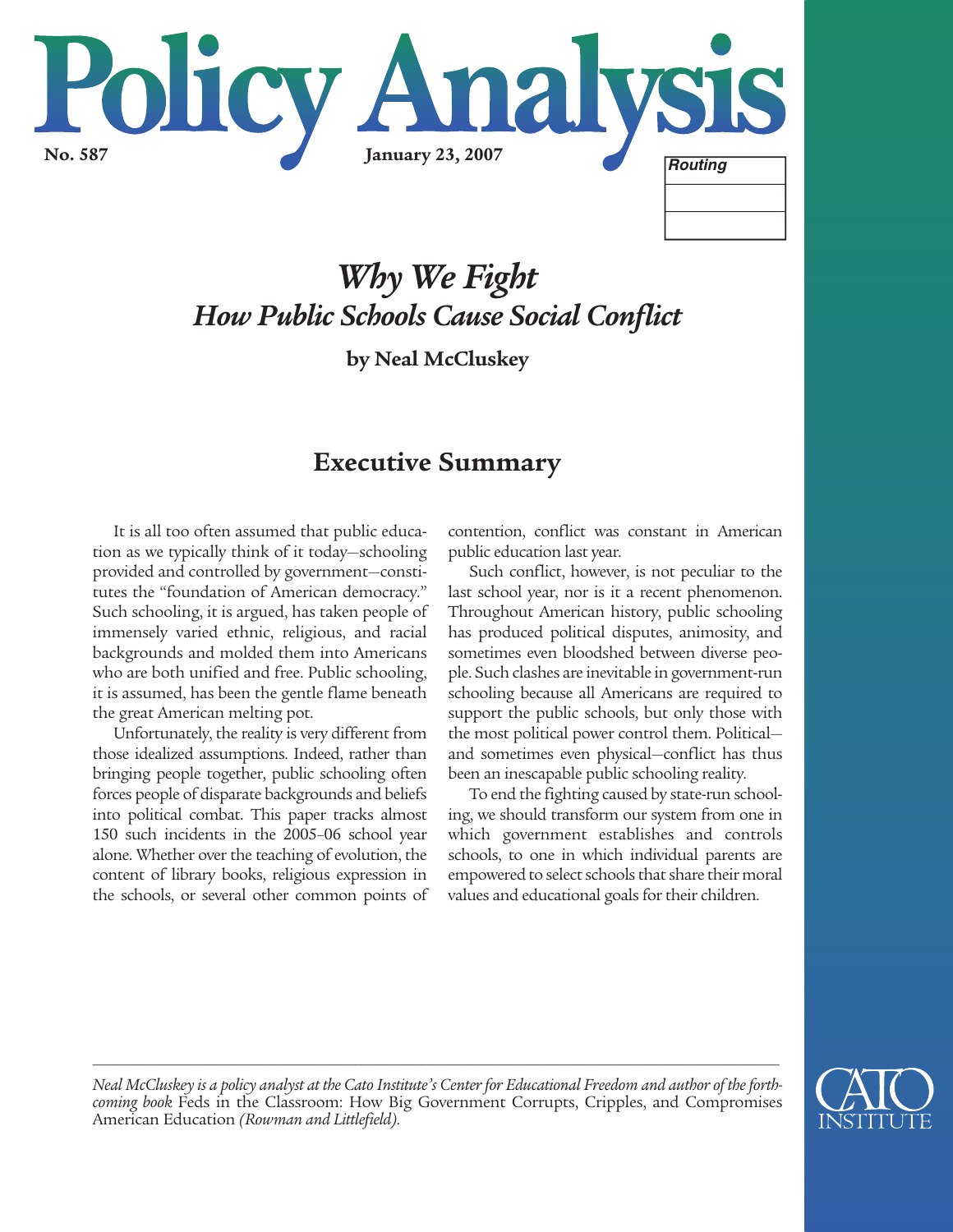**The nation's commitment to limited government and individual liberty—not public schools' ability to indoctrinate children—has been the key to America's success.**

# **Introduction**

Public schooling, we are told, is the linchpin of American unity and democracy. "If common schools go, then we are no longer America," writes Paul D. Houston, executive director of the American Association of School Administrators. "The original critical mission of the common schools was . . . to be places where the ideals of civic virtue were passed down to the next generation. They were to prepare citizens for our democracy. They were to be places where the children of our democracy would learn to live together."<sup>1</sup> In a similar vein, Benjamin R. Barber, author of the best-selling *Jihad vs. McWorld*, asserts that public schools are "the very foundation of our democratic civic culture . . . institutions where we learn what it means to be a public and start down the road toward common national and civic identity. They are the forges of our citizenship and the bedrock of our democracy."

These are, without a doubt, very powerful images, and their widespread acceptance has long undergirded Americans' assumption that government-run schools have always been, and will always be, essential to the nation's unity. But "powerful" and "accurate" are far from synonymous. Consider: In the 1840s, disputes over the Bible's place in Philadelphia's public schools sparked rioting that inflicted millions of dollars in damage and killed or injured hundreds of people. In 1925, the Scopes "monkey trial" captured the nation's attention as the legality of teaching evolution in public schools was fought first in a Tennessee courtroom, and then, to accommodate the thousands of people who showed up for the spectacle, on the lawn outside the courthouse. In the mid-1970s, court-ordered busing of children in Boston precipitated constant brawling in the schools and unrest in the streets. Finally, just this past school year, tensions were so high in Miami over the removal of books from school libraries that one school board member reported that his colleagues feared that they "might find a bomb under their automobiles."<sup>3</sup>

These and countless incidents like them reveal deep cracks in the "unity and democracy" argument for public schooling. Moreover, as we shall see, history points to other American institutions as being much more important to the nation's harmony, freedom, and prosperity than government-run schooling. Overall, it has been the nation's commitment to limited government and individual liberty—not public schools' ability to indoctrinate children into some civic religion, or to mold them into "proper" Americans—that has been the key to America's success.

This paper reexamines the accepted story about public schooling's role in creating unity and upholding democracy. First, it documents outbreaks over the past academic year of the most divisive kinds of public school conflicts those pitting people's deeply held values against each other—and makes clear that such combat is inevitable when everyone is required to pay for an official school system that only the most politically powerful control. Next, it examines the historical record of American education and finds that conflict and division have long been part of public schooling. Finally, the report identifies the true foundations of the nation's unity and success, and explains why the only system of education that can effectively support a free society is one that is itself grounded in freedom.

# **The Balkanized Year, 2005–06**

Decisions debated literally every day in public schools thrust Americans into political conflict, whether over district budgets, dress codes, the amount of time children spend in art classes, or countless other matters. To see this, most people need do little more than read about school board meetings in their local newspapers.<sup>4</sup> But although schools and districts may confront their own, specific issues, the conflicts those issues produce are all driven by the same dynamic: All taxpayers must support the public schools, but only those able to summon sufficient political power can determine what the schools will teach and how they'll be run.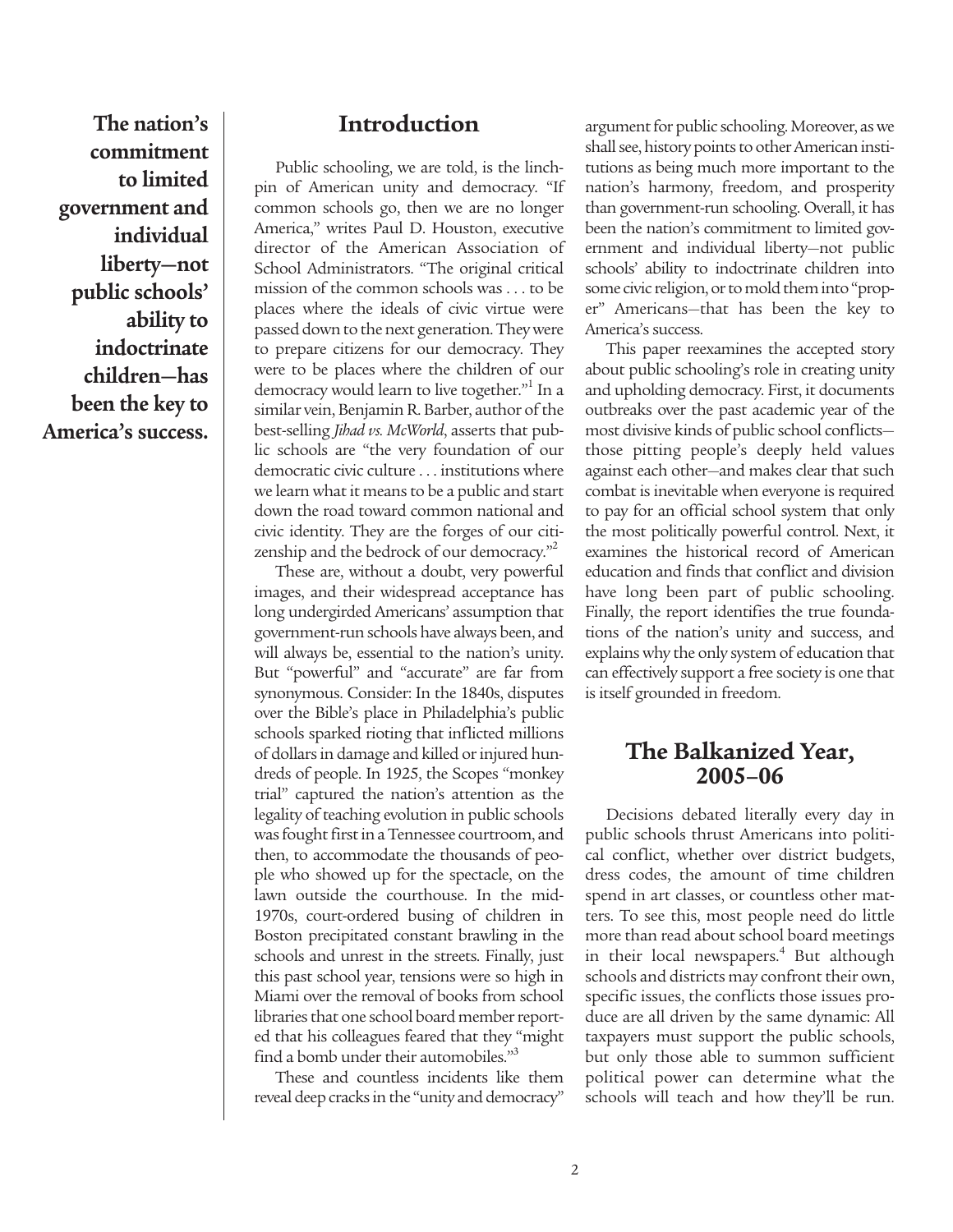Because of that, political fighting is inherent to the system.

All public school conflicts have the potential to inflict social pain, but the most wrenching are those that pit people's fundamental values—values that cannot be proven right or wrong, and that deserve equal respect by government—against each other.

Because of the deeply divisive and insoluble nature of such conflicts (and because it would be almost impossible to track every single dispute in every school district across the country), we tracked these sorts of values conflicts around the nation over the last academic year. In doing so, we discovered that whereas most conflicts had unique immediate causes, there were several common refrains that arose time and again. Moreover, we found that over the last year only one state—Wyoming—appeared to have dodged divisive, values-laden school warfare, and many states suffered numerous clashes. Even Wyoming suffered at least two such conflicts as recently as  $2003$ .<sup>5</sup> In all, we tracked nearly 150 values-driven public school conflicts over the past year.

Below are the general categories of these battles in the 2005–06 academic year. None, clearly, garnered more national attention than wrestling matches over intelligent design, with 18 states reporting some debate over it and conflicts in Kansas and Pennsylvania grabbing headlines across the country. Other flashpoints were almost as widespread, including clashes over students' right to protest government policies without facing punishment from governmental entities (i.e., public schools) and tussles over "abstinence only" sex education.

It is important to note, moreover, that the stories reported in this paper, and the trends identified below, are based only on public reports in the press. As a result, this study may greatly *understate* the true number of values conflicts caused by public schooling. Moreover, the bias in the numbers is toward school districts in and around large cities, where sizable media organizations operate. Those factors further bolster the conclusion of this study: that forcing diverse people to support monolithic government school systems inevitably causes political and social conflict.

## **National Flashpoints**

*Intelligent Design.* Conflicts last year over the inclusion of intelligent design theory in science classes were really just the most recent skirmishes in the seemingly endless evolutioncreationism struggle, a battle that pits people who want only evolution taught in biology classes against those who want children to learn about perceived flaws in Darwin's theory or alternative explanations—often religious for the origins of life.

There were two major intelligent design battlegrounds in 2005–06: Dover, Pennsylvania, and the entire state of Kansas. In Dover, a school district policy requiring biology students to hear a disclaimer stating that Darwinian evolution is a theory, not a fact, and directing students to the intelligent design book *Of Pandas and People* eventually ended up in a federal court. There, the policy was declared unconstitutional. The damage, however, had already been done. As ABC News reported a few months after the school board approved the disclaimer, the people of Dover were deeply torn over the school board's actions, and it was not uncommon for townspeople to refuse to even speak to those in their community who came down on the opposite side of the issue. "Suddenly," ABC News reported, "Dover was at war with itself."<sup>6</sup>

Kansas, for its part, continued a long-running roller coaster ride that has seen the state board of education change its stance on evolution several times in recent years. In August 2005, the board voted to include greater questioning of evolution in state science standards, returning to a policy akin to one it enacted in 1999 but reversed two years later. And this appears to have been followed by yet another reversal: In August 2006, the evolution-skeptic majority on the board was eliminated in primary elections, likely switching the board back to a pro-evolution majority.

Despite the focus on Dover and Kansas, intelligent design provoked conflict nationwide last year. President George W. Bush even

**All public school conflicts have the potential to inflict social pain, but the most wrenching are those that pit people's fundamental values against each other.**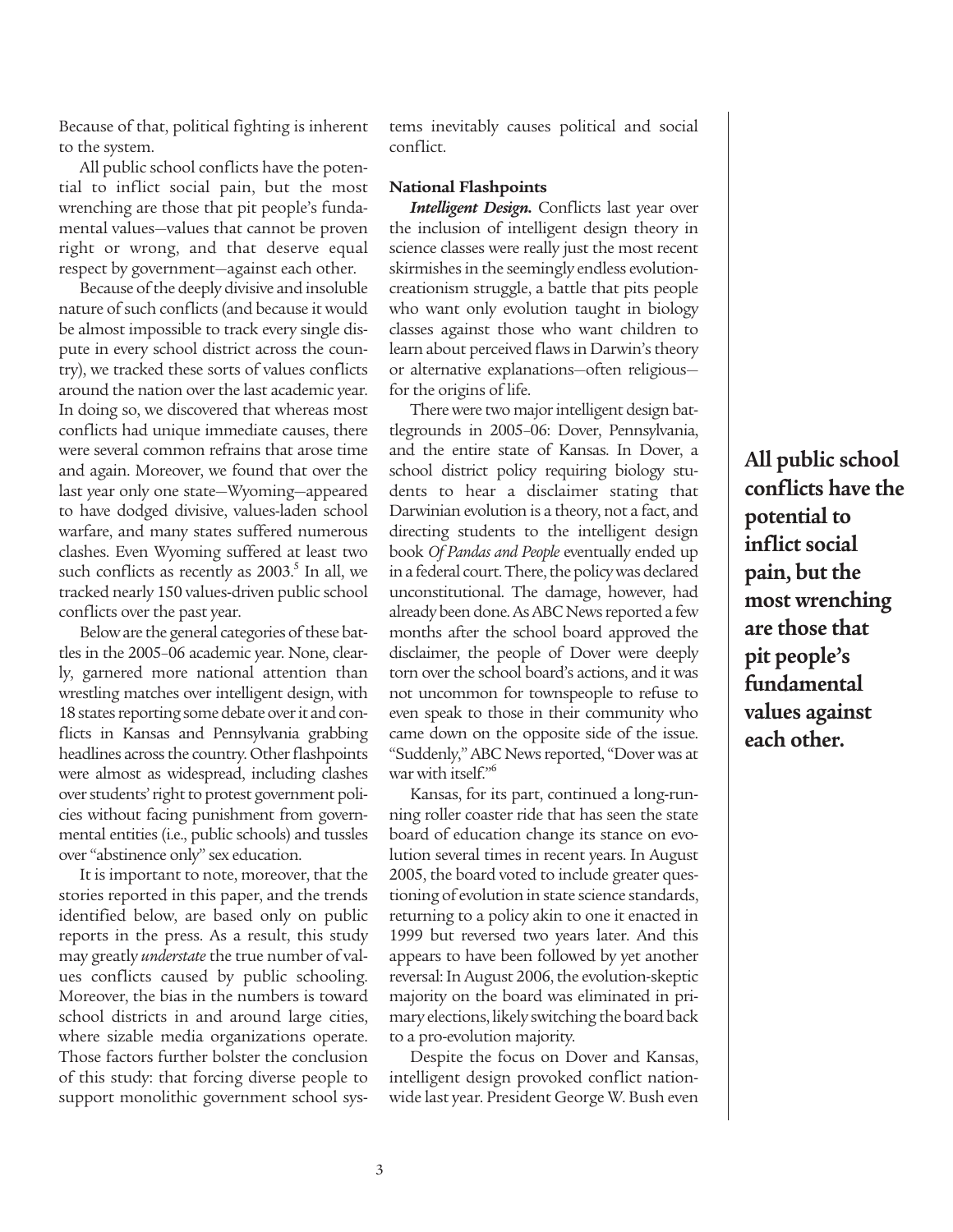weighed in on the controversy, asserting that "both sides ought to be properly taught . . . so people can understand what the debate is about."<sup>7</sup> We found that last year in at least 18 states school districts, state school boards, or state legislatures debated how evolution should be handled in public schools.

*Freedom of Expression.* The fundamental conflict in freedom-of-expression battles is between students' rights to say or wear what they want, and other students' ability to obtain the education to which they are entitled (and for which taxpayers have paid) without disruption or feeling threatened. In these cases, the federal constitutional prohibition against government choosing what expression is acceptable collides head-on with the schools' obligation to provide children with the education to which they are entitled. Included under this heading are such common grounds for dispute as dress codes, administrator oversight of student journalism, and simple student speech.

By far the biggest cause of free expression fights last year was the series of immigration protests that swept the nation. Numerous schools and districts struggled with how to discipline students who skipped school to attend rallies, and many others faced challenges maintaining peace on school grounds as students took sides in the highly flammable debate.

A situation that illuminated the quandary school administrators found themselves in last year occurred at Fallbrook High School in Fallbrook, California, where student Malia Fontana had an incident report placed in her file after a school security officer saw an American flag in her back pocket. The district had prohibited students from displaying flags on the heels of a violent student demonstration at the nearby Oceanside school district, in which students threw milk cartons and other objects at police, and police responded with pepper spray. School officials believed that various flags had become powerful—and dangerous—symbols in immigration-related tensions and banned their display to help maintain order. The ACLU, however, threatened to

sue the Fallbrook district on grounds that it had violated Malia's civil rights.<sup>8</sup>

Like intelligent design, freedom of expression was a flashpoint for controversy in 2005–06, with a minimum of 20 states experiencing conflicts over it.

*Book Banning.* From *Huckleberry Finn* to *The Catcher in the Rye*, fights over what books should or should not be in school libraries or taught in classes have been a permanent feature of public schooling. The basic problem is this: Government has the right neither to censor speech nor to compel people to support the speech of others, yet public schooling does both. Whenever a school district buys a book with public funds, it forces every district taxpayer to support the speech contained in it, and whenever it removes a book from a library, it condemns that speech.

Nowhere did book banning prove more divisive last year than in the Miami-Dade school district. There, the school board ordered the removal from bookshelves district-wide of *Vamos a Cuba*, a book charged with portraying Castro's Cuba in far too rosy a light, as well as all the other volumes in the 24-book collection to which it belonged. The removal did not occur, though, until tempers in Miami had reached feverish levels.

Ethnically diverse Miami, however, was not the only site of book banning conflict last year. Relatively homogeneous Carroll County, Maryland, was also beset by a censorship controversy when, at the request of some district parents, Superintendent Charles I. Ecker pulled *The Earth, My Butt, and Other Big Round Things* from schools' shelves. The award-winning book depicted such things as self-mutilation and date rape that the aggrieved parents thought inappropriate for children. After a great outcry from members of the community who wanted the book restored, however, Ecker consented to returning the book to high school shelves while maintaining the ban in middle schools. Still, at least one student intends to fight on for a complete ban. "I'm not going to accept a [committee's] decision that is stacked against the values of Carroll County," said 17-year-old Joel Ready.<sup>9</sup>

**Government has the right neither to censor speech nor to compel people to support the speech of others, yet public schooling does both.**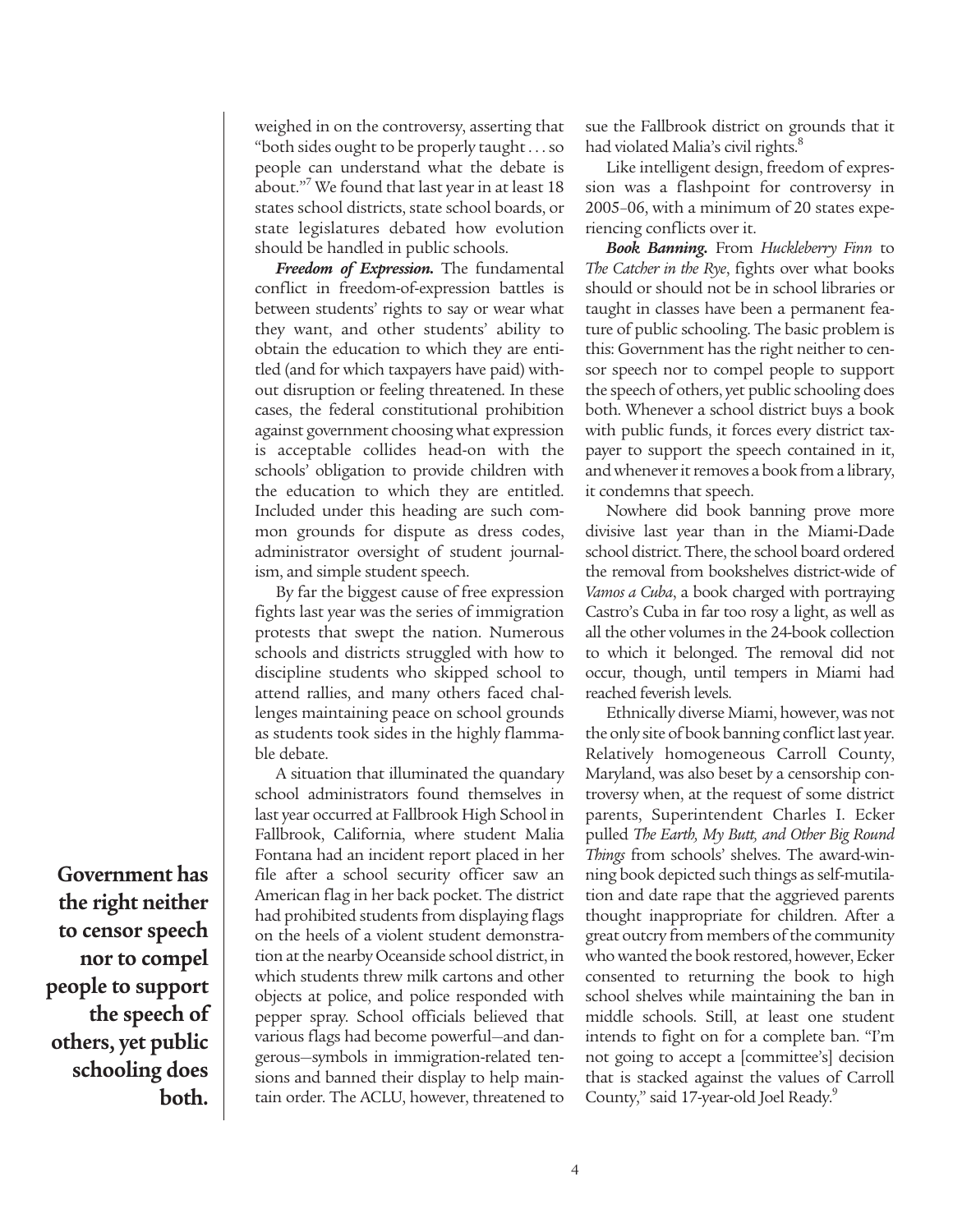Book-banning battles were not as prevalent as evolution or expression fights last year, but they were still common, occurring in at least eight states. And those were just the ones for which we found major media stories. According to the American Library Association, however, book fights were probably much more common than that. In 2004, for instance, ALA executive director Beverly Becker said her group received reports of 547 book challenges, and she estimated that to be only a quarter of the likely number.<sup>10</sup>

*Multiculturalism.*Perhaps nothing—not even creationism—has produced as much anger as the portrayal of different races, ethnicities, and cultures in America's schools. What groups should be included in history textbooks? What aspects of their histories? How does a school handle disputed "facts" about different groups? Questions such as these produced a geyser of vitriol in 2005–06, as states and school districts tried to decide what every student under their authority would learn—or not learn—about the myriad groups that make up our society.

California was the site of perhaps the most fierce dispute last year, as Hindus across the state expressed great discontent with history books currently approved by the state that they say egregiously misrepresent Hinduism and as a result, Indian history— by focusing on the caste system and oppression of women. Those are common smears, they said, dating back to British rule over India. But many historians have disagreed with their complaints, arguing that right-wing Hindus were trying to whitewash history.

Hindu reaction to the dispute has been intense. According to Glee Johnson, president of the state school board, the board received over 1,500 letters and e-mails from the Hindu community in a single week. "To many people, it gets very emotional," Johnson said. "This is not just about academics, but is tied in to people's view of themselves and their history"<sup>11</sup>

In 2005–06, fires over the inclusion and treatment of different cultures, races, and ethnic groups in school curricula and textbooks burned in at least 11 states.

*Mandated Integration vs. Self-Determination.* Forced segregation by race has been a blot on American society since the nation's earliest days. However, government-mandated integration has also been problematic, often robbing people of control over their own lives in order to atone for past discrimination. At issue in disputes between segregation and freedom is often whether different racial groups, genders, or ethnicities should be allowed to go to schools and classes intended to serve them specifically or whether integration is of overriding importance.

Integration versus self-determination became a very high-profile issue in Nebraska last year when the state's only black state senator amended education legislation so that it split Omaha's school district along racial lines. "Several years ago I began discussing in my community the possibility of carving our area out of Omaha Public Schools and establishing a district over which we would have control," Senator Ernie Chambers said during the debate on the floor of the legislature. "My intent is not to have an exclusionary system, but [one] we, meaning black people, whose children make up the vast majority of the student population, would control." Despite Chambers' intent to give Omaha's African Americans control over their own schools, many black leaders in Nebraska disagreed with his efforts. "This is a disaster," Ben Gray, co-chairman of the African-American Achievement Council, told the *New York Times*. 12

Struggles between integration and selfdetermination were limited to only about five states, but where they occurred, passions ran high.

*Sex Education.* In 2005–06, parents who wanted their children to receive no sex education in schools or just abstinence education, were in regular fights with parents who wanted their children to be provided more comprehensive sex education. From upper-middleclass Montgomery County, Maryland,<sup>13</sup> to the Kyrene Elementary School District in Tempe, Arizona, $14$  the determination of what children should be taught about sex created significant political tension. At a minimum, 13 states saw controversies over sex education.

**In 2004 ALA executive director Beverly Becker said her group received reports of 547 book challenges and estimated that perhaps three times that many went unreported.**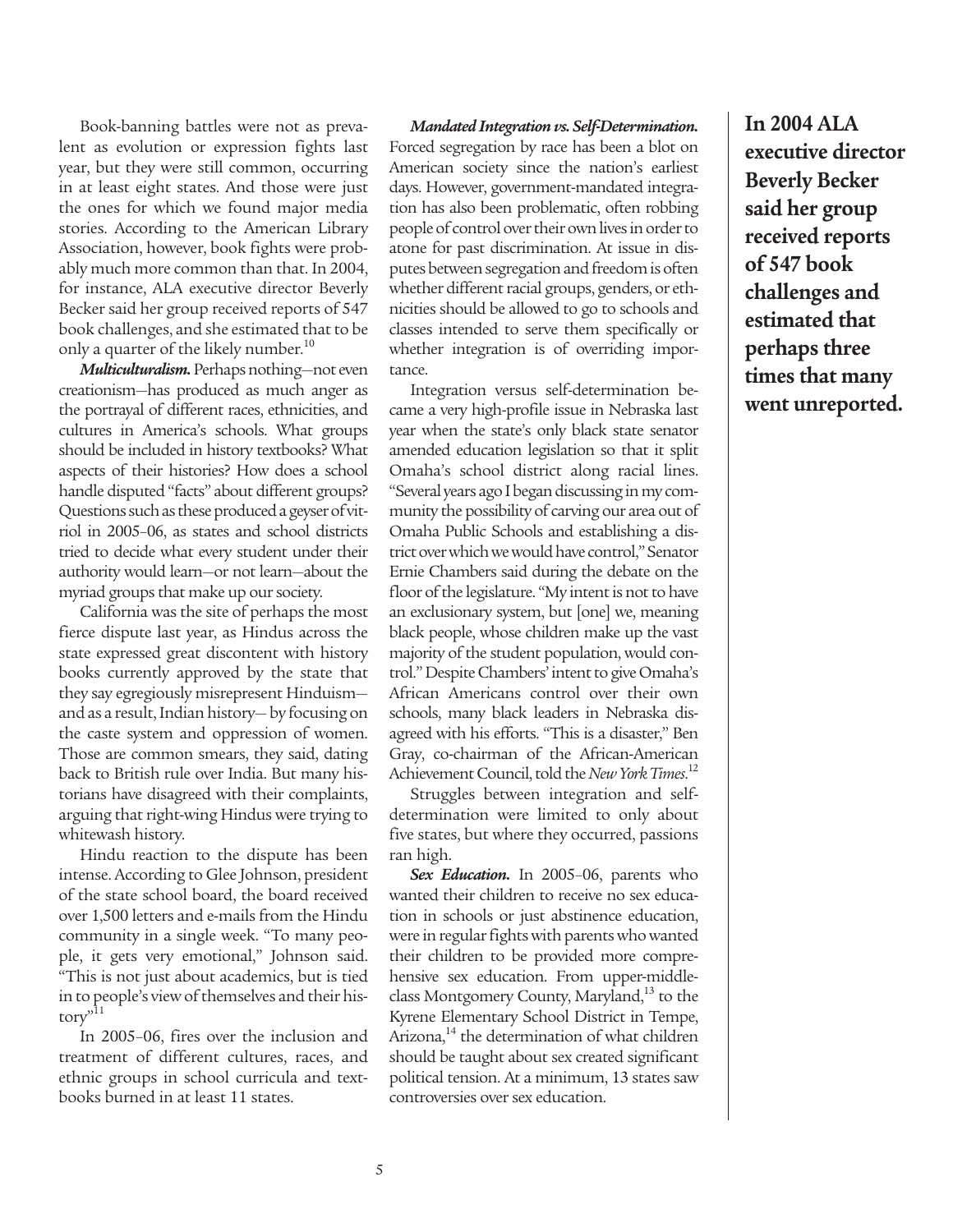**Superintendent Paul Ash laid bare the problem: "We couldn't run a public school system if every parent who feels some topic is objectionable . . . decides their child should be removed."** 

*Homosexuality.* The treatment of homosexuals personally, and homosexuality in principle, repeatedly led to clashes between parents and students who opposed homosexuality on moral grounds and those who wanted all students to learn about—and to tolerate—homosexuality. Public schooling's mission to unite diverse people came into direct conflict with varying moral and ethical values.

In Lexington, Massachusetts, conflict broke out when a teacher read the book *King & King* to second-grade students. The book is about a prince who falls in love with another prince, marries him, and at the end it shows the two kissing.

"My son is only 7 years old," parent Robin Wirthlin told the *Boston Globe.* "By presenting this kind of issue at such a young age, they're trying to indoctrinate our children. They're intentionally presenting this as a norm, and it's not a value that our family supports." Lexington Superintendent Paul Ash countered that the schools' obligation is to be inclusive and expose students to all kinds of lifestyles. "Lexington is committed to teaching children about the world they live in, and in Massachusetts same-sex marriage is legal." Moreover, Ash laid bare the heart of the public schooling problem: "We couldn't run a public school system if every parent who feels some topic is objectionable to them for moral or religious reasons decides their child should be removed."<sup>15</sup>

In Utah the homosexuality debate was a little different from Lexington's but had the same roots. There, a state legislator tried to ban Gay-Straight Alliance clubs, while club defenders argued that they are entitled to equal protection and, hence, to have their organizations in schools just like any other group. Conservatives like Utah Eagle Forum President Gayle Ruzicka argued, however, that "most of the districts don't want the clubs."<sup>16</sup>

At least eight states, including Utah, Massachusetts, and others, suffered disputes over homosexuality's treatment in the public schools.

*Religion.* Though overlapping several of the other categories, the treatment of religion itself in public education brought Americans into regular conflict last year. Whether it was dealing with prayer in public school districts, $17$ accommodating the holidays of all faiths, $^{18}$  giving equal access to religious student groups,<sup>19</sup> or teaching about the Bible, $20$  the friction between religious freedom and compelled support of religion in public schools was constant. Several states—17 by our count—experienced some sort of religious conflict instigated by public schooling.

# **Examining Freedom's Foundation**

As noted at the outset of this report, the primary argument for state-controlled, universally accessible elementary and secondary schooling is that it is essential to the nation's unity, prosperity, and freedom. However, as can be seen from the preceding discussion, public schooling actually creates a great deal of conflict. In light of this, we must question the validity of the unity argument.

To do that, we look first at the evolution of thought driving American public education over the centuries, especially the writings of public schooling's foremost advocates. Then, by examining the historical record of American education, we assess the extent to which the education promises of these advocates were realized. Finally, we discuss whether public schooling is truly the "foundation of our democracy," or if some other force binds our nation together.

## **From Political Revolution to Industrial America**

In the period between the Revolutionary War and ratification of the Constitution, when the brand-new United States was struggling to establish a stable republic, several leading Americans asserted that a system of public schooling was critical for a democracy to survive. In 1779, for instance, Thomas Jefferson introduced his "Bill for the More General Diffusion of Knowledge" in the Virginia legislature, which, if enacted, would have established a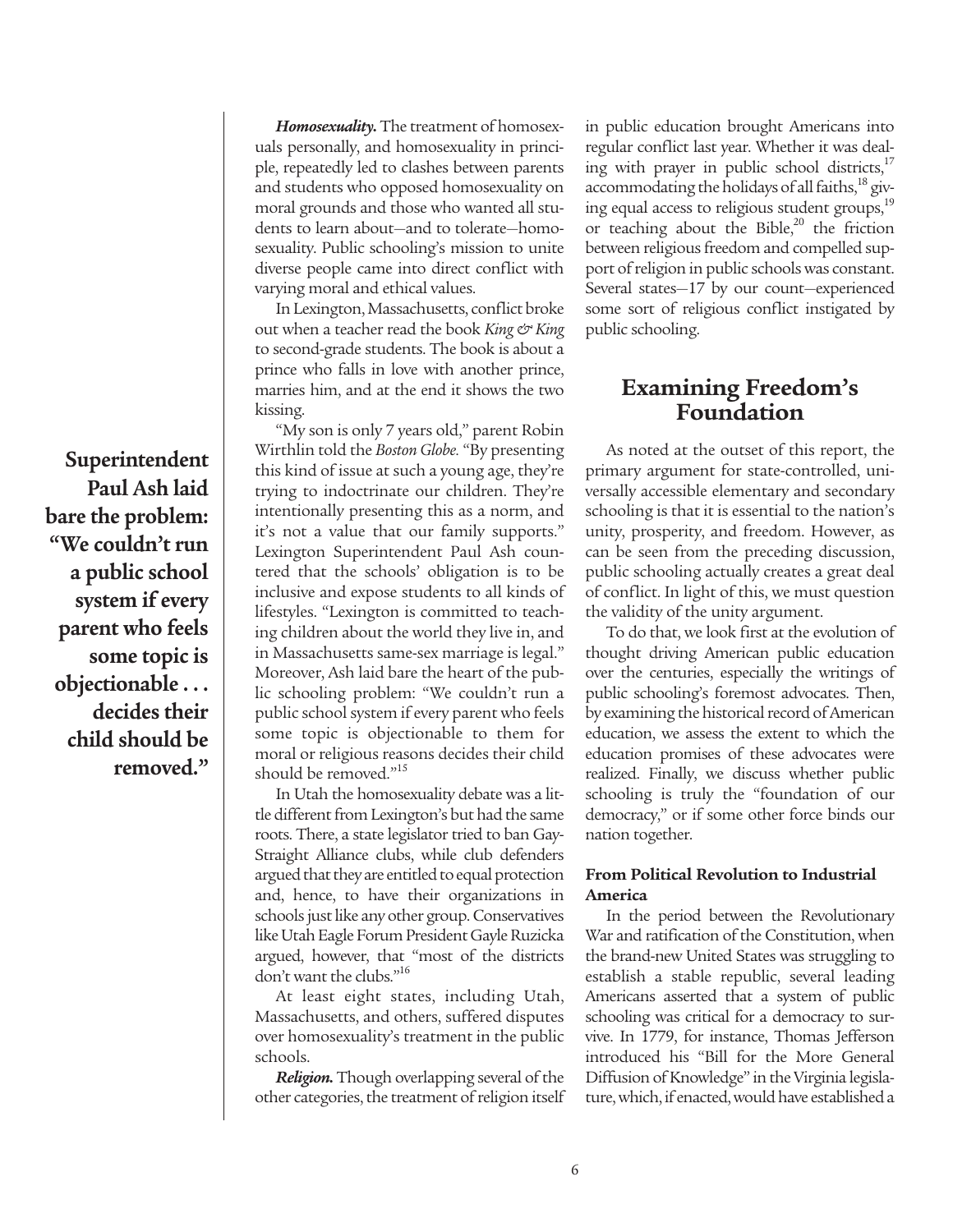system of free public schools for Virginians. "The most effectual means of preventing [the perversion of power into tyranny are] to illuminate, as far as practicable, the minds of the people at large," Jefferson wrote, "and more especially to give them knowledge of those facts which history exhibits, that possessed thereby of the experience of other ages and countries, they may be enabled to know ambition under all its shapes, and prompt to exert their natural powers to defeat its purposes."<sup>21</sup>

A few years after Jefferson introduced his public schooling proposal for Virginia, former Continental Army Surgeon General Benjamin Rush put forth an argument for public education in his state, Pennsylvania. Unlike Jefferson, though, Rush justified his plan more as a means for creating homogeneity than giving citizens the ability to identify threatening government. "Our schools of learning," he wrote, "by producing one general and uniform system of education, will render the mass of the people more homogeneous and thereby fit them more easily for uniform and peaceable government."<sup>22</sup>

By 1787, the notion that at least some publicly financed schooling was essential for peaceful, effective republican government had been accepted by many of the nation's leaders. The Land Ordinance of 1785 and Northwest Ordinance of 1787 confirmed this, with the Land Ordinance requiring that one thirty-sixth of every township in western territories be set aside to fund public schooling, and the Northwest Ordinance declaring that "religion, morality, and knowledge, being necessary to good government and the happiness of mankind, schools and the means of education shall forever be encouraged" in the territories.<sup>23</sup>

Despite clear enthusiasm for public schooling in certain quarters, however, the most celebrated early American plans never amounted to much. Jefferson's legislation to establish free public schooling in grades one through three in Virginia, for instance, was never enacted. Similarly, though the Continental Congress did pass the Land and Northwest Ordinances, the proceeds from renting the land set-aside for education typically ended up either stolen

or squandered, not poured into formal schooling, which many settlers neither wanted nor needed.24 Indeed, between the signing of the Declaration of Independence and the 1830s, American education remained much as it had been since the colonial period: decentralized, entrepreneurial, and driven by the demands of individual parents and local communities, not school districts or states.

According to the "foundation of democracy" thesis, Americans during this period should have been socially fractured and civic involvement low. They weren't. Indeed, as Alexis de Tocqueville observed in 1831:

In the United States the interests of the country are everywhere kept in view; they are an object of solicitude to the people of the whole Union, and every citizen is as warmly attached to them as if they were his own. He takes pride in the glory of his nation; he boasts of its success, to which he conceives himself to have contributed; and he rejoices in the general prosperity by which he profits.<sup>25</sup>

Clearly, public schooling was not necessary for unity, at least not in the early republic. It also wasn't necessary to get people to do their civic duty: While data on such activities as voting in the earliest decades of the republic are not available, existing evidence suggests that people were highly civic-minded. De Tocqueville's observations, of course, testify to this, and it was, after all, in this period that a new republic was created, power changed hands peaceably between different political parties, and the United States established a national identity. What greater evidence of civic success could there be?

Despite great civic and social accomplishments, by the 1830s many political leaders were beginning to advocate very intensely for systems of state-run schooling. Indeed, just a few years after de Tocqueville undertook the journey across the United States that informed his analysis of American society and democracy, Horace Mann was appointed sec-

**Until the 1830s, American education remained much as it had been since the colonial period: driven by the demands of individual parents and local communities.**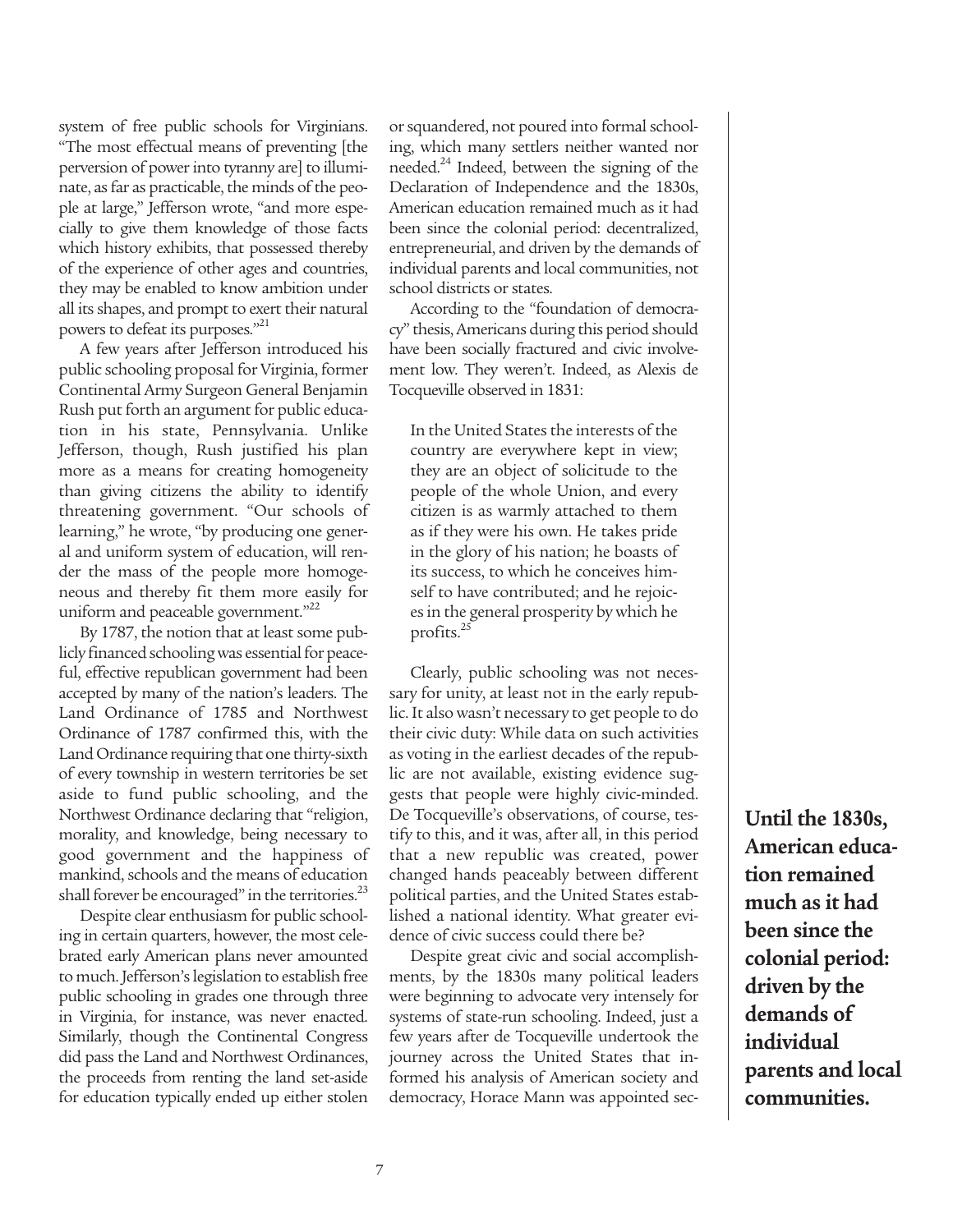**Public schooling typically sprouted up organically, with homogeneous groups voluntarily establishing schools for their local communities.**

retary of the newly formed Massachusetts Board of Education. Over his 12-year tenure in that position, Mann would become a powerful political force thanks to his zealous advocacy for government–controlled schooling.

While Mann offered numerous rationales for creating a state system of "common schools," ranging from the promotion of better hygiene to keeping people out of prison, his most celebrated argument was that common schools would unify the state's citizens and equip them to execute their civic duties. As he declared in his 12th and final annual report, it was almost beyond dispute that "general intelligence" was necessary for a republic to succeed, and that "the spread of education, by enlarging the cultivated class or caste, will open a wider area over which the social feelings will expand; and, if the education should be universal and complete, it would do more than all things else to obliterate factitious distinctions in society."26

Mann's promises for public schooling did not, however, stop at unity. Indeed, he touted its potential to do little less than perfect the moral fabric of all whom it touched. "Without money and without price," he declared, a free school system "throws open its doors, and spreads the table of its bounty, for all the children of the state. Like the sun, it shines, not only upon the good, but upon the evil, that they may become good; and, like the rain, its blessings descend, not only upon the just, but upon the unjust, that their injustice may depart from them and be known no more."<sup>27</sup>

As a result of Mann's influence and the work of like-minded reformers, common school systems became more prevalent and education increasingly centralized as the 19th century progressed. The famine-induced arrival of huge waves of Irish Catholic immigrants in the 1840s stoked a sense of urgency among the reformers, especially in northern states like Massachusetts. At the time, Mann himself hinted at a growing discomfort caused by burgeoning immigration and asserted that the common schools were necessary to shape poor immigrants into good Americans. "Every body acknowledges the justness of the declaration," Mann stated in his

ninth annual report, "that a foreign people, born and bred and dwarfed under the despotisms of the Old World, cannot be transformed into the full stature of American citizens, merely by a voyage across the Atlantic, or by subscribing the oath of naturalization. . . . As the fitting apprenticeship for despotism consists in being trained in despotism, so the fitting apprenticeship for self-government is being trained in self-government."28 The latter, Mann asserted, should be the job of the common schools—essentially, state schooling should teach freedom.

Despite Mann's confidence in common schools' ability to prepare all Americans to be upstanding citizens, the common schools likely had at best tangential influence over American unity in the 19th century, and there is no evidence that they made children better citizens then they otherwise would have been. For one thing, even after Massachusetts made education compulsory in 1852, it did not become compulsory in most states until 1890, and even where such laws existed, enforcement was almost always lax.<sup>29</sup> Common schooling, in other words, was typically used only if people already wanted what it had to offer. Next, one of the major reasons that common schooling was initially able to grow was that most Americans were already educating their children. As a result, common schooling was at first able to assert itself with little unrest. $30$  Finally, public schooling typically sprouted up organically, with homogeneous groups voluntarily establishing schools for their local communities, meaning that unity generally *preceded* common schooling. In this way, early common schools differed little from what de Tocqueville identified as a foundation of American society: voluntary associations, rather than systems imposed from above.<sup>31</sup>

This is not to say that even during the relatively tranquil opening decades of common schooling the system did not have divisive effects. Even in small, homogeneous communities, there were periodic disputes over the schools. Historian David Tyack, for instance, relates an incident in 19th-century Iowa, in which "dissident farmers secretly moved a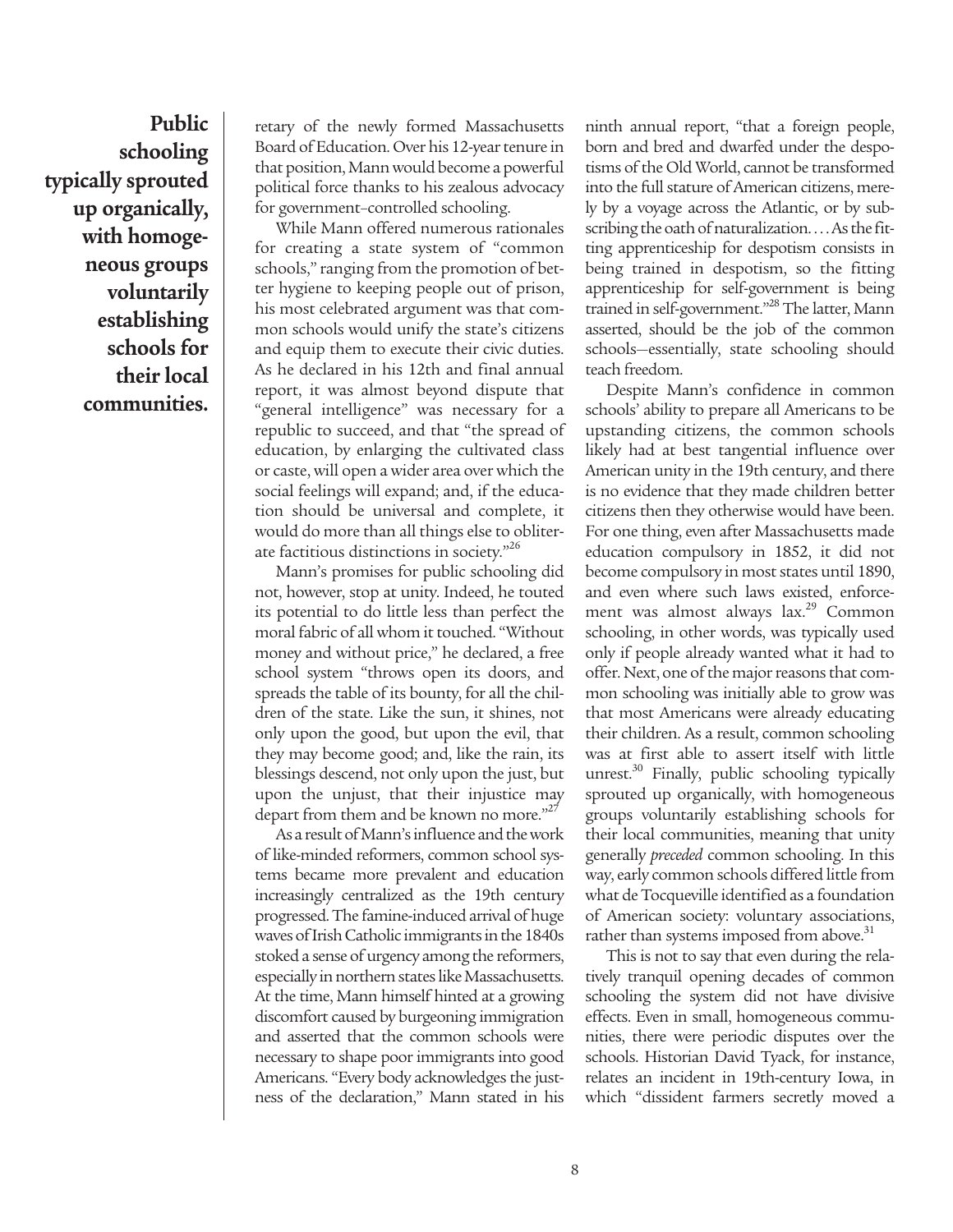schoolhouse one night to their preferred site a mile away from its old foundation," as well as trouble "in tiny Yoncalla, Oregon," where "feuds split the district into three factions, each of which tried to maintain its own school."32

It was with "outsider" groups, though, such as immigrants or the poor, that early common schooling created the greatest conflicts. Among the worst divisions it exacerbated were between Roman Catholics—a community that grew steadily with Irish immigration in the mid to late 1840s—and the dominant Protestants. Indeed, one of the bloodiest demonstrations of sectarian animus in the nation's history was touched off by public schools in 1844, when hundreds of people were killed or injured and millions of dollars in property damages inflicted in the Philadelphia Bible riots.

The political struggle that peaked with the riots began in 1838, when the Pennsylvania legislature mandated that the Bible be used for reading instruction—though not "religious discussion"—in all schools receiving money from the state school fund. That set into motion a series of efforts by Roman Catholics to allow Catholic children to use the annotated Douay rather than the Protestant King James—version of the Bible in the *de facto* Protestant public schools. Catholics' efforts, however, prompted many Protestants, as well as xenophobic nativists, to accuse Catholics of attempting to remove the Bible from the public schools. Anger over this finally exploded into violence when a meeting of nativists in Kensington, a working class town adjacent to Philadelphia, precipitated violent clashes between Catholic and Protestant factions. Mob warfare soon engulfed the City of Brotherly Love, and it took the declaration of martial law and the arrival of thousands of sailors, marines, and state militiamen to end the violence.

That peace, though, did not last. A second round of fighting erupted two months after the first had subsided, when it was discovered that Catholics were storing guns in a church in Southwark, another district adjacent to Philadelphia. Round two did not end until five thousand troops occupied the city.<sup>33</sup>

The Philadelphia tragedy was certainly the bloodiest of the sectarian conflicts inflamed by state schooling, but it was sadly not unique. Tensions between Catholics and defenders of the Protestant public schools simmered, with occasional flare-ups, for most of the 19th century, and only subsided as much as they did because Roman Catholics established their own, separate schools, and because other issues, such as the Civil War, periodically pushed religious concerns to the back burner.

As the 19th century progressed, public schooling created an ever growing network of social fault lines. Religious divisions proliferated, and new fissures appeared. In the late 1880s, for instance, Illinois and Wisconsin were roiled by intense education battles, as primarily German-speaking Lutherans fought against compulsory education laws that allowed students to attend private schools, but only those in which instruction was conducted in English. In both states ethnic Germans railed against the measures, and tensions did not dissipate until Republican legislators and governors were swept out of office by indignant voters and the laws were eventually repealed.<sup>34</sup>

One last development made clear that Mann's aspirations for common schools would go unrealized in the 19th century. By the late 1800s, industrialization was running at full steam, and public schooling in urbanizing areas, which was controlled by social and industrial elites, was designed to prepare students to work in factories, not to be free and responsible citizens. Ellwood Cubberley, dean of the Stanford School of Education, aptly summarized the ruling public education philosophy in 1916 when he wrote: "We should give up the exceedingly democratic idea that all are equal and that our society is devoid of classes. The employee tends to remain an employee; the wage earner tends to remain a wage earner."<sup>35</sup> So while factory-prep schooling did increase "unity," in the sense of cementing a common future for most students, it was hardly the democratic ideal in terms of promoting freedom and upward mobility. In ironic contrast to Jefferson's aim

**One of the bloodiest demonstrations of sectarian animus in the nation's history was touched off by public schools in 1844, with the Philadelphia Bible riots.**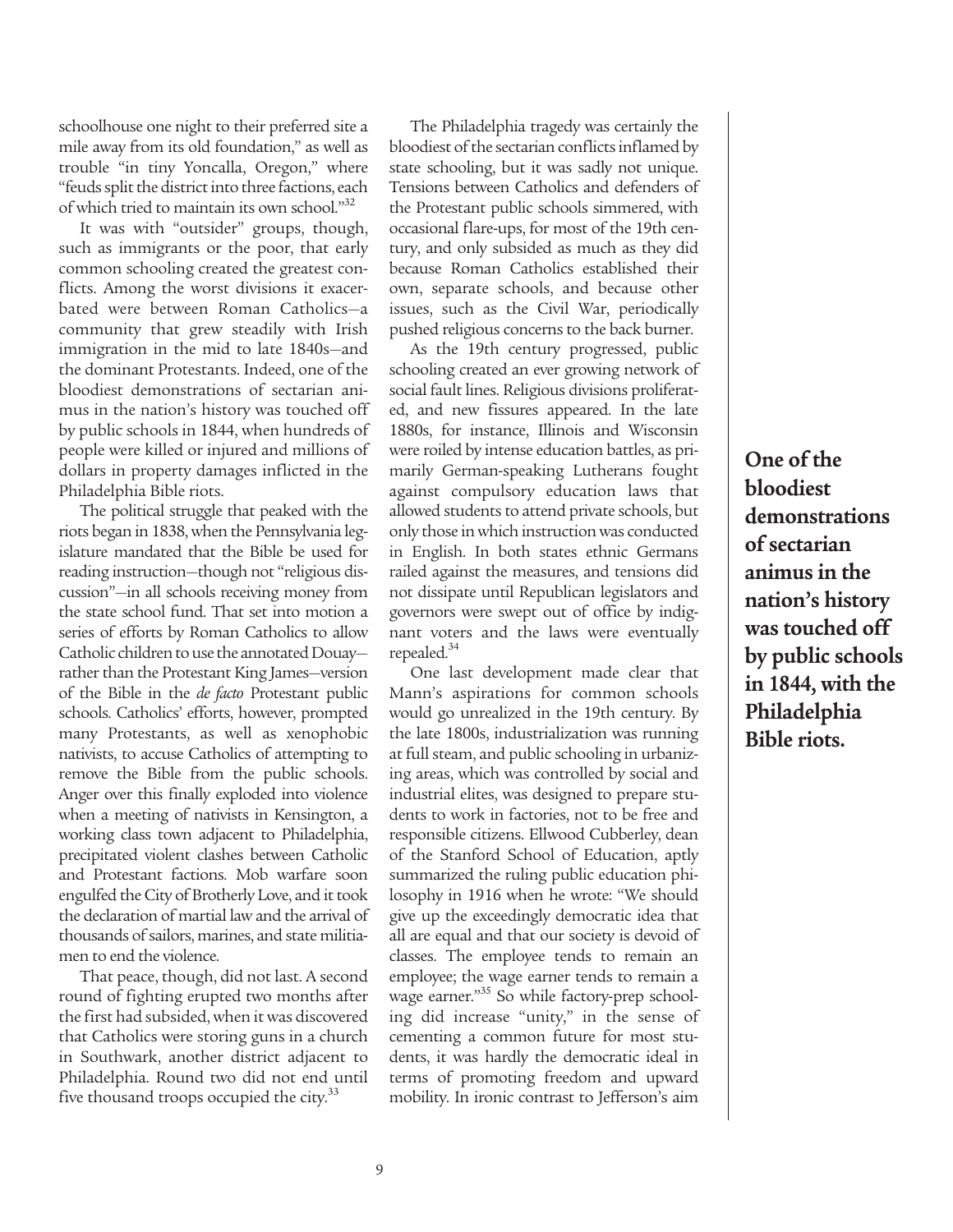for public education—that it should inform the people so that they can recognize and resist oppressive government—public schooling was itself imposed by governments to create obedient factory workers.

By the end of the 19th century, public schooling had thus proven itself not a unifying force, but a divisive one—particularly in the way it forced different religious groups into conflict. And one of the few respects in which it may have succeeded in promoting unity, shaping masses of students for work in factory jobs with little upward mobility, was a far cry from Horace Mann's ideal system that would "obliterate factitious distinctions in society."

How did it do at getting people to embrace their civic duties? Unfortunately, there is no clear evidence one way or the other on this point. But although no strong evidence has been found that public schooling increased voting rates (though more education in general is correlated with a greater tendency to vote), at the very least voting participation did rise through the latter two-thirds of the 19th century, when common schooling was growing. Between 1832 and 1844, the average turnout of eligible voters in presidential elections was 68.6 percent. By the period between 1884 and 1892, average turnout had risen to 77.7 percent, and had grown steadily in each 12-year period between the two cited here.<sup>36</sup> Of course, there could be many causes for this steady increase—people were already civic-minded; immigrants who'd fled oppressive political conditions gladly voted; the run-up to and ramifications of the Civil War heightened the political stakes, and so forth—but at least it can be said that voter turnout rose at the same time public schooling was spreading.

**From Dewey to Today**

By the early decades of the 20th century, it was clear that the reality of public schooling had departed radically from "foundation of democracy" rhetoric. Rather than uniting Americans, the public schools were either serving pre-existing homogeneous communities or causing disputes among heterogeneous ones.

Rather than forming independent thinkers capable of intelligent self-governance, they were training children to follow the rules and routines of industrial employment.

It was in this environment that John Dewey, arguably the most famous and influential American education philosopher, wrote *Democracy and Education*. In it, he revolted against the then-dominant industrial model of schooling and set forth public schooling designs that he thought would truly prepare diverse American children to live in harmony and take care of both themselves and the republic. "The increased political and economic emancipation of the 'masses' has shown itself in education," he wrote. "But the revolution is still incomplete. The idea still prevails that a truly cultural or liberal education cannot have anything in common, directly at least, with industrial affairs, and that the education which is fit for the masses must be a useful or practical education in a sense which opposes useful and practical to nurture of appreciation and liberation of thought."<sup>37</sup>

To achieve "liberation of thought" for all children, Dewey thought that schooling must be a student-centered process in which children interacted with each other regardless of class, race, or other stratifying characteristics, pursuing knowledge on the basis of their own interests. The objective was to make learning an appealing process, while teaching children to live united and tolerant in a free, pluralistic society:

A democracy is more than a form of government; it is primarily a mode of associated living, a conjoint communicated experience. The extension in space of the number of individuals who participate in an interest so that each has to refer his own action to that of others, and to consider the action of others to give point and direction to his own, is equivalent to the breaking down of those barriers of class, race, and national territory which kept men from perceiving the full import of their activity. . . . Obviously a society to which stratification into sepa-

**By the early decades of the 20th century, it was clear that the reality of public schooling had departed radically from "foundation of democracy" rhetoric.**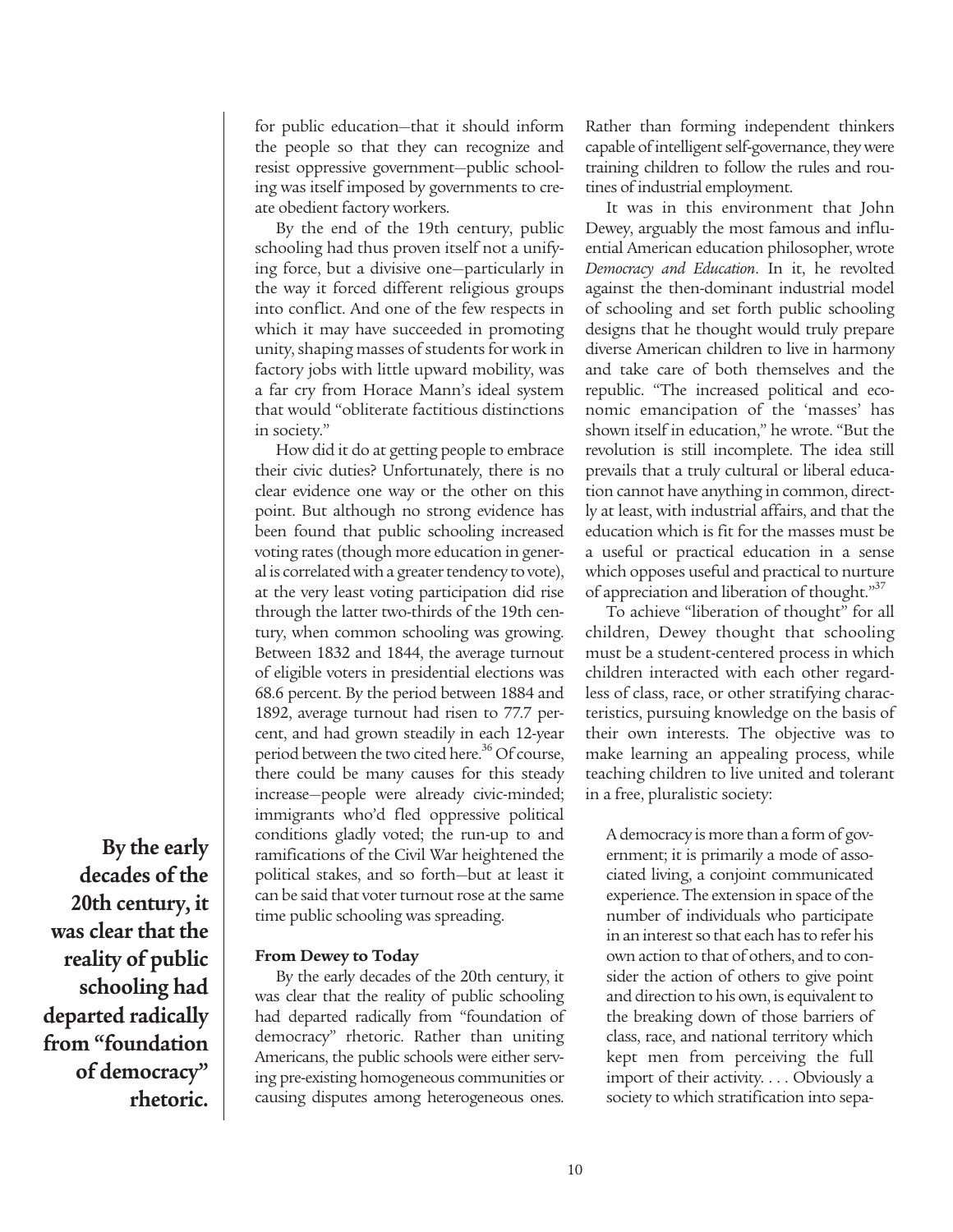rate classes would be fatal, must see to it that intellectual opportunities are accessible to all on equable and easy terms.<sup>38</sup>

Dewey put his theories into practice at his famous laboratory school at the University of Chicago, where he experimented with childcentered education. It was, by most accounts, both a successful undertaking and impossible for the vast majority of public schools to replicate: Dewey's school, led by the dynamic Dewey himself, was free from bureaucratic rules and regulations, blessed with only about six students for every teacher, and composed in contrast to Dewey's ideal for democratic education—entirely of white, upper-middleclass students.<sup>39</sup>

Although Dewey enjoyed great celebrity among educators, public schooling became no more unifying or democratic during or after Dewey's heyday. By the 1950s, in fact, authority over education had been placed in the hands of increasingly large and inflexible bureaucracies controlled by self-described "experts," and "academic" instruction for most students often against the will of their parents—had been forced out. In its place, students who were deemed not to be college bound—the vast majority—were given vocational and "life adjustment" training to prepare them either for vocational work or homemaking.

Despite the increasingly centralized control and standardized offerings of public schooling, it was fostering little social unity by the beginning of the 1950s, and its systematic exclusion and marginalization of many groups was becoming intolerable. Most egregious, of course, was that until *Brown v. Board of Education* in 1954, African-Americans in many states were legally prohibited from attending schools with whites, and even where the races were not legally separated, housing patterns kept different racial groups concentrated in their own schools.

Separation also remained when it came to religion. Most notably, Roman Catholics—the largest non-Protestant religious denomination in the country—had established a huge school system of their own to escape Protestant-controlled public schools. At its peak in 1965, it enrolled almost 5.5 million students $40-11$  percent of the nation's entire elementary and secondary school population.<sup>41</sup> Moreover, distinctive religious groups tended to live together just like racial and ethnic groups (and there was, of course, significant overlap between ethnicity and religion) and so the "stratification" that Dewey and his disciples bemoaned was alive and well.

By the 1960s and 70s, often driven by efforts to eliminate the religious and racial segregation that pervaded society, political and social upheaval was occurring in all facets of American life. But those desegregation efforts focused primarily on forcing physical integration rather than eliminating legally required segregation as *Brown* had done.

Government efforts to force integration of the races, especially during the 1970s, were, ironically, some of the most divisive government actions in American history. School buses were sabotaged, and grassroots resistance to forced busing formed in places like Denver, Colorado, and Pontiac, Michigan, after federal courts put them under busing orders. "White flight" from cities required to institute busing was a common pattern. And then there was Boston, where in 1974 courtimposed busing sparked frequent violence. Throughout the 1974–75 school year, Boston police were a huge presence at many city high schools, yet racial violence persisted. And the rage was not confined to the schools. In the fall of 1975 a protest march to Bunker Hill by 400 women from the predominantly white neighborhood of Charlestown ended in a melee between the women, a crowd of their supporters, and police. In addition, in July of that year a brawl broke out over busing outside Boston's famous city hall. That fight was memorialized in Stanley Forman's Pulitzer Prize-winning photograph "The Soiling of Old Glory," which captured a white man lunging with a flagpole—stars and stripes still attached—at a black man who was being restrained from behind. "Sometimes when I look out this window," Boston's Mayor Kevin White was purported to have told an aide as

**Efforts to force integration of the races, especially during the 1970s, were, ironically, some of the most divisive government actions in American history.**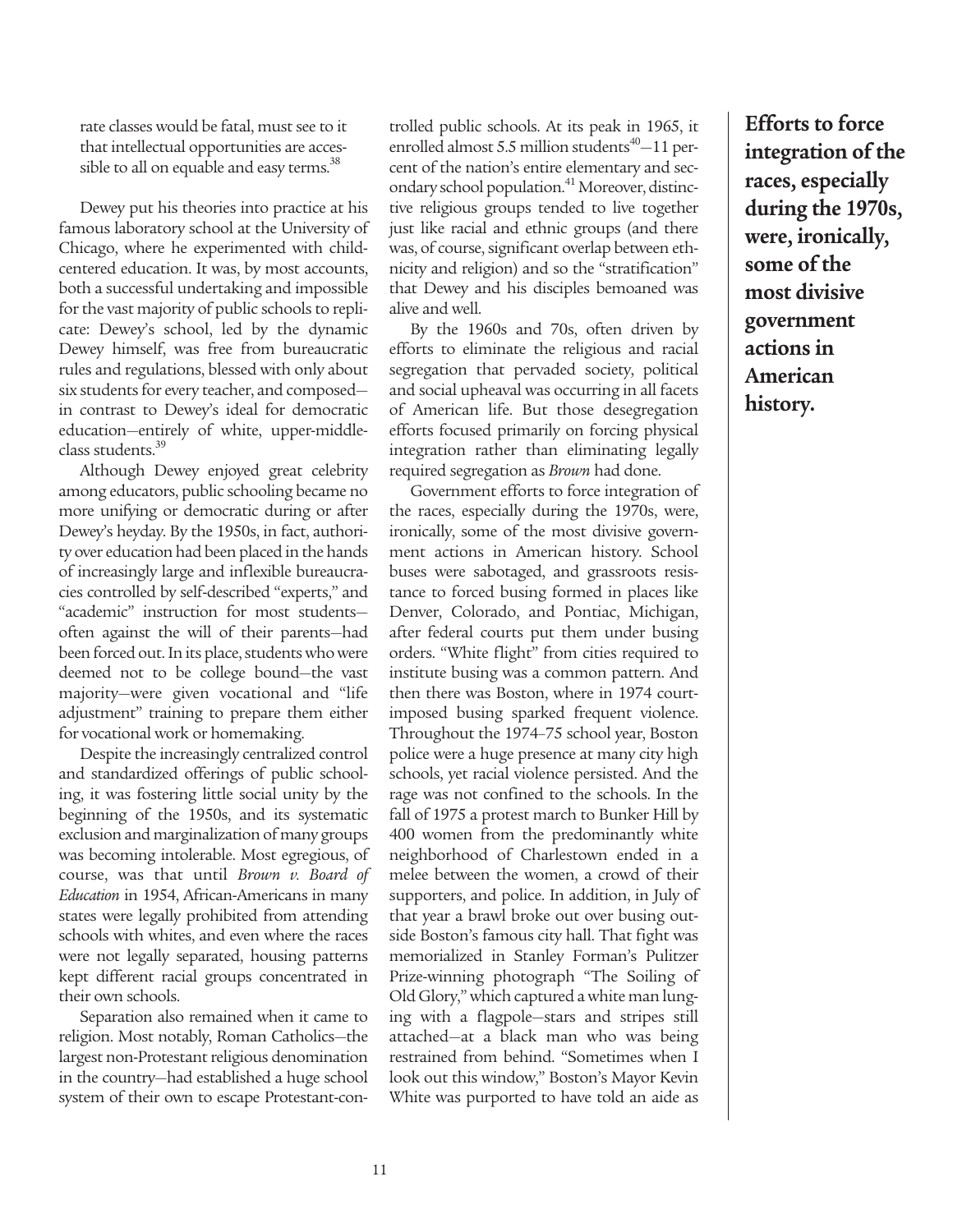busing battles raged in the streets, "I see Belfast out there."<sup>42</sup>

Importantly, forced integration in the latter half of the 20th century did not just embitter whites. It was greatly resented by large numbers of African Americans as well. Indeed, a 1982 *Boston Globe* poll found that 79 percent of black parents with children in the Boston public schools favored open enrollment, which would have let them choose their child's public school, over busing, and 42 percent said they had opposed busing from the start.<sup>43</sup> Moreover, many blacks felt more alienated after forced integration than they had before it, especially as they lost control of schools that had been integral to their communities. As historian James T. Patterson relates:

A Wilmington, North Carolina, black woman also wondered about desegregation. She had attended Williston High School, which had been dedicated as a new facility—for blacks alone—on the very day, May 17, 1954, that *Brown* had been decided. There she had been happy and motivated. "We were in a cocoon bathed in a warm fluid, where we were expected to excel," she recalled. In 1968, however, "something called desegregation" arrived in Wilmington and "punctured" the cocoon. Williston High School ceased to exist as a black school, late becoming instead a middle school for whites as well as blacks. The woman sighed, "We went from our own land to being tourists in someone else's. It never did come together."<sup>44</sup>

Forced integration certainly put blacks and whites into the same schools, but it did little to promote the social cohesion that it was meant to foster.

Religious conflicts over the content of public school education also raged on in the 1960s and 70s, despite the fact that Supreme Court rulings such as *School District of Abington Township, Pennsylvania v. Schempp* and its companion case *Murray v. Curlett*, removed overtly religious activity from public schools, ending many schools' *de facto* Protestant orientation. The secularization of public schooling did little, however, to please many religious Americans, Protestant and otherwise, who felt that faith was central to good education and had to have a place in the public schools. The result has been decades of feuding over prayer in schools, students' religious expression that might be deemed offensive to other groups, and endless battles over the teaching of evolution.

Today, despite rhetoric about public education being the "bedrock of democracy," even many committed supporters of public schooling concede that over the last several decades it has failed to live up to its lofty charge to unify and democratize. As Stanford University professor Linda Darling-Hammond has written:

Right now our democracy is in trouble. Only about one-third of our citizens feel sufficiently interested or empowered to participate in a regular way in the political process. Racial, ethnic, and class divisions are growing as confusion about vast social changes create a search for scapegoats. The ability of citizens to come together for positive social action in their local communities seems undermined by a combination of intergroup antagonism and a sense of cynicism and hopelessness about the usefulness of collective effort.<sup>45</sup>

Public schooling, it appears, is failing in its mission to unify. It also seems to be failing its civic mission. Darling-Hammond observes a breakdown in "positive social action" in communities, in stark contrast to what de Tocqueville observed in 1831. Moreover, unlike the 19th century, in the 20th century turnout in presidential elections dropped, falling from an average of 70.8 percent in the elections between 1896 and 1908, to 52.7 percent between 1992 and 2004. As mentioned before, many variables are at play in voter turnout beyond education. But with the opening of public schooling to all students, compulsory attendance in every state in the union, and unprecedented state and fed-

**Many committed supporters of public schooling concede that over the last several decades it has failed to live up to its lofty charge to unify and democratize.**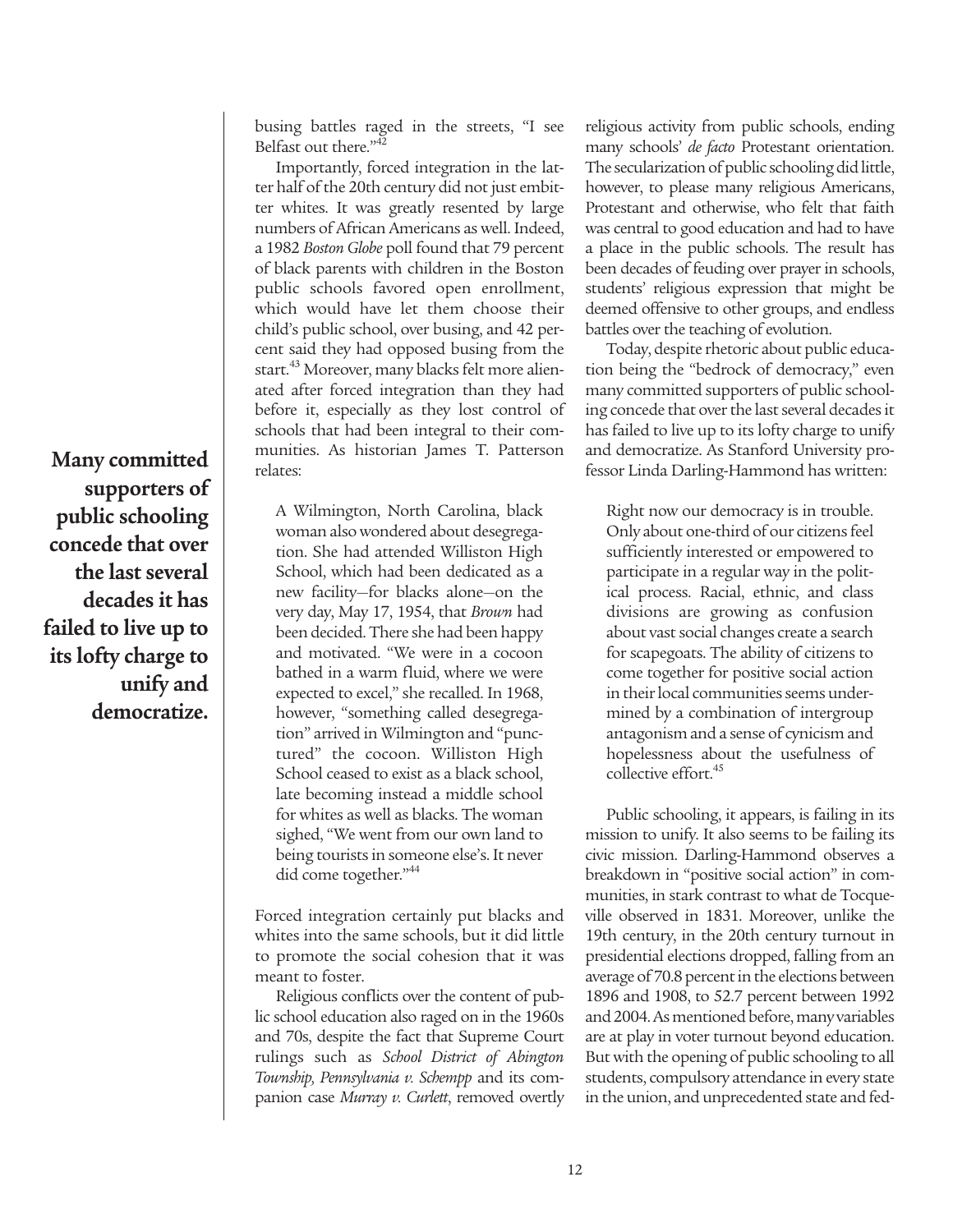eral control of schooling seen in the 20th century, if public schooling were really the foundation of democracy, we should not have seen a *negative* voting trend.

So what does history tell us about public schooling? It provides abundant concrete examples of how public schooling has contributed to divisions among Americans and provides at best mixed signals about public schools' success at propagating civic spirit. Perhaps more tellingly, it shows that both social cohesion and civic spirit thrived *before* there was common schooling. The historical record, then, demonstrates that the claim that public schooling is necessary for a democratic republic to thrive is dubious at best, and it is very likely false. Which raises a critical question: If public schooling has not unified us or made us anymore democratic, what has kept us together, and enabled our nation to thrive?

## **Freedom Is the Key**

As noted earlier, despite the absence of any system remotely approximating "public education" as it is conceived of today—or even as it was imagined by men like Thomas Jefferson and Benjamin Rush—Americans were remarkably unified and civic-minded in the nation's first decades. Why? De Tocqueville offers a clue:

The free institutions which the inhabitants of the United States possess, and the political rights of which they make so much use, remind every citizen, and in a thousand ways, that he lives in society. They every instant impress upon his mind the notion that it is the duty as well as the interest of men to make themselves useful to their fellow creatures; and as he sees no particular grounds for animosity to them, since he is never either their master or their slave, his heart readily leans toward the side of kindness. Men attend to the interests of the public, first by necessity, afterwards by choice; what was intentional becomes an instinct, and by dint of working for the good of one's fellow citizens, the habit and the taste for serving them is acquired.<sup>46</sup>

It is especially important to note the voluntary nature of early Americans' democratic spirit. De Tocqueville does not say that schools, or some other government-sponsored undertakings, are responsible for Americans' democratic behaviors. He suggests, rather, that people first came to understand the practical need for voluntary cooperation, and that then helping "one's fellow citizens" grew into an "instinct" over time.

This, of course, makes both intuitive and logical sense. True unity—meaning shared bonds of affinity between people—can only ultimately come through individual volition. People have to *want*to be unified. In contrast, when an authority simply requires diverse people to get along, the best that can be expected is for citizens to coexist and not do each other overt harm. Unity, however, can only truly exist when individuals themselves choose to work with, and even befriend, other people.

This proposition, demonstrated during de Tocqueville's time, has been substantiated throughout U.S. history. But what has brought diverse Americans together in order to form voluntary bonds? The answer is commerce. While suspicion, animosity, and prejudice have been inescapable components of American society—as they are in any pluralist society, especially with the arrival of new, strange, people—Americans have been very adept at overcoming their worse natures by letting their desires for mutual gain overcome those natures. As Hunter College urban affairs and planning professor Peter Salins has observed, "once immigrants and natives work together and come to appreciate each other's value it becomes much easier to form other kinds of interest-based relationships. Eventually, economic relationships lead to social ones, culminating in friendship and even intermarriage."<sup>47</sup>

A look at several ethnic groups, including Irish, Jews, and Asians, bear out the importance

**The historical record demonstrates that the claim that public schooling is necessary for a democratic republic to thrive is dubious at best.**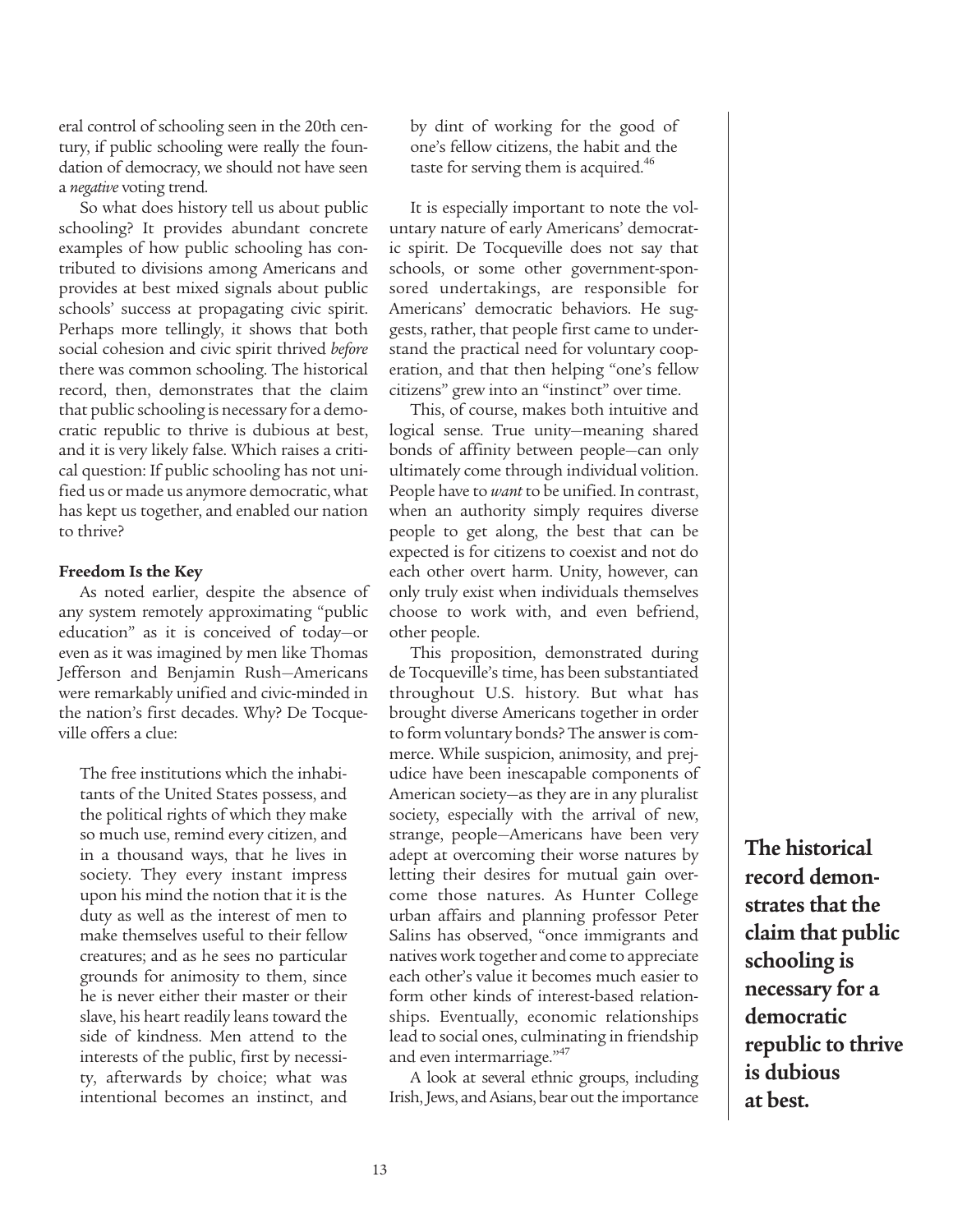**When parents can choose schools that share their moral, pedagogical, and other beliefs, education is more effective.**

of commerce—rather than public schooling—in bringing diverse peoples together. To see this, it is useful to compare the approximate length of time it took various ethnic groups to integrate into American society. Michael Barone did this in *The New Americans*, and found that the Irish, who came from largely peasant stock that had little experience with economic entrepreneurialism, took nearly 120 years to become fully integrated in American society. Jews and Asians, by contrast, who much more often came from merchant and artisan classes, were able to achieve economic and social integration in a matter of eight decades or less.<sup>48</sup>

The importance of freedom to democracy goes beyond social and economic integration, however. Freedom's importance is, in fact, visible in civic education itself, where we find that students in private schools demonstrate both greater civic knowledge and greater tolerance for others than public school students. As Notre Dame political scientist David E. Campbell found after controlling for variables such as race, family income, and academic performance, only 48 percent of nonmagnet public school students participate in community service, compared with 52 percent of students in secular private schools, 57 percent in non-Catholic religious schools, and 59 percent in Catholic schools.49 He found similar differences in students' political knowledge, though the disparities were only statistically significant between Catholic school students and non-magnet public school children, with the former exhibiting appreciably greater political knowledge than the latter. $50$  Finally—and perhaps most surprisingly—Campbell found that students in Catholic and private schools were more tolerant of inflammatory political expression—even anti-religious expression than were public school students.<sup>51</sup>

In addition to creating better democratic citizens, private schools tend to be better racially integrated, a fact demonstrated best in school lunchrooms, where students exhibit truly voluntary integration. In a 1998 study of such integration, Jay Greene and Nicole Mellow found that 63.5 percent of students in lunchrooms at randomly selected private

schools sat in groups where at least one out of every five students immediately around them was from a different racial group, while in the public schools only 49.7 percent of students were so integrated.<sup>52</sup>

Perhaps the final—and for many parents and students, most important—advantage of private over state-run schooling comes in the form of academic success. When parents can choose schools that share their moral, pedagogical, and other beliefs, education is more effective because schools can quickly and efficiently teach coherent lessons rather than having to struggle to accommodate different children, values, and so forth. It's a reality that has been demonstrated well in Chile, which has relatively extensive school choice. There, researcher Claudio Sapelli found that students in private schools outpaced the performance of their counterparts at municipal schools even after accounting for socioeconomic variables and so-called "peer effects" (the tendency for a child's performance to improve simply as a result of attending schools with better-off students, rather than as a result of the schools themselves).<sup>53</sup>

#### **School Choice: The Only Solution**

Given the dubious value and divisive social effects of state-run schooling, it seems logical that democratic values—and academic excellence—would best be served by an education system that maximizes freedom. School choice—in which the public ensures that all children can get an education, but parents select the schools—fits that bill. Supporters of the status quo frequently contend, however, that letting people choose their own schools would lead to serious social divisions, a result commonly known as "Balkanization."

The specter of Balkanization was most famously applied to education in a dissenting opinion in a 2002 Supreme Court decision that declared a choice program in Ohio constitutional. Justice John Paul Stevens wrote in *Zelman v. Simmons-Harris*:

The Court's decision is profoundly misguided. . . . I have been influenced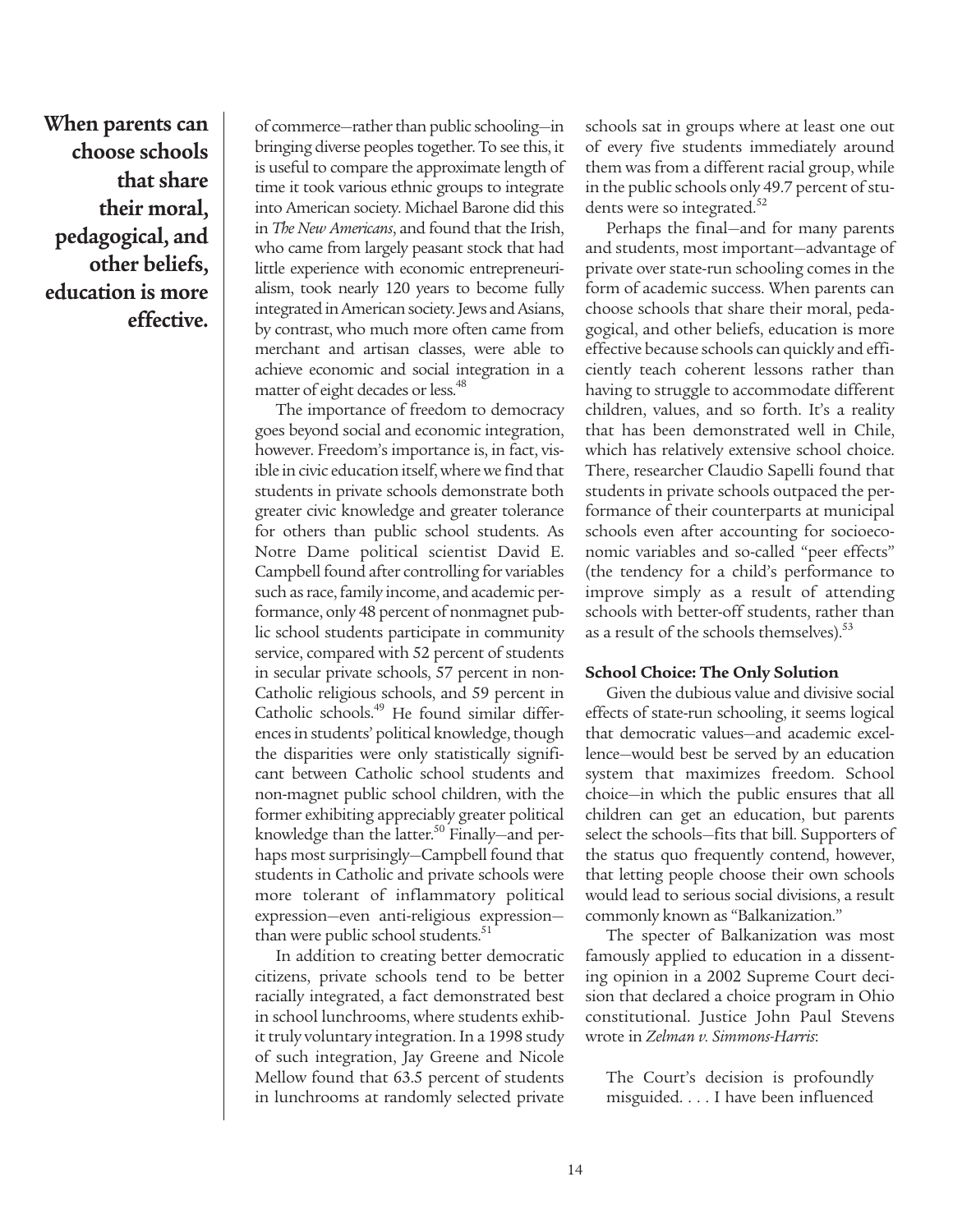by my understanding of the impact of religious strife on the decisions of our forbears to migrate to this continent, and on the decisions of neighbors in the Balkans, Northern Ireland, and the Middle East to mistrust one another. Whenever we remove a brick from the wall that was designed to separate religion and government, we increase the risk of religious strife and weaken the foundation of our democracy.<sup>54</sup>

Stevens' assertion came, of course, directly from the "foundation of democracy" myth. It was also highly ironic. Imposing government-run schooling on every American— the opposite of freedom and choice—has been the cause of constant social and political conflict, while enabling people to select schools that reflect their own values, use the curricula they desire, and so on, is essential to defusing social conflict,. Indeed, the misery in places like the Balkans and the Middle East is much more the consequence of forcing different ethnic and religious groups together just as public schooling attempts to do—than letting them remain apart.

Choice's salutary effects are not just theoretical. In other nations as well as our own, we have seen educational choice defuse social conflicts. The Netherlands, for instance, was split between Protestants, Catholics, and socialists, for generations, and these divisions caused constant battles over what should be taught in the public schools. Eventually, in a drive to end these conflicts, the Netherlands instituted a voucher system that let families choose their preferred public or private schools. By the 1960s, the social divisions that had previously torn the country apart had almost disappeared.<sup>55</sup>

In the United States we have seen similar decreases in hostility thanks to school choice. As discussed, when Catholics established their own schools and removed themselves from many battles to control public schooling, friction between Catholics and Protestants lessened and Catholics integrated fully into American society. Similarly, little of the outrage that accompanied desegregation in Denver, Pontiac, or Boston has been found in voucher programs, which tend to place students in more integrated settings than do traditional public schools.<sup>56</sup>

But though vouchers allowed the Dutch to vanquish their fiercest social conflicts, they were not a panacea. They reduced coercion, but still force generally liberal Dutch taxpayers to support some educational choices with which they do not agree, most notably, the more conservative Muslim voucher schools. Some Dutch citizens view state funding of conservative Islamic education as out of step with their values, and that has led to calls for government intervention to reduce the freedom or number of such schools. Thankfully, vouchers are not the only vehicles that deliver choice; tax credit programs of various types ensure that everyone can afford an education, without forcing taxpayers to support educational decisions with which they disagree.<sup>57</sup>

Finally, going back to the observations of de Tocqueville, Salins, and others, it is clear that choice in education is ultimately just a subset of the overall freedom that has united Americans and enabled them to succeed socially and economically. Indeed schooling driven by choice is the *only* education system that is truly consonant with liberty because it lets individuals—rather than government—make their own educational choices. Imposing "democracy" through government-run schooling, in contrast, is inherently authoritarian.

# **Conclusion**

All across the country, public schools threw Americans' fundamental values into conflict during the 2005–2006 school year whether over intelligent design, dress codes, controversial school books, or sundry other divisive topics. This was not an aberration. American history is littered with an endless series of such conflicts, and the problem has only grown worse as public school systems have become more centralized and the

**Schooling driven by choice is the only education system that is truly consonant with liberty.**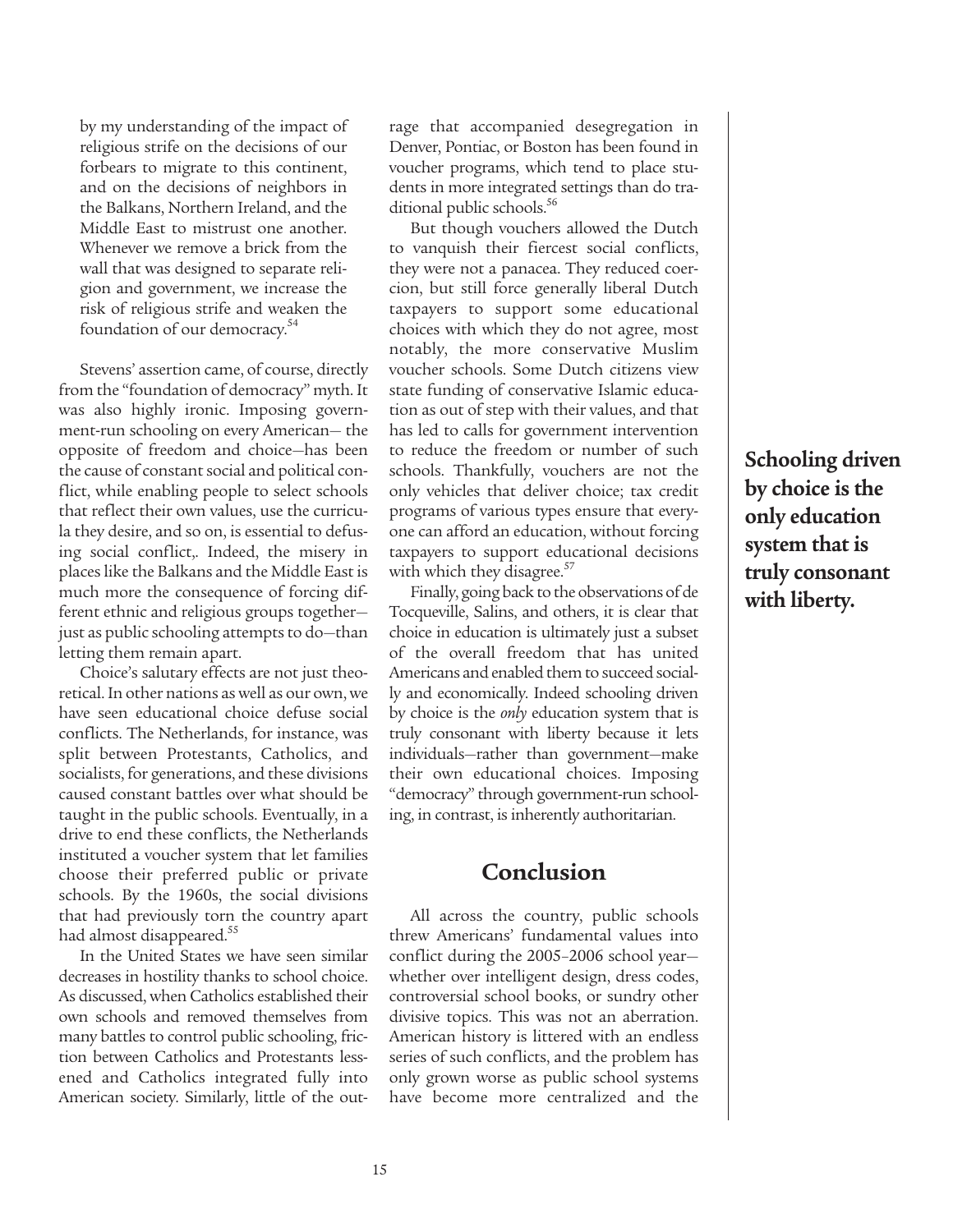**Under our monolithic system, different cultural, ethnic, and religious groups have no choice but to enter the political melee if they want to see their values taught by the public schools.**

nation more diverse. These conflicts are not only inescapable under our monolithic system of official schools, they are actually caused by it. Different cultural, ethnic, and religious groups have no choice but to enter the political melee if they want to see their values taught and desires met by the public schools.

So is American education doomed to eternal acrimony? Thankfully, it doesn't have to be. If public education were driven by free parental choice, it could escape the Balkanizing battles that plague our current system, because individual parents could choose schools that comport with their values, and there would be no need to fight over public schools for which all must pay, but only the most politically powerful can control. And there is an upside to choice even beyond unity and social cohesion. Current research shows that private schools do a significantly better job of teaching kids to become good, active, knowledgeable, and tolerant citizens than do the public schools.

# **Appendix: A Word on Organization and Story Selection**

The following section is organized first by state, and within states by the eight conflict types. The stories were collected between July 15, 2005, and July 15, 2006. Where years are not explicitly given in synopses, the months mentioned fall within that date range. Stories were identified using readily available news sources. Finally, several conflicts could fall under multiple categories, such as disputes between homosexual students and students expressing religiously driven opposition to homosexuality, which could go under "homosexuality," "freedom of expression," or "religion." These incidents have been placed under the categories most central to the conflict, though they could have been listed under any applicable heading.

For the majority of the stories the conflicts are obvious, as are their roots in government-run schools' inability to give equal weight to all peoples' rights and values. In a few cases, however, these might not be as clear, such as when the incident is a small battle in a larger fight or focuses on only one person's effort to change the schools. For instance, one story reviews a debate in Arizona over Black History Month in which several people asserted that the state's schools were doing an inadequate job of teaching African-American history. This did not involve a court case or specific legislation, but nonetheless showed that people were unhappy with the schools for which they had to pay but could only change through politics. A Nevada man's drive to put an initiative on the state ballot changing how evolution is addressed in Nevada schools is similar. While it might be dismissed as just one man's crusade, polls regularly show that large percentages of Americans have qualms about evolution. Moreover, even if just one person must enter a political fight to get satisfaction from the schools, it is still a case of conflict forced by public schooling. Finally, a few stories revolve around officials in public schools deeming such things as specific films or websites inappropriate for children. Conflict is inherent in these cases because even when the officials are reflecting the opinion of the vast majority of district residents, no government authority may constitutionally deem some forms of expression "appropriate" and others "inappropriate."

One final note: The author would like to thank Jessie Creel for assistance in collecting and collating these data.

## **Alabama**

## *Intelligent Design*

**•** *Montgomery*—In November, the Alabama Board of Education voted unanimously to continue use of a disclaimer in biology textbooks stating that "evolution is a controversial theory." This despite having dropped the same wording on the state's science guidelines last year and strong consensus among scientists that learning Darwin's theory of evolution is crucial to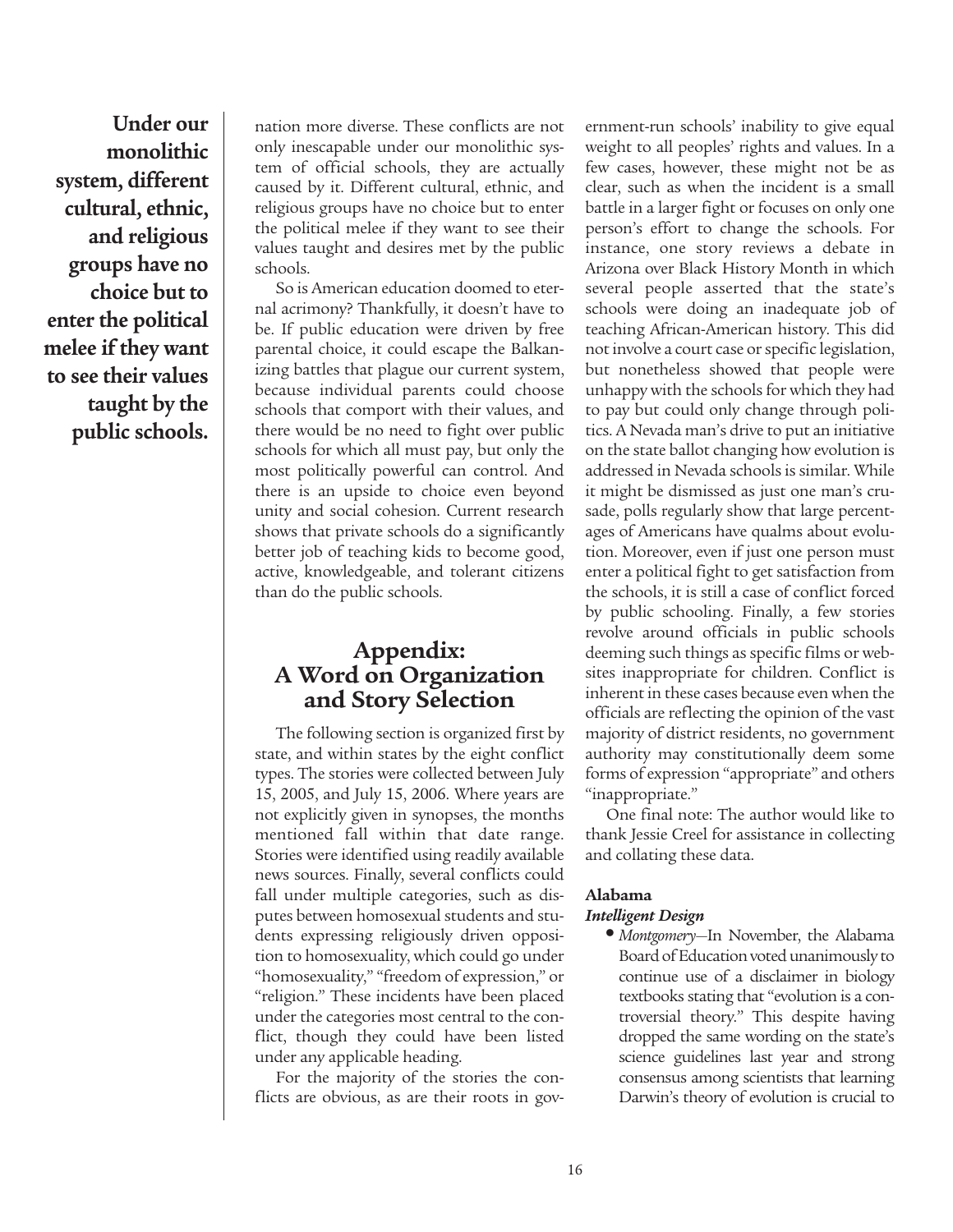understanding the development of life on Earth. Many critics of the 10-year-old disclaimer were relatively mum in the discussion about keeping it, but remained opposed—if somewhat resigned—to its use. "They know nothing is going to be done about it," explained disclaimer opponent Randall Johnson.<sup>58</sup>

## **Alaska**

## *Freedom of Expression*

**•** *Juneau*—In March, the 9th U.S. Circuit Court of Appeals decided that in January 2002 the Juneau school district had violated high school student Joseph Frederick's rights when his principal suspended him for refusing to take down a sign saying "Bong Hits 4 Jesus" as the Olympic Torch passed through Juneau. Frederick was not on school property at the time of the incident but was at a school-sanctioned event, so principal Deborah Morse felt that she had to choice but to punish Frederick for refusing to drop the sign she thought endorsed illegal drug use. Frederick, however, saw Morse's actions as a violation of his free speech rights, as did the 9th Circuit Court of Appeals. But this fight is not yet over: In December 2006 the Supreme Court agreed to hear Frederick's case.<sup>59</sup>

## **Arizona**

#### *Freedom of Expression*

- *Tucson*—In May, a speech at Tucson High School by United Farm Workers activist Dolores Huerta, in which she said "Republicans hate Latinos," elicited an immediate response from many Republican state legislators. They suggested that the Tucson Unified School District might be "brainwashing" students. Defenders of the Huerta's appearance responded by noting that the First Amendment protects speech and suggesting that state legislators stay out of local business.<sup>60</sup>
- *Mesa*—In mid-May, Native American students slated to graduate from Westwood High School were told that they would be prohibited from attaching eagle feathers

to their graduation caps, setting off a dispute between the school district, students, and the Salt River Prima-Maricopa Indian Community. The students wanted to wear the feathers because they considered doing so a rite of passage. District spokeswoman Kathy Bareiss, however, said that no graduating student would be allowed to wear anything showing affiliations or cultural associations because the graduation ceremony is intended "to honor all of the academic achievements of the whole class and not an individual affiliation." This policy was reversed, though, after two days of negotiations, with Mesa Superintendent Debra Duvall explaining that she changed her mind because "this is a time-honored tradition . . . bestowing this feather is a designation of a major event, or a significant event, in the life of that individual." However, that decision left other people unhappy. After the reversal was announced, school board member Rich Crandall complained that he feared the decision would let students display all kinds of symbols at graduation.<sup>61</sup>

### *Multiculturalism*

**•** In the wake of actor Morgan Freeman's calling the annual observation of Black History Month "ridiculous" because "Black history is American history," in January several Arizonans argued that the month was still needed, and that schools in the state were not doing enough to teach African-American history. "Being a Black American man, I don't think (public schools) taught me enough about my culture," Doug Harris, an English and history teacher at Desert Vista High in Tempe, told *The Arizona Republic*. Similarly, Arizona State University student Lynne Houston said that "the reality is that American history does not include Black history right now."62

#### *Sex Education*

**•** *Tempe*—In June, the Kyrene School Board came under significant criticism by par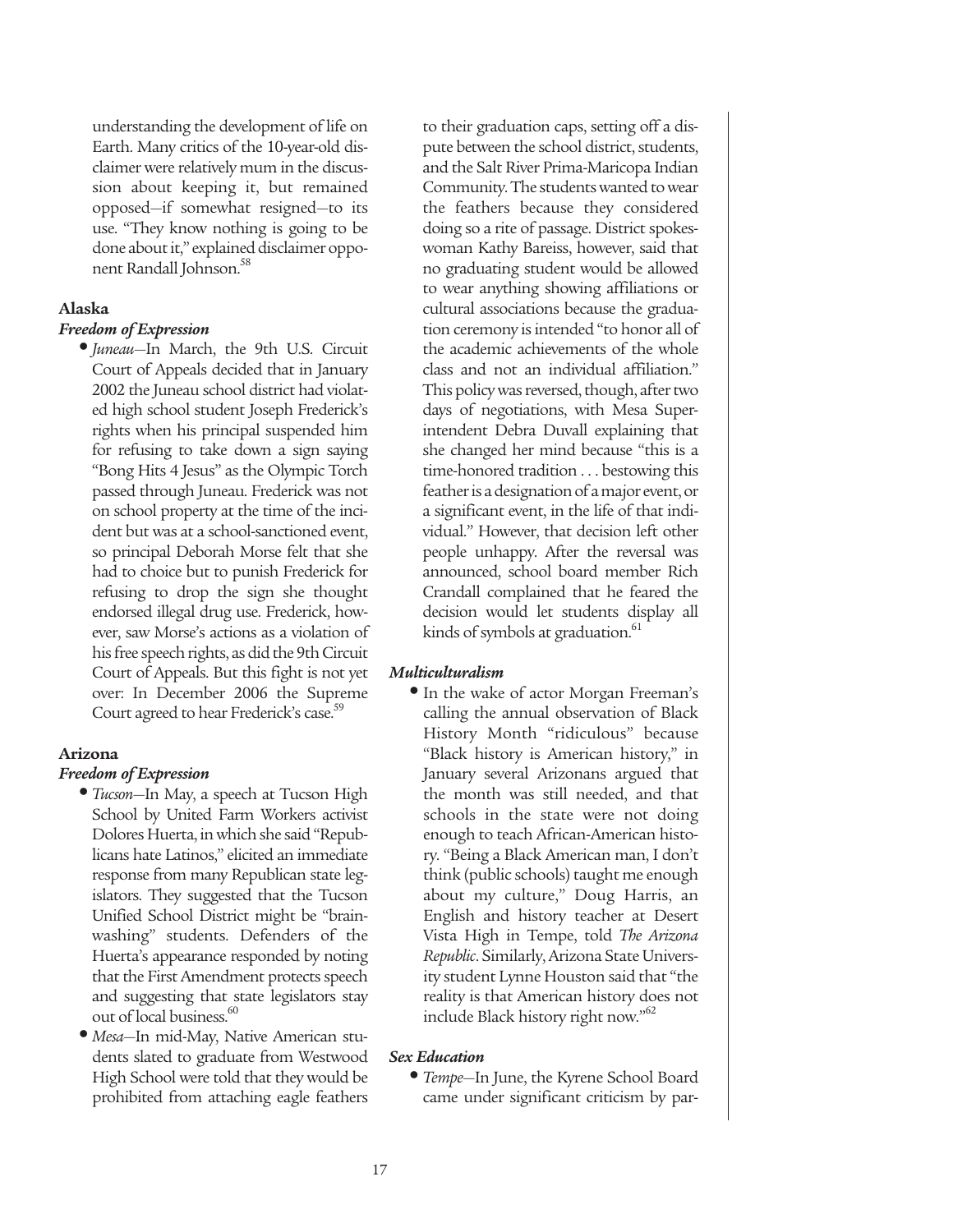ents and a local state representative when it considered adding graphic details about different types of sexual activity to its sex education curriculum for grades 6–8. Parents and state representative Laura Knaperek (R-Tempe) demanded that the board's final decision on the changes be postponed until after the summer, when many families were away, so that parents could get a chance to read them. Board vice president Ross Robb gave some indication of why the Board might have been rushing to approve the new curriculum: "The likelihood of having something everyone can agree on is going to take a lot of work. It's a topic that transcends everyone's personal beliefs."<sup>63</sup>

## **Arkansas**

## *Freedom of Expression*

**•** *Springdale*—When an early afternoon march to protest proposed changes to federal immigration laws had students marching down a main thoroughfare on April 7, several Springfield residents called city hall to complain that students should be in school. Despite the fact that they were exercising their free speech rights, several students who took part in the march were cited for truancy.<sup>6</sup>

#### **California**

#### *Intelligent Design*

**•** *Lebec*—At a special January 1 meeting, the El Tejon Unified School District approved a one-month, elective course called "Philosophy of Design," which would have discussed evolution and "the scientific, biological and biblical aspects that suggest why Darwin's philosophy is not rock solid." Proponents of the course asserted that because it was called a "philosophy" class it would be legal. A group of 11 parents, however, disagreed, and contacted Americans United for the Separation of Church and State to bring a suit against the district. On January 17, faced with the legal action, the district cancelled the elective course.<sup>65</sup>

## *Freedom of Expression*

**•** *Mira Loma*—In June high school senior Joshua Denhalter sued the Jurupa Valley Unified School District after he was suspended for wearing an anti-illegal immigration T-shirt with a picture of Uncle Sam on it and the words "Illegal Aliens We Don't Want You!" and handing out fliers about an off-campus rally on the same subject. His actions were in response to a school-sponsored assembly Denhalter felt had turned into a rally in support of immigrant rights.

Denhalter believes his free speech rights were violated by the school. "The question you have to ask yourself is this," Denhalter told the *Los Angeles Times*, "what is the 1st amendment worth to you?" District officials, however, saw the situation much differently. "This district is concerned with safety and security of students first without regard to race or point of view," said Superintendent Elliott Duchon.<sup>66</sup>

- *Oceanside*—A lunchtime confrontation between police and Oceanside High School students who were trying to leave school to join late-March immigration protests culminated in 224 suspensions. In April, the National Lawyers Guild said that those suspensions were illegal because many of the students were charged with truancy, which according to the state Education Code cannot be punished by suspension. Oceanside superintendent Ken Noonan disputed the guild's accusation, saying that the students were suspended for defiance of authority, not truancy. Regardless, Kate Yavenditti of the guild's San Diego branch asserted that the issue was ultimately much more basic: "Really what they're doing is punishing kids for political speech and political actions."<sup>67</sup>
- *Fallbrook*—On the heels of the troubles in Oceanside, many California schools took extra precautions to guard against immigration protest-related disturbances. At Fallbrook High School, this allegedly led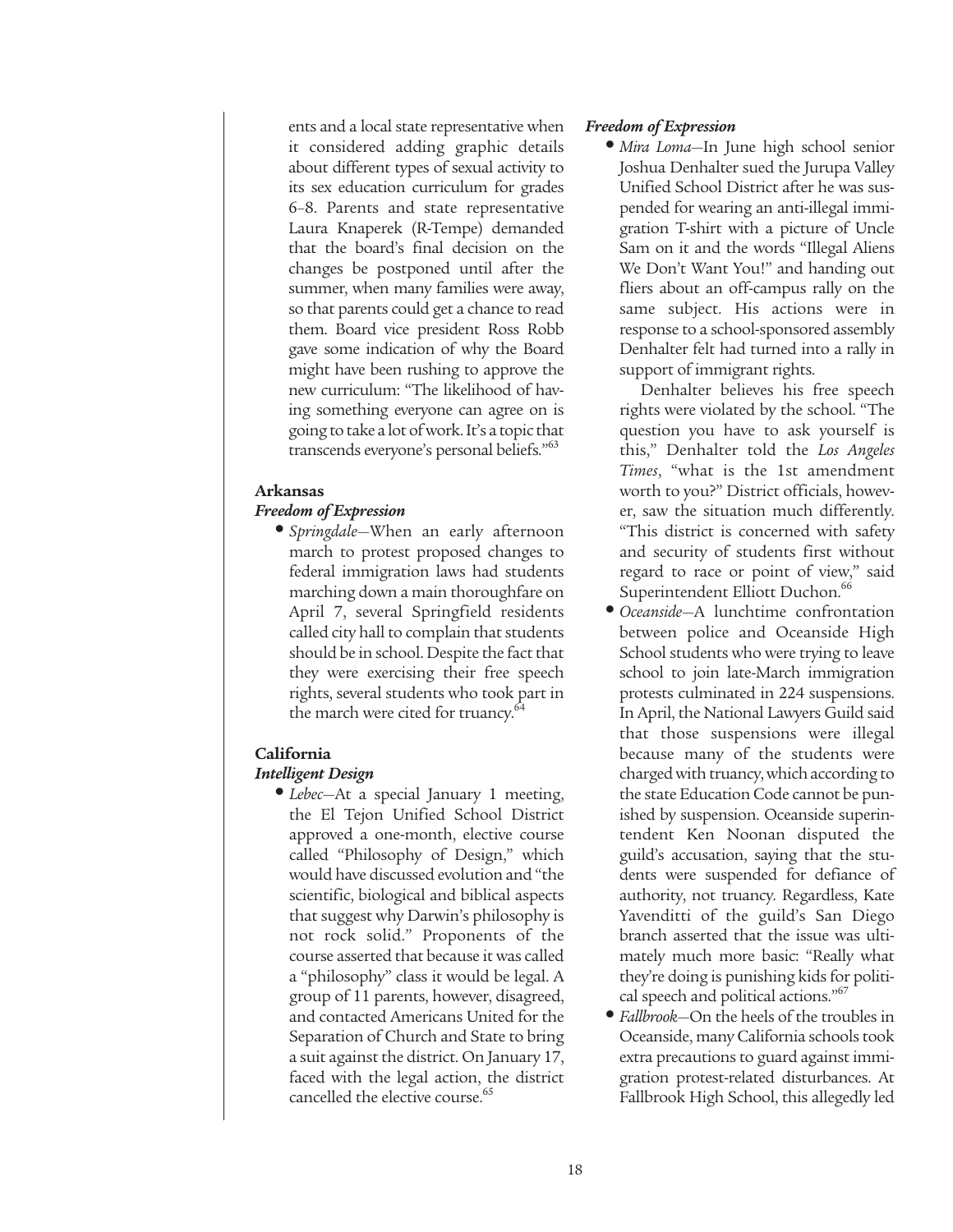to sophomore Malia Fontana having an incident report placed in her file because she had a flag in her back pocket. Flags, she was told, had been prohibited at the school because they were being used to inflame animosity generated by the protests. Viewing this as a violation of her right to free speech, Malia's mother contacted the American Civil Liberties Union, which demanded that the school stop "censoring" student flag displays and remove the incident report from Fontana's file.<sup>68</sup>

- *Poway*—When student Tyler Chase Harper wore a T-shirt two years ago that said "Homosexuality is shameful" he started a legal firestorm that continued to rage last year. In April, the U.S. 9th Circuit Court of Appeals decided 2 to 1 that the Poway dress code which prohibits students from wearing clothing with hurtful sayings, was constitutional. In May, action took place on another suit Harper had launched against the district, this time accusing school administrators of acting improperly when they removed him from class for wearing the shirt. Both Harper's and the district's lawyers asked federal Judge John A. Houston to declare that there was no need for a trial, and to rule on their side. Poway schools' attorneys were feeling especially boxed in: The district had recently lost a case brought by two homosexual students who accused school leaders of doing too little to fight harassment. "We are being sued for stopping it and we are being sued for not stopping it," lamented Poway schools lawyer Jack Sleeth.<sup>69</sup>
- *Sacramento Area*—Students in many Sacramento-area schools were disciplined in the last week of April—the same week that other students were participating in a "Day of Silence" to support gay and lesbian students—for wearing T-shirts expressing disapproval of homosexuality. "I want other people to know the truth," said Anna Choban, a San Juan High School sophomore who was punished for

refusing to take off a shirt with an antihomosexual saying. San Juan High principal Dave Terwilliger supported his actions by stating, "We celebrate the multicultural nature of our school, and an anti-gay or anti-lesbian T-shirt we don't find particularly tolerant."<sup>70</sup>

**•** *Pittsburg and Richmond*—As the Pittsburg and West Contra Costa school districts prepared to institute school-uniform policies in the 2006–07 academic year, opinions differed about the value and appropriateness of uniforms. Proponents argued that uniforms helped to curb violence and eliminate visible distinctions between rich and poor students and cited a recent study that suggested uniforms raised graduation rates in Ohio. Sociologist David Brunsma, in contrast, argued that the uniforms would at best mask behavioral problems and social distinctions and would violate kids' rights to free expression. "It's about much more than clothing kids," he told the *Contra Costa Times*. "It's about the rights of children."<sup>71</sup>

## *Homosexuality*

**•** *San Francisco*—In May the San Francisco Board of Education considered a proposal to ban the Junior Reserve Officers Training Corps (JROTC) from public high schools. The proposal, which sought the establishment of a program with similar physical fitness goals not tied to the U.S. military, came after members of the community objected to the armed forces' "Don't Ask, Don't Tell" policy. Mark Sanchez, the board's only openly gay member and author of the measure, argued that "if the military said 'You can't be openly Jewish or you can't be openly Catholic,' I don't think we would have stood for it." Last year 1,625 San Francisco students participated in JROTC, however, and many backed especially by Asian-American veterans—have fought to save it. "It helped my self esteem," Cadet Rick Chen told San Francisco's ABC News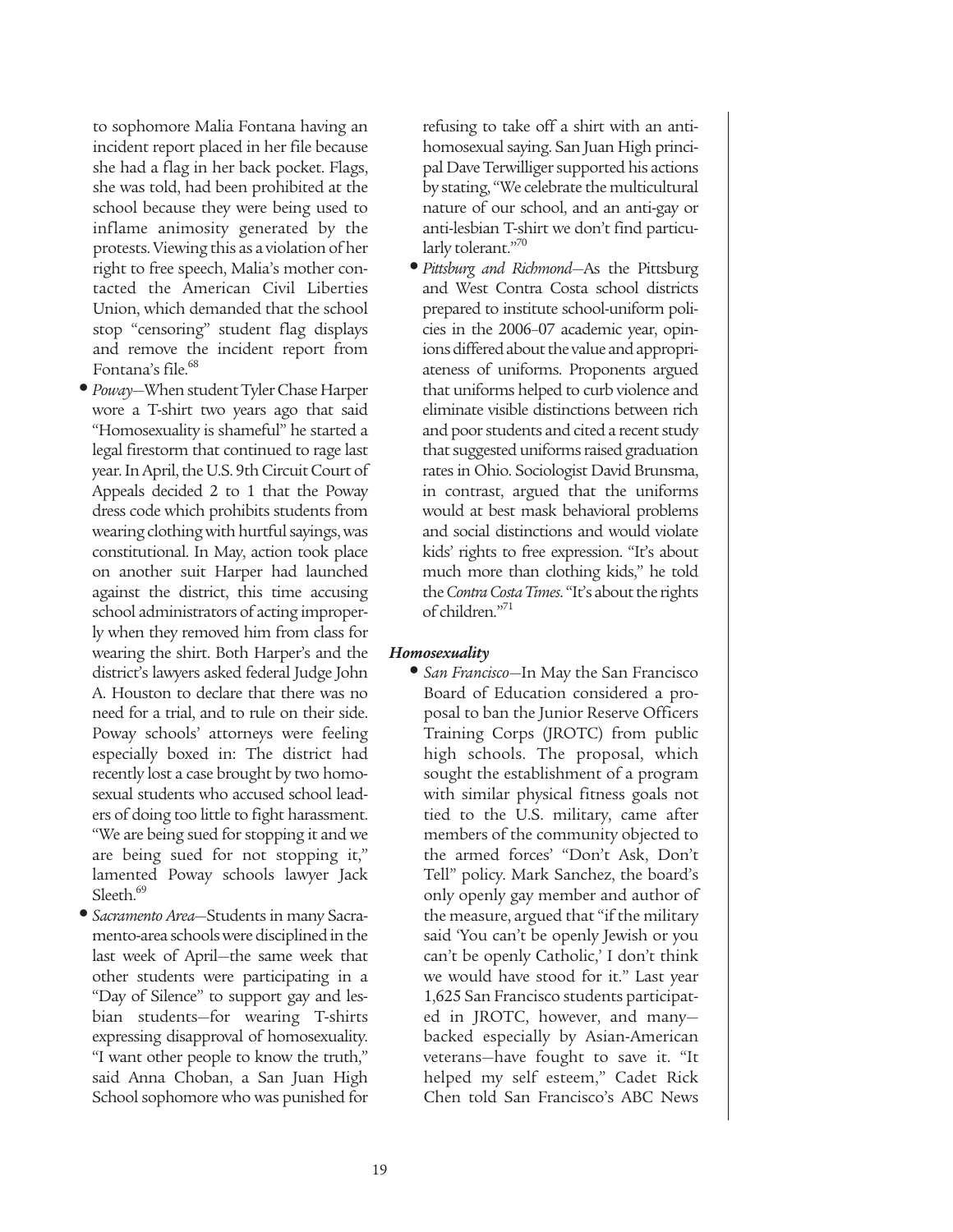affiliate. "I know I can do this. I'm confident. I'm able to speak in front of people." In November, 2006, the board approved the ban.<sup>72</sup>

**•** *Sacramento*—California's first openly gay legislator pushed a bill through the state Senate in May that would have required state textbooks to include contributions from members of the gay and transgendered community. "Our community is invisible in all of the teaching material, so that our students are never, ever given any information about the fact that somebody who did something good was a gay person," complained Sen. Sheila Kuehl (D-Santa Monica), who sponsored the bill. Many Californians, however, were outraged by the measure. "While half the Hispanic and black students drop out of school, the Legislature is sexually indoctrinating our students," said Randy Thomasson, president of the Campaign for Children and Families. The assembly eventually changed the bill to only prohibit negative portrayals of gay people in textbooks, and Governor Schwarzenegger ultimately vetoed it.<sup>73</sup>

## *Sex Education*

**•** *Santa Ana*—A proposed health curriculum for the Santa Ana Unified School District that would push abstinence and barely touch on birth control sparked conflict in September. "It's good to have the AIDS and HIV [education], but that's not enough," argued Steve Delgadillo, who had two daughters become pregnant at age 17 and favored a more comprehensive sex education program. School board member Rosemarie Avila disagreed, backing the proposed curriculum and stating that "children need to have a consistent message from adults: that marriage is to be honored and that's why you have sex."<sup>74</sup>

## *Book Banning*

**•** *San Juan*—After discovering that her ninth-grade son was reading books for school that profaned God's name and contained multiple uses of "the F word," Cori Grimsman gathered like-minded parents to demand that the school district put together a parent review panel to rate all assigned books for adult content. "I don't really want teachers talking to my kids about morality or controversial situations," said parent Carol Horst. "It's my right and my duty as a parent to teach them those things." District officials resisted Grimsman's proposal on the grounds that the district already had a process for vetting reading materials and that it would be impossible to select readings of which all parents would approve. "Quite honestly, there aren't many Shakespeare plays that could be read, according to Ms. Grimsman's classification," said Sarah Grondin, director of schools and programs for the district.<sup>75</sup>

**•** *Malibu*—When students at Malibu High School selected the book *Lovely Bones*for a school-wide reading project in March, it alarmed a lot of parents. The book is written from the perspective of a 14-year-old girl in heaven who has been raped, murdered, and dismembered by a neighbor, and who watches her family's reactions to the horrific crime. At a meeting to discuss the controversial selection, many parents expressed great discontent over the choice. "I see this book as a very dangerous book for some children, who are just about to become adults," said one parent. English teacher Bonnie Thoreson responded to the uproar by noting that "the book was selected by the students, and we would like to respect that," and that "the book was approved by the California Department of Education."76

## *Multiculturalism*

**•** Hindus across California railed against history books currently approved by the state, charging that the books misrepresent Hinduism—and as a result, Indian history—by focusing on the caste system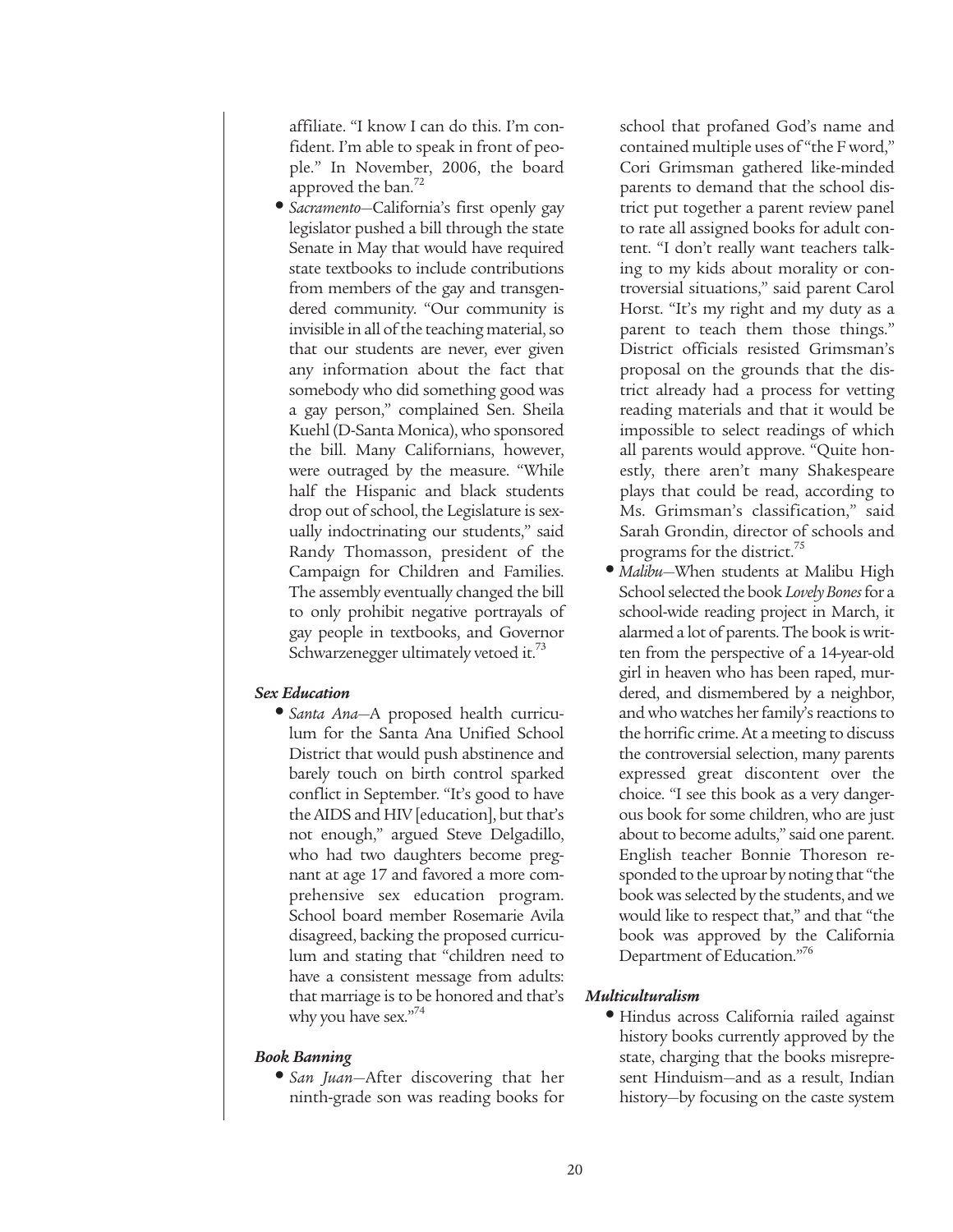and oppression of women. Those are common smears, they said, dating back to British rule over India. They wanted new, more even-handed books adopted by a special commission charged with approving California textbooks. Many historians disagreed with their complaints, however, arguing that right-wing Hindus were trying to whitewash history. Historian Meenakshi Jain summed up the problem, arguing that "there is no such thing as an objective history."<sup>77</sup>

## **Colorado**

## *Freedom of Expression*

- *Aurora*—When teacher Jay Bennish compared President George W. Bush's rhetoric to Adolph Hitler's and said capitalism was "at odds with human rights" in a March lecture, he likely did not know that student Sean Allen was recording him. When Allen's recording got out, Bennish found himself on administrative leave. The appearance, at least, was that he was being punished for saying unpopular things. However, district spokeswoman Tustin Amole announced that "this is not a free speech issue. . . . It's about whether [Bennish] provided sufficient balance." A little more than a week after being put on leave the district reinstated Bennish, but not until the incident had set off debate nationwide about freedom of speech in schools.78
- *Westminster*—With immigration protests occurring all over the country in April, the principal of Shaw Heights Middle School in Westminster banned all "patriotic" clothing at her school, believing that such clothing could instigate trouble. Principal Myla Shepherd said the move was precipitated by the arrival of about 20 students at school one day who were wearing camouflage jackets and pants, which she believed were intended to express some kind of controversial patriotism. "Safety is my first concern, so I'm going to do things to keep us from getting to a point where anybody is hurt

or being suspended for fighting." Despite safety concerns, many parents and community members immediately protested the move. Eric Golgart, whose eighthgrade daughter was threatened with suspension if she did not change her clothes, organized a petition and rally against the ban. In doing so, he said he "was just standing up for the rights of every American."<sup>79</sup>

#### *Book Banning*

**•** *Littleton*—In August, the Littleton Board of Education banned from district schools *The Bluest Eyes* by Nobel Prize winner Toni Morrison after receiving complaints from parents about the book's explicit sex scenes, including depictions of rape. In October, however, district English teachers vowed to bring the book back. "It's pretty shocking that any school board would ban a book by a Nobel Prize winner," said English teacher Judy Vlasin at a special meeting about the ban. "It's a huge step backward for the school district." Parent Pam Cirbo, however, had a different take: "Do they [students] need to know the explicit graphicness of rape? I don't think so," Cirbo said. It was student Camille Okoren, however, who best summarized the problem. "Once you ban one book, parents and teachers think it's OK to ban another book. Everyone is offended by different things."80

#### *Religion*

**•** *Monument*—After Erica Corder announced in a graduation speech that "if you don't already know (Jesus) personally, I encourage you to find out more about the sacrifice he made for you," school district officials threatened to withhold her diploma unless she told the parents of other students that district personnel did not condone her remarks. Officials pointed out that it would be a violation of the Constitution had they approved of her proclamation. In an e-mail, Corder told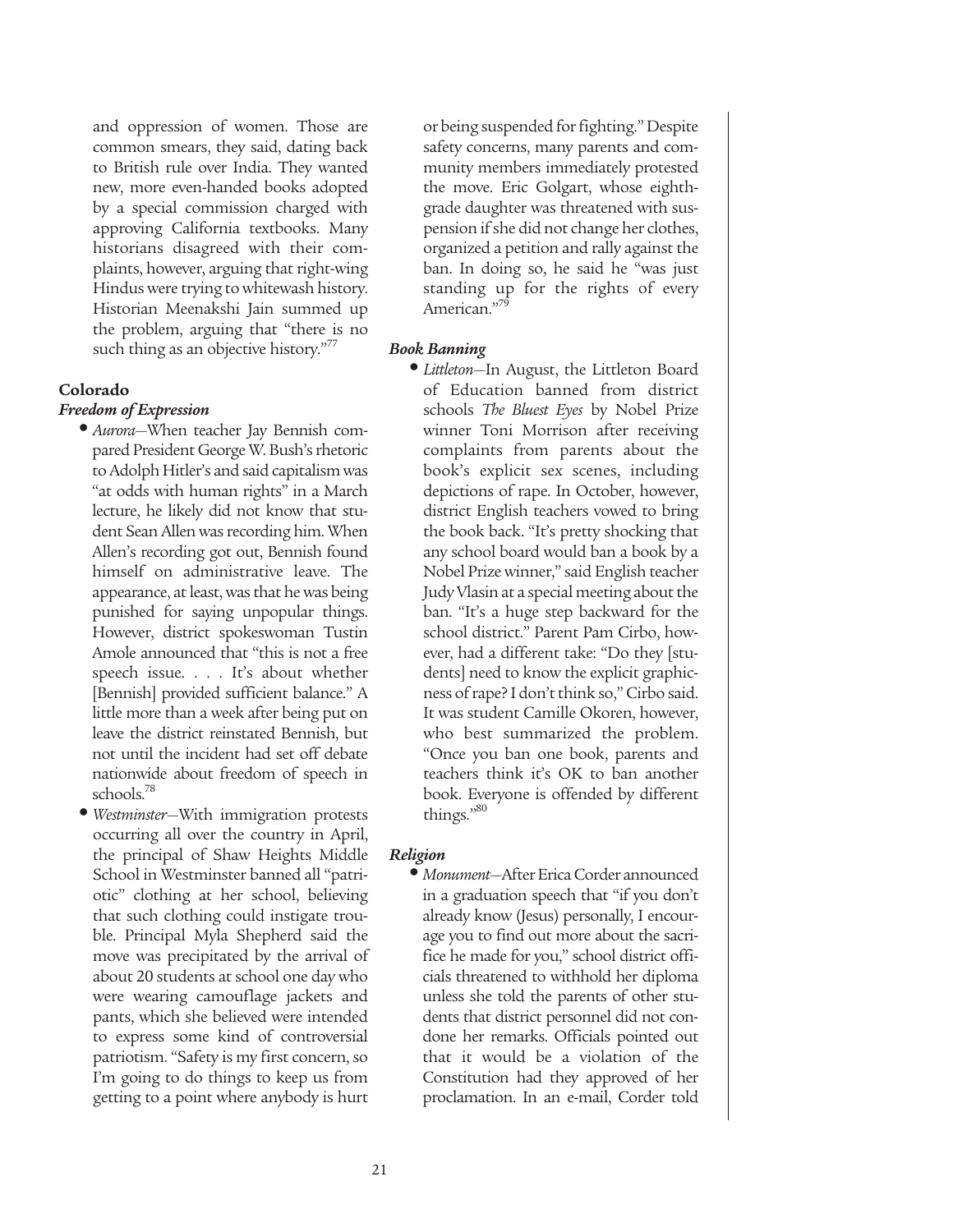parents that she did not intend to offend anyone, but refused to apologize for what she said.<sup>81</sup>

**•** *Bennett*—In January, the opera *Faust* became the cause of great disruption for Bennett elementary school students when a videotaped scene depicting Mephistopheles reportedly traumatized many first- through third-graders who saw it in music class. "It created kind of a firestorm," Bennett school district supervisor George Sauter told the *Los Angeles Times*. "We have people on both sides of the fence. Some are saying it's trying to promote the devil. Other people are defending the arts to the hilt." Despite the mixed reactions, Sauter placed vocal music teacher Tresa Waggoner on paid leave for showing the disputed scene, which featured sock puppets singing from the opera in a video series narrated by Joan Sutherland called *Who's Afraid of Opera?*<sup>82</sup>

# **Connecticut**

## *Freedom of Expression*

**•** *West Hartford*—When students at Conard High School released crickets into the school's cafeteria as a senior prank, they probably did not realize it would lead to the arrest and suspension of their student council president. That's exactly what it did, though, when Francisco Acevedo Jr. video-recorded what he thought was excessive use of force by a police officer who was trying to bring order to the cricket-release chaos.

When Acevedo thought he saw Officer James Parizo pushing students around and reaching for his baton, he yelled to Parizo to "chill out" because he had him on tape. At that moment Vice Principal Irene Zytka arrived on the scene and told Acevedo to put his camera away. Acevedo said he complied, but yelled to Zytka that he had every right to record the incident. After the chaos had subsided Acevedo was taken to the school office and arrested by Parizo. He was also suspended for disrespect and insubordination by school officials, who said he challenged Zytka when she told him to put the camera away. The suspension threatened to keep Acevedo out of graduation and prohibited him from attending a post-graduation party. Acevedo's lawyer, in response to the incident, lodged a civil rights complaint against the district, claiming that Acevedo's constitutional free speech rights were violated by the school and police officer, and that Acevedo would be irreparably harmed were he unable to attend his graduation as a result of constitutionally protected conduct.<sup>83</sup>

## **Delaware**  *Religion*

**•** *Georgetown*—For decades, Mona Dobrich was either a student or a parent in the Indian River School District, and she'd always heard Christian prayers recited at official district functions, including the start of school board meetings. It was not until a minister declared that Jesus was the only way to the truth at her daughter's 2004 graduation, however, that the Jewish mother of two had had enough and asked the school board to say more generic prayers at official functions. Her request was rejected, and Dobrich and her family soon became the district pariahs as Christian parents essentially told Dobrich and her family to leave the district if they didn't like it. "What people here are saying is, 'Stop interfering with our traditions, stop interfering with our faith and leave our country the way we knew it to be,'" said Dan Gaffney, a talk show host on local radio station WGMD.

Dobrich eventually contacted the ACLU to sue the district, and was joined by "the Does," a district family that chose to remain anonymous. In August 2005, a federal judge ruled for the district on one portion of the Dobrich's grievance, stating that reciting a Christian prayer before a school board meeting is legal because a school board is a legislative body and that in 1983 the Supreme Court ruled that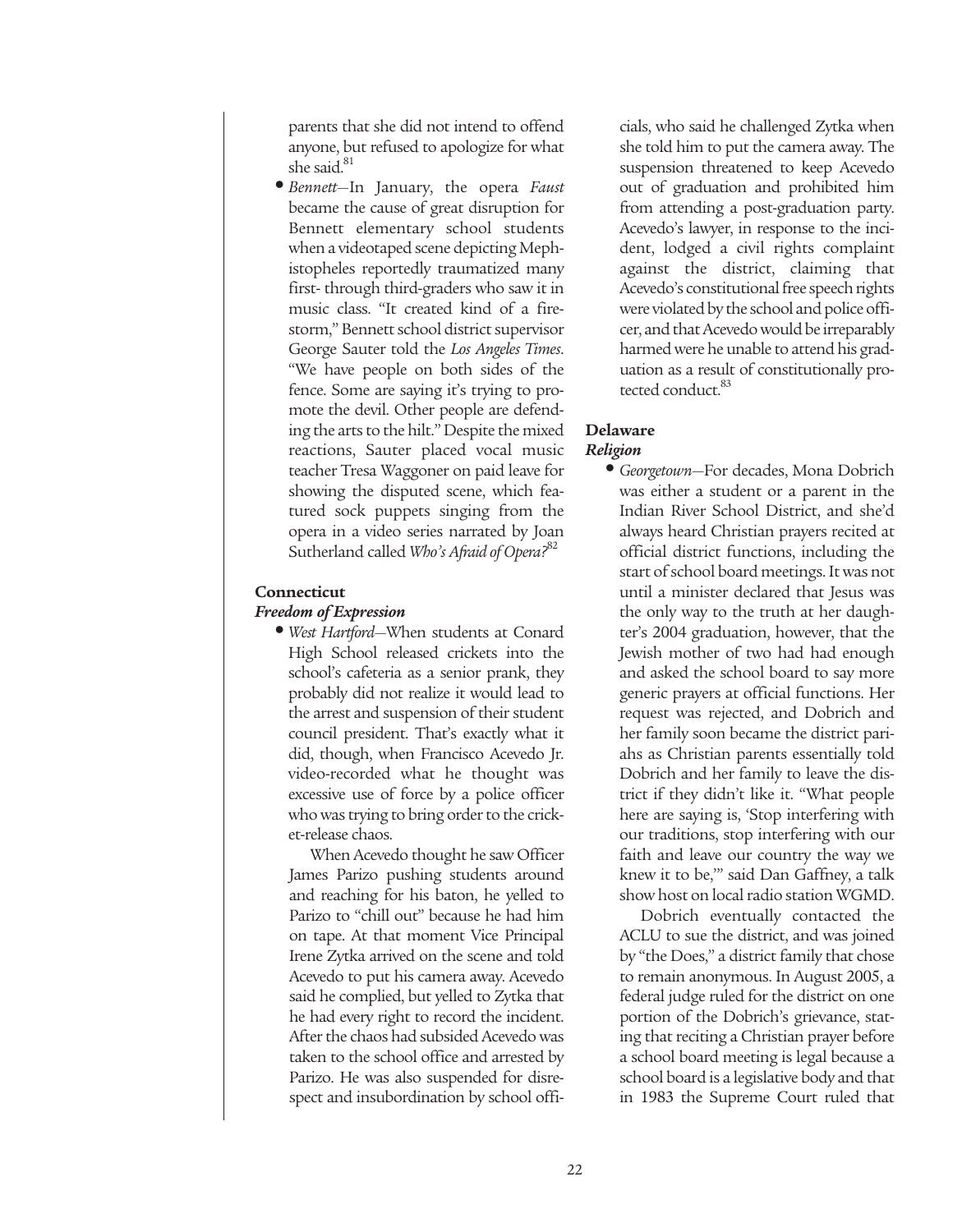opening a legislative session with a prayer "is not a violation of the Establishment Clause." Dobrich and the Does continued, however, to sue the district for creating "an environment of religious exclusion," and the district rejected a settlement with the plaintiffs in March.<sup>84</sup>

## **Florida**

## *Freedom of Expression*

- *Boynton Beach*—When Boynton Beach High School junior Cameron Frazier refused to stand for the Pledge of Allegiance in December, his teacher demanded that he stand and said: "See your desk? Now look at mine. Big desk, little desk. You obviously don't know your place in this classroom." A few moments later, school officials came to take Frazier to the principal's office. Frazier, however, was prepared to fight, and the ACLU helped him first to sue the district, and then the state Board of Education, so that the state law requiring students to stand for the pledge could be overturned. Frazier's suit asserted that forcing students to stand for the pledge conflicts with their free speech and due process rights. In June, a federal judge sided with Frazier, overturning the law. The state of Florida, however, was not yet ready to give up. "We're disappointed in the ruling," Florida Department of Education spokeswoman Cathy Schroeder said after the decision. "Our attorneys are going to be reviewing it to see if we can take any further action."85
- *St. Lucie County*—In April, Superintendent Michael Lannon proposed a dress code for the entire St. Lucie county school district, a code that would ban such items as Tshirts, flip-flops, and hooded sweat shirts. Lannon said that his "Dress for Success" guidelines would help kids succeed in school. "I know this is controversial. . . . But I believe every parent wants their child to find success." In 1999, when Polk County schools established an elementary and middle school dress code, parents filed a lawsuit against the district, and St.

Lucie students have started an online petition against that district's code.<sup>86</sup>

**•** *Clay County*—For her senior yearbook photo, Kelli Davis, a lesbian, wore a tuxedo, one of two attire options school officials gave the students. Fleming Island High School Principal Sam Ward, however, refused to let Davis's picture go in the yearbook because he said it violated the dress code. Davis appealed the decision to the Clay County School Board, which sided with Ward. Eventually, Davis threatened to take the district to federal court, and then the district agreed to enter into mediation. In September, Davis and the Board finally settled their dispute, with the Board promising to change the way senior portraits are governed and to provide faculty and staff with sexual orientation training. Davis was pleased with the outcome, but Principal Ward refused to say how he might judge portraits in the future. "I have made my [previous] decision," he told the *Florida Times-Union*. "That ought to tell you something."

## **Book Banning**

- *Miami*—The book *Vamos a Cuba*—in English, *A Visit to Cuba*—threatened to tear the Miami-Dade school district apart last year, as angry members of the district's Cuban population called for the districtwide removal of the book they said paints far too rosy a picture of life in Castro's Cuba. "The Cuban people have been paying a dear price for 47 years for this reality to be known," declared Juan Amador Rodriguez, a former political prisoner who filed the initial complaint against the book. When the district eventually banned the book in June, however, free speech advocates were outraged. "This unfortunate decision is a throwback to a Miami of several decades ago, when the battle about freedom in Cuba was waged too frequently about First Amendment rights in Miami," said Howard Simon, director of the ACLU of Florida.<sup>88</sup>
- *Miami*—Perhaps inspired by the successful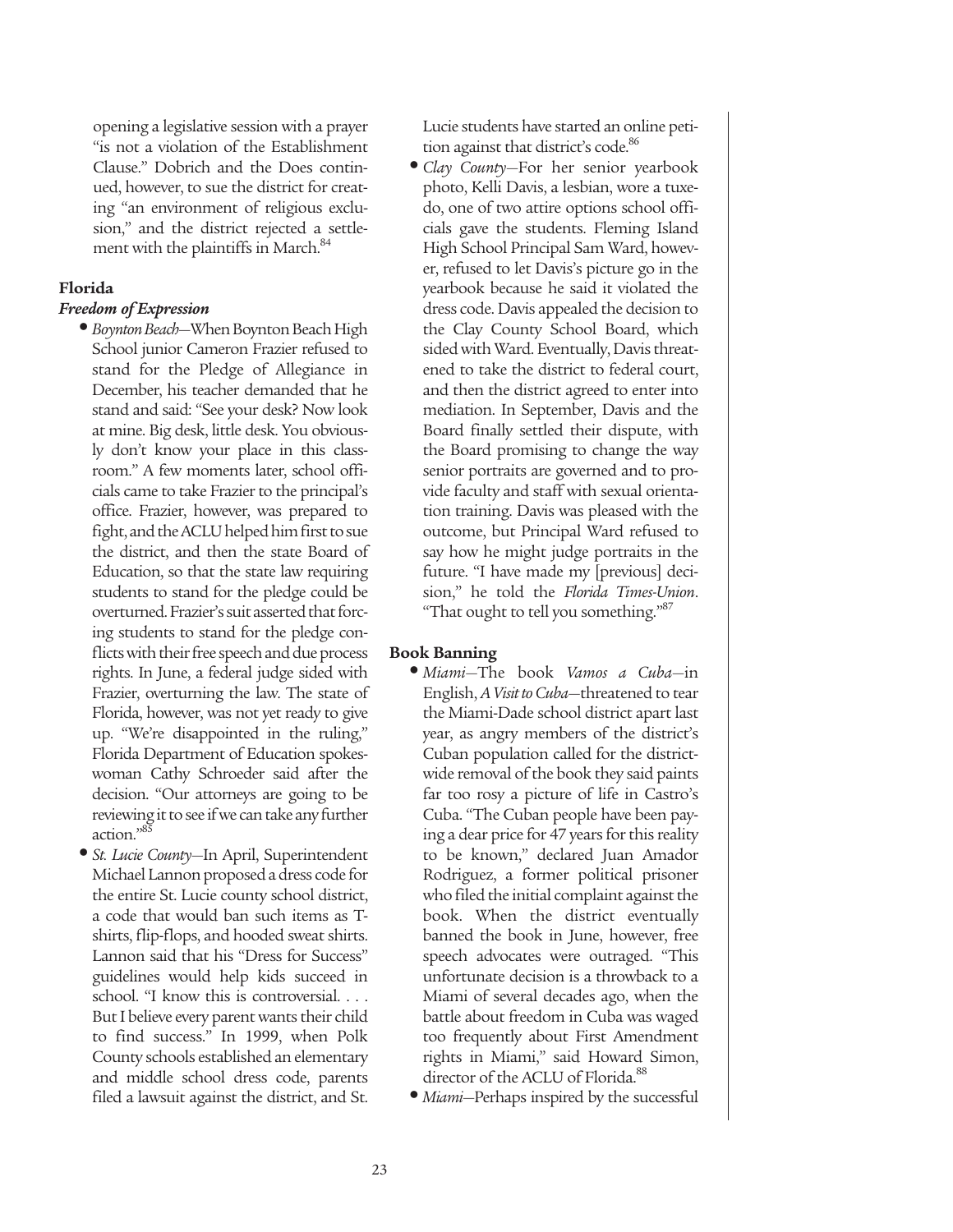effort to remove *Vamos a Cuba* from Miami-Dade district schools, David Rosenthal called on the district to remove *Cuban Kids* as well, another book charged with portraying life in Castro's Cuba as too pleasant. This time, though, the Miami-Dade board of education might have dodged a major fight, dismissing Rosenthal's complaint because he lives in Broward County, not Miami-Dade. Rosenthal, however, promised to fight on, saying that the dismissal was a result of "either ignorance on their part or a disingenuous attempt to quash the complaint."<sup>89</sup>

## *Homosexuality*

**•** *Miami*—Miami Sunset Senior High starts off every day with a student-run television broadcast. One such broadcast at the end of February threw the school into turmoil when, in a series of segments featuring students and staff talking about their views on homosexuality, a few students and a teacher spoke out against it. Business technology teacher Donna Reddick's comments were particularly upsetting for many students. Reddick said that "God destroyed Sodom and Gomorrah because of their sexual sins, which included homosexuality."

After Reddick's and the critical students' views aired, district officials began to review their policies on religious and free expression, but Principal Lucia Cox nonetheless suggested that the critical comments from both Reddick and the students might have violated school board policy because "we separate church and state" and "don't discriminate against sexual preference." Matt Staver, president of Liberty Council in Orlando, had a very different viewpoint: "To censor or discriminate against this teacher because her viewpoint is objectionable to some is, in my view, unconstitutional."<sup>90</sup>

#### *Religion*

**•** *Sarasota County*—Thanks to a web filter that blocked students' access to "nontraditional religions, occult sites," students in a World Religions class in Osprey couldn't access information on a number of religions that are considered outside of the mainstream, including sites discussing the Dalai Lama and Tibetan Buddhism. The filter was required under the federal Children's Internet Protection Act of 2000, which mandated that all school districts and libraries receiving federal funds have filters in place to protect children against material deemed obscene or otherwise harmful to minors.

"It just isn't right," said sophomore Melody Stromal. "We should be able to look at information on whichever religion we want." District administrators were sympathetic to the students' plight and said they were trying to refine what the filters blocked, but pointed out that it can be hard to know what is or is not a legitimate site or religion.<sup>91</sup>

**•** *Leon County*—When she didn't hear any Christian music at the Fairview Middle School band concert in December, grandparent Sandy Fulton started a petition for more Christian music at school concerts. Fairview Principal Roger Pinholster told her, however, that he could not promise that more Christian music would be in future concerts, saying that he thought the selection of pieces should be left up to the music director. Still, he said he respected Fulton's "right to her beliefs and her right to ask question." Brenda Havlicak, head of the Fairview band-parent organization, suggested that it might be best to steer clear of religious music altogether: "As a parent, I just want all children to feel included and welcome."<sup>92</sup>

## **Georgia**

#### *Intelligent Design*

**•** *Cobb County*—In fall 2002, the Cobb County school board ordered that all high school biology textbooks bear a sticker stating that "this textbook contains material on evolution. Evolution is a theory, not a fact, regarding the origin of living things.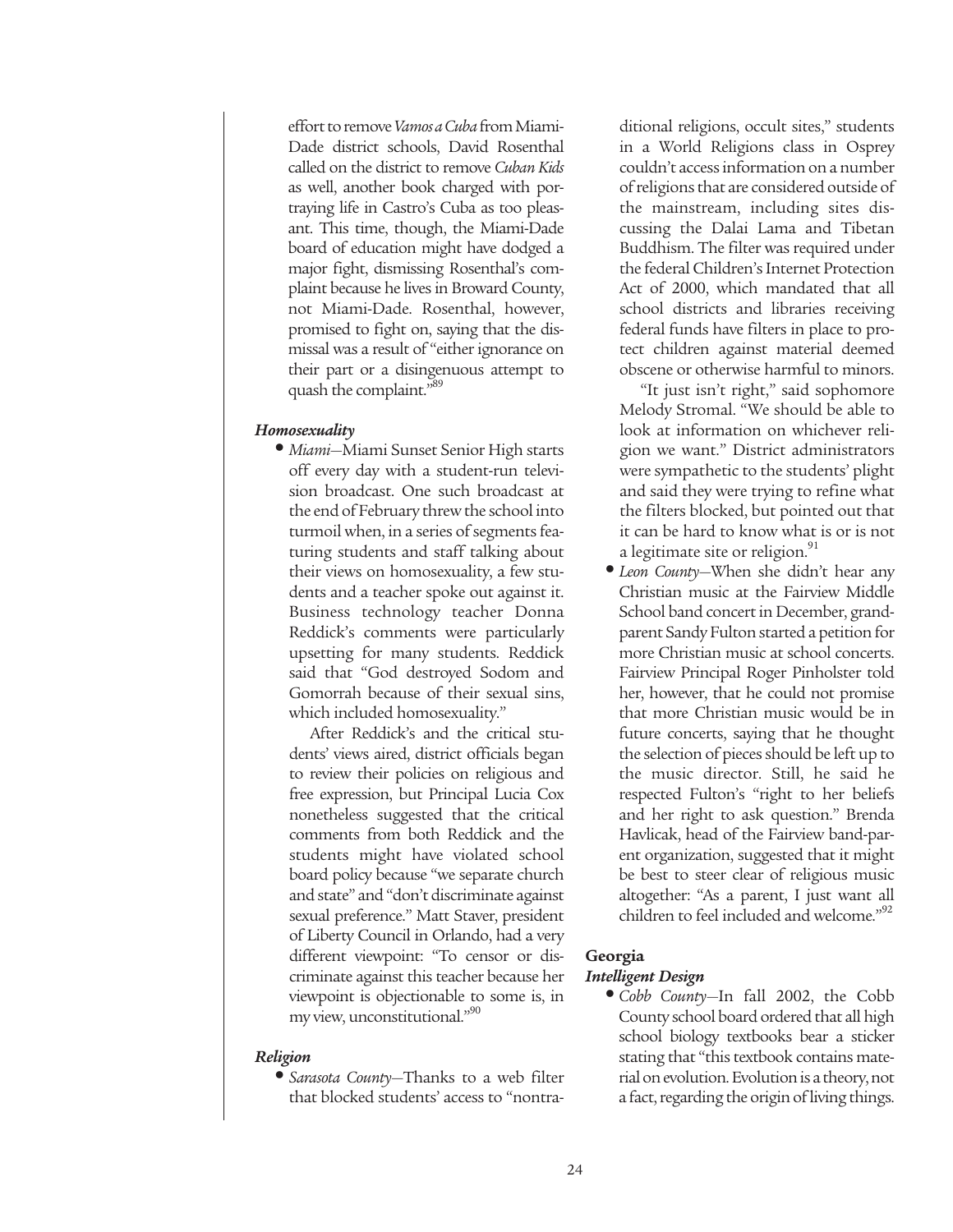This material should be approached with an open mind, studied carefully and critically considered." In January 2005, U.S. District Judge Clarence Cooper ordered all those stickers removed, finding that they improperly endorsed religion.

Almost a year later, in December 2005, the 11th U.S. Circuit Court of Appeals looked like it might be ready to overturn Cooper's decision, or at least one judge on the court, Ed Carnes, appeared to be. "I don't think y'all can contest any of the sentences," he told a lawyer who represented parents who brought the original suit, noting that every time the U.S. Supreme Court has discussed evolution, it has called it a theory. Gerry Weber of the Georgia ACLU, however, suggested that whether or not the words were accurate, the intention behind them was to push religion. "The only reason evolution was given this treatment was to satisfy persons of a particular faith." Intentions notwithstanding, in May, the 11th Circuit Court of Appeals vacated the district court's decision because of gaps in the evidence.<sup>93</sup>

## *Book Banning*

**•** *Gwinnett County*—In September, Laura Mallory, a missionary and mother of four, asked that her children's school take books from the Harry Potter series off school shelves because they glorified witchcraft. When the school was unresponsive, she took her request to the district, and in April, along with other parents sympathetic to her cause, got a hearing before the school board. Her complaints were clear-cut: "I think the anti-Christian bias—it's just got to stop. And if we don't say something, we'll just keep getting pushed out of the schools. And I pay taxes, too. And I think that gives me a voice to speak out about this." Clear cut or not, in May the district turned her down, and Mallory appealed to the state Board of Education. The state board was scheduled to issue a decision on the matter in December,  $2006.<sup>94</sup>$ 

## *Multiculturalism*

**•** *Atlanta*—In September, Georgia's State Board of Education turned down Decatur mother Michele Mitchell's petition to require that students learn black history. Twelve out of thirteen board members one was absent—voted against Mitchell because, they said, black history is already an "integral aspect" of the state's curriculum. Mitchell, however, maintained that what was currently being taught was insufficient. "I really believed that just maybe they weren't aware," she said, "that if they knew how much was left out . . . they wouldn't want these things to happen."95

## *Homosexuality*

**•** *White County*—When students wanted to start a Gay-Straight Alliance club at White County High School in January 2005, the school board initially agreed to let them. Soon after, though, administrators at the high school eliminated all "noncurricular clubs," and in June, Superintendent Paul Shaw suggested that that was the plan all along. "Clubs have not lived up to what they are supposed to be doing," he said. "Plus, we want to focus on academics this coming school year." The ACLU, however, did not buy Shaw's assertion, and when it found that the school was allowing some clubs to gather after all, in February it sued the district, saying it had violated the federal Equal Access Act. In August a federal court ruled that the district must allow the Gay-Straight Alliance club to meet at the high school.<sup>96</sup>

## *Religion*

**•** *Atlanta*—In April, when Governor Sonny Perdue signed legislation requiring the state to create courses on the history and literature of the Old and New Testaments, Georgia became the first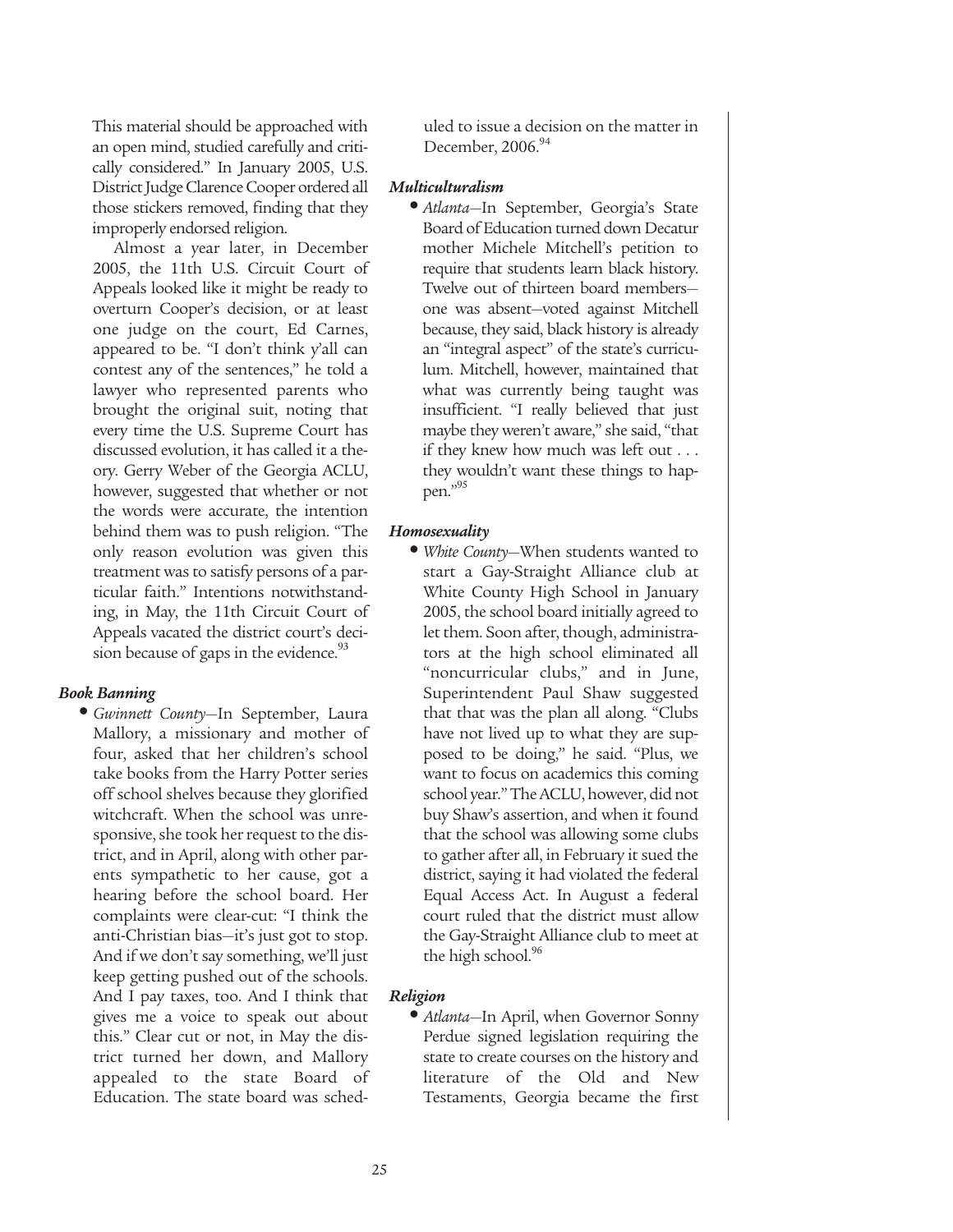state to permit students to take statefunded courses on the Bible. Proponents of the legislation argued that knowing the Bible is essential for understanding much of Western civilization. "The biggest misconception is that this teaches the Bible when, in fact, it uses the Bible as the primary text to teach a course in history and literature influenced by the Bible," said a spokesperson for the bill's sponsor, Sen. Tommie Williams (R). A People for the American Way lawyer, however, pointed out that by using terms such as Old and New Testament, which she said showed a Protestant slant, the curriculum was biased before it had even been created.<sup>97</sup>

## **Hawaii**

## *Multiculturalism*

**•** *Honolulu*—Last year, Hawaii found itself embroiled in controversy as legislators worked to implement a state core curriculum. Proponents of the curriculum argued that it was key to helping the state's students learn what they needed to be successful. Opponents, however, charged that a core curriculum, especially patterned after the work of "cultural literacy" guru E.D. Hirsch Jr. would be a failure. They asserted that it would be too rigid and not equally accessible to students from all racial, ethnic, linguistic, and financial backgrounds. "The core curriculum being shilled by self-proclaimed 'curriculum experts' like E.D. Hirsch Jr.," University of Hawaii education professor Paul Deering wrote, "is nothing more than 'The Greatest Hits of the Dead White Guys Society."<sup>98</sup>

## **Idaho**

## *Book Banning*

**•** *Salmon*—According to the American Library Association, *The Chocolate War*, by Robert Cormier, is the fourth most challenged book in the country. In March the profanity-laced book about a teen who refuses to sell fundraiser chocolate bars at an all-boys Catholic school was challenged again when Lutheran minister Timothy Gordish called for its removal from the freshman reading list at Salmon High School. After initially pulling the book, in May the Salmon School Board reviewed the decision and reinstated *The Chocolate War*, despite serious misgivings. "I consider myself a pretty tough guy, but after reading this I had a sick feeling inside," said board Chairman Jim Bob Infanger. Still, the board seemed to agree with parent Chris Swersey, who thought Gordish's moral objections to the book were not sufficient grounds to ban it. "There are people other than clergymen who can talk about morality," Swersey said.<sup>99</sup>

## **Illinois**

#### *Freedom of Expression*

**•** *Libertyville*—With the rise of MySpace.com and other Internet outlets for young people to post information, pictures, and stories about themselves and their friends, teachers and parents have become increasingly concerned about kids endangering themselves or celebrating bad behavior on the Web. In May, Community High School District 128 became the first district in Illinois to punish students for postings that indicate they've participated in "illegal or inappropriate behavior."

Not surprisingly, some students disagreed with the new policy. "It's called 'MySpace' for a reason, not 'What-I-doat-school Space," said high school senior Katy Bauschke. Some civil liberties groups agreed. "I think this is a huge overstepping of schools' authority into the rights and privacy of students," Alex Koroknay-Palicz, executive director of the National Youth Rights Association, told the *Chicago Tribune*. However, at least some parents saw things differently. "If the students are posting it on a public domain, it is open for anyone to read," said Cheryl Chrysler, president of the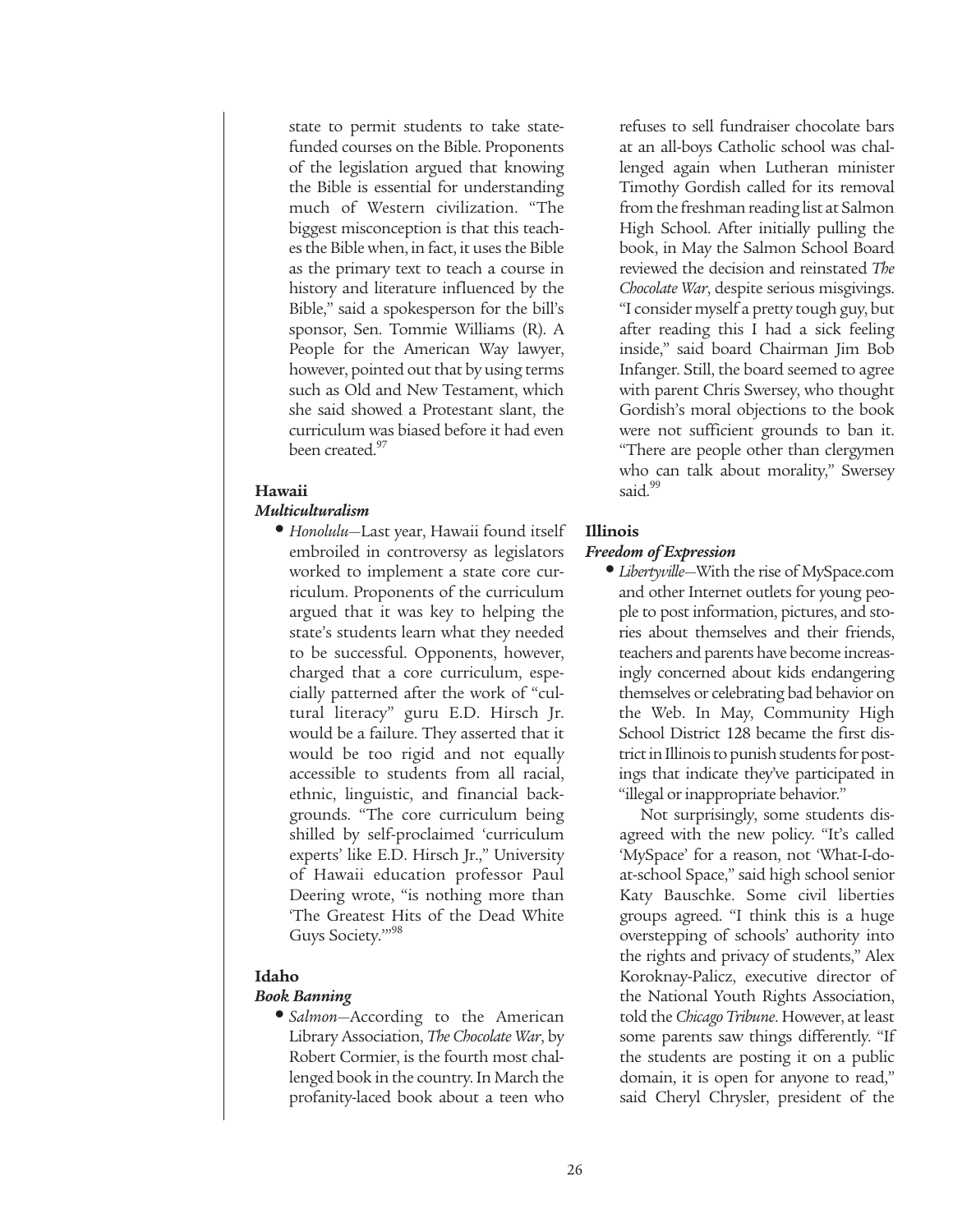Cougar Parent Connection at Vernon Hills High School. "What they're posting on their blogs can be used against them."100

**•** *Niles*—In May, the Park Ridge Education Association filed suit against the Park Ridge School District for prohibiting the union from placing its "Teacher Talk" newsletter in a take-home packet given to students every other Thursday. The union claimed that the district was violating its first and fourteenth amendment rights. District officials, however, maintained that the take-home packets are intended to include notes from individual teachers and information about school activities and student groups, not political or sectarian messages.<sup>101</sup>

## *Book Banning*

**•** *Arlington Heights*—A meeting of the Township High School District 214 school board ran until 1:30 a.m., and required overflow seating in a nearby field house, when the board debated removing several books from the district's curriculum, including Toni Morrison's *Beloved* and Kurt Vonnegut's *Slaughterhouse-Five*. Board member Leslie Pinney spearheaded the book-banning charge, objecting to the depictions of sexual activities and drug references in many of the books. In the end, though, the board voted to keep the titles. "I think some of [the books] are very provocative in a very positive way," said board member Miriam Cooper. "I think they are appropriate."<sup>102</sup>

## *Sex Education*

**•** *Urbana*—It took the Urbana public schools four years to come up with a new curriculum guide for physical development and health education, which it finally adopted in May. The major sticking point was what and how to teach about sex. That was clear when the committee drafting the guidelines sat down to finally complete them in February. "Quite a few people came to that meeting to express their views from all over," said school board member Cope Cumston. District spokesperson Kathy Wallig summarized the fundamental problem that produced the big crowd: "Sex education becomes a moral matter; it's a matter of ethics."<sup>103</sup>

## **Indiana**

## *Intelligent Design*

**•** *Indianapolis*—In November, state representative Bruce Borders (R-Jasonville) said he would introduce a bill in the state legislature mandating the teaching of intelligent design in Indiana schools. The Republican was not alone in calling for such legislation, getting support from across the aisle. "Evolution was designed by God," said Rep. Jerry Denbo (D-French Lick). "I really think that should be taught." Despite such bipartisan support, the Indiana Civil Liberties Union said it would likely oppose any bill akin to the one proposed by Borders because it would violate the separation of church and state. In the end, the ACLU didn't have to act: In light of a December federal court ruling in Pennsylvania against the teaching of intelligent design, Borders introduced a bill in January that called only for "accuracy in textbooks."104

## *Freedom of Expression*

**•** *Columbus*—When the *Columbus North Triangle*—a high school newspaper—ran a story on the dangers of oral sex, it put the limits of student journalism in the spotlight. School board member Russell Barnard likened the article to something "you might find in a magazine like *Playboy* or *Hustler*," adding that it "should not be in a school newspaper." Columbus North Principal David Clark, while uncomfortable with the subject matter, nonetheless disagreed with Barnard. "It these kids . . . are coming to me saying they know it's a problem then I can't stick my head in the sand," he said. According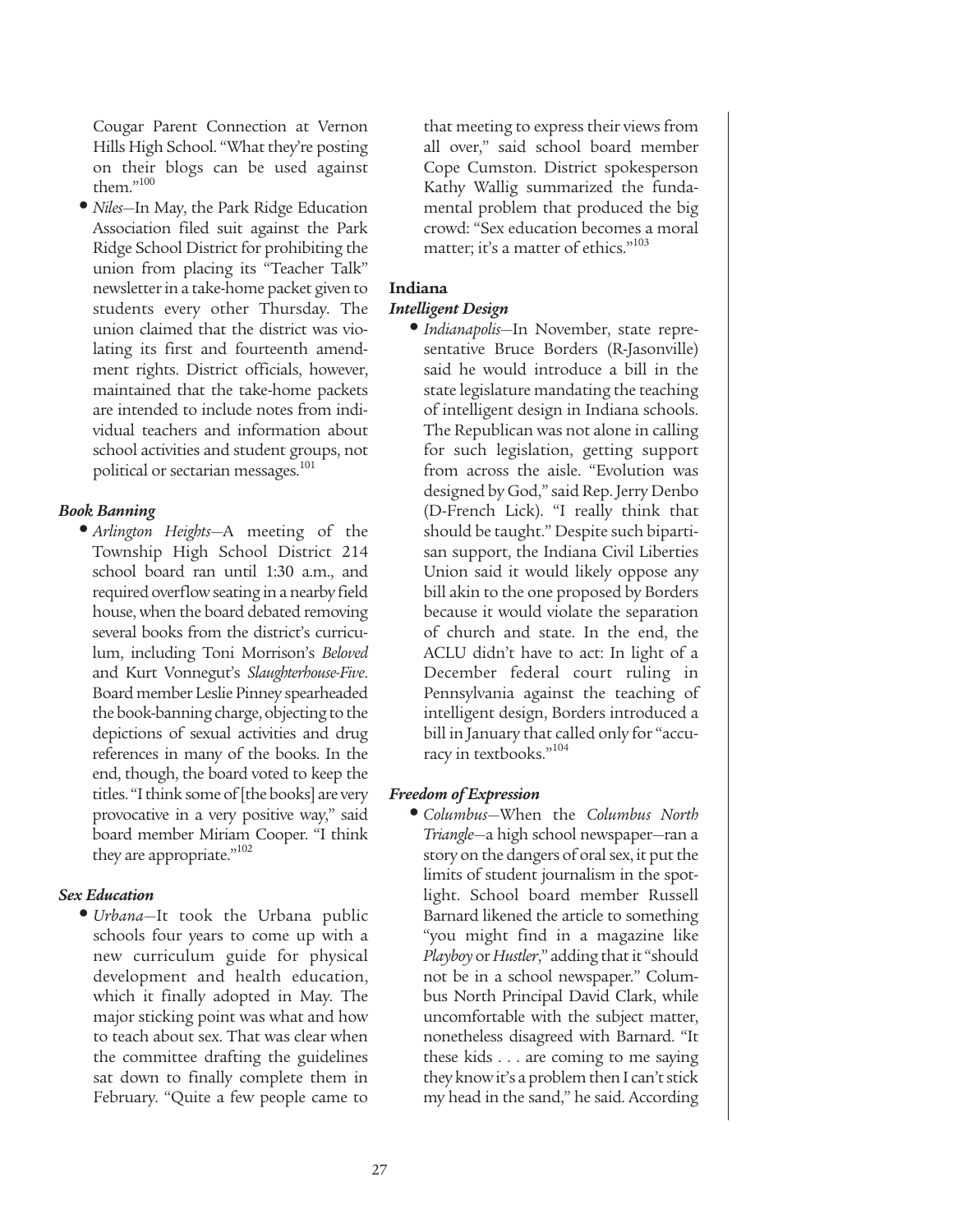to the Columbia Scholastic Press Association—which gave an Edmund J. Sullivan award honoring "student journalists who have fought for the right to speak their minds" to the *Triangle*'s staff—the row eventually resulted in calls for newspaper adviser Kim Green's resignation, and left "clergymen, community members, and school board members" divided.<sup>105</sup>

- *Noblesville*—Perhaps inspired by the work of the *Columbus North Triangle*, in February the staff of the newspaper at Noblesville High School attempted to run its own article on the hazards of oral sex. This time, though, the controversy broke out before the article was even published. Upon learning that a senior had prepared a story about oral sex, Noblesville High School Principal Anetta Petty instructed the newspaper's staff to delay publication of the article and assembled a committee of students, community members, and the newspaper's adviser to discuss whether or not to allow the article to run. In late February, the district elected to prohibit publication of the article on the grounds, according to Superintendent Lynn Lehman, "that it's not an article that's appropriate to be published in a high school newspaper in Noblesville, Indiana." But the debate was not yet over; after the district first blocked the story it gave the newspaper's staff a chance to appeal the decision, and the district eventually changed course, giving the nod to publication after all. At the end of May, the article ran.<sup>106</sup>
- *Gary*—Despite having worn women's clothes to school all year, gay West Side High School student Kevin Logan was kicked out of his prom in May for wearing a dress. District officials said the student was ejected from the prom for being out of dress code, not because he was gay. The ACLU of Indiana responded that that action was a violation of the student's First Amendment rights. Said Logan: "If my dress was disruptive . . .

half of the other females up in there that was half-naked was disruptive, too."<sup>107</sup>

**•** *Logansport*—Veterans were outraged when Logansport High School administrators banned flags of all nations from being brought to school on Cinco de Mayo. Many Hispanic students brought Mexican flags to school on the holiday the previous year, and administrators feared a repeat would lead to fights because of the intense national debate over rights of illegal immigrants. "I hope it never comes to the day when [the American] flag is banned anywhere in this country," said veteran Brian McAllister, "Especially at a school that is supported by taxpayer money."<sup>108</sup>

## *Multiculturalism*

**•** *Perry Township*—Performance of the play *Ragtime* revealed fissures all over the community served by Perry Meridian High School. The play, which includes swearing in God's name, discussion of masturbation, and use of the term "nigger," was stripped clean of the former two controversial elements, but the latter remained. This angered many African Americans in the district, especially a group of black clergy who called for removal of the "notorious N-word." The clergy also alleged that the swearing and sexual references were removed at the request of white parents while concerned black citizens were ignored. The play—which is intended to depict racism and ethnic tensions in early 20th century New York—also seemed to split the black community along age lines, with opponents of the show largely over age 50, but many black students and younger community members supporting the performance. "The people older than me," said radio talk show host Abdul-Hakim Shabazz, 35, "they tend to pick fights where there are none."<sup>109</sup>

#### **Iowa**

#### *Homosexuality*

**•** *Cedar Rapids*—When a forum addressing the bullying of gay students was scheduled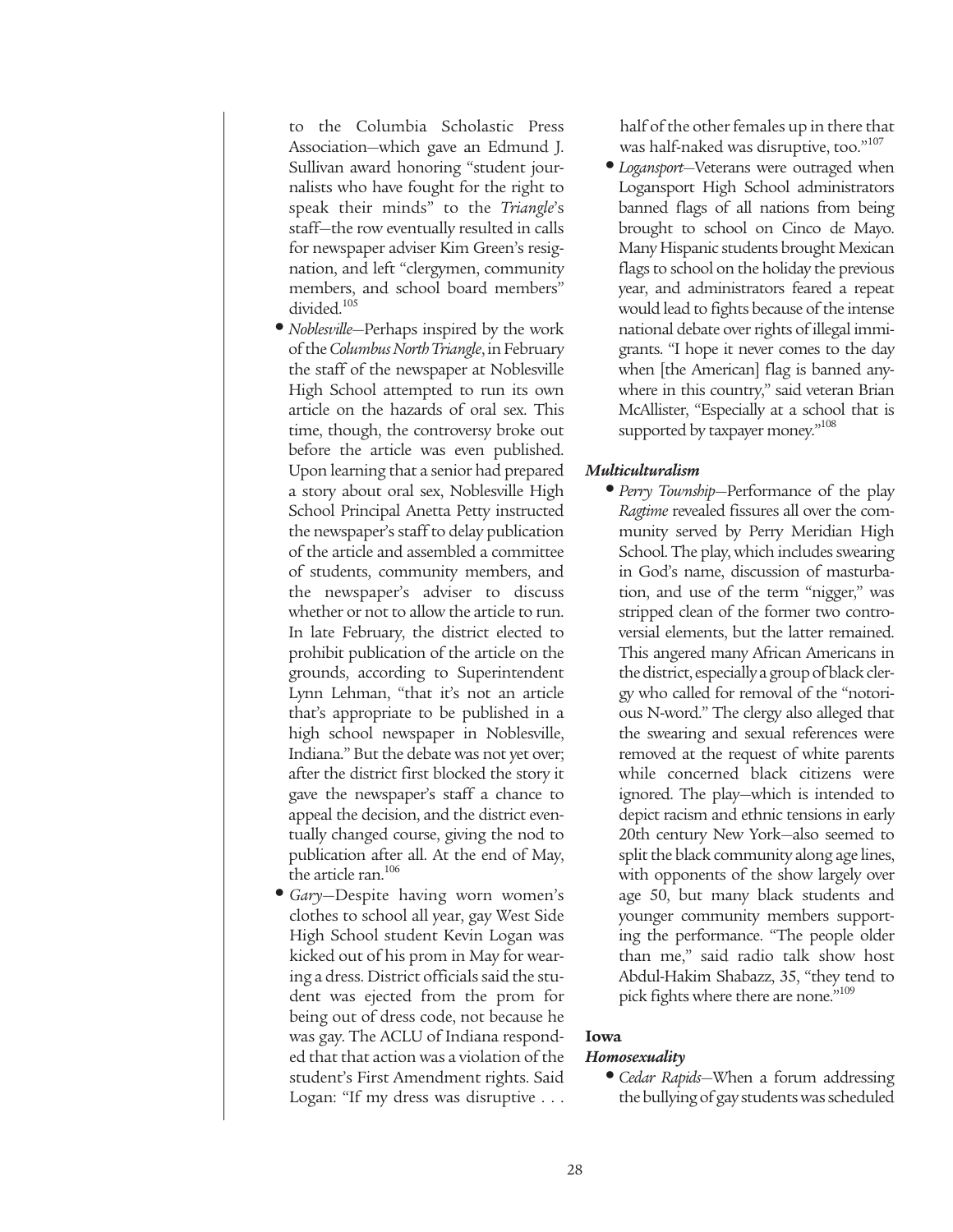to be held in Cedar Rapids in October, the Cedar Rapids Civil Rights Commission voted 5-4 not to back the discussion. The deeply divided commission, whose members are appointed by the city's Mayor and approved by the City Council, was torn between those who could not support a forum that focused just on the bullying of homosexual students, and members who thought that any forum on bullying was worth supporting. Both sides blamed each other for playing politics. "They have a political agenda," said Mike Hartwig, a forum opponent. "It seems pretty evident if this was about bullying, they would have people coming from more than one perspective." Commission member Virgil Gooding countered Hartwig's sentiment by asserting that the commission's decision was itself "purely political by folks who want to play politics."<sup>110</sup>

**•** *Marshalltown*—In April, people in the Marshalltown school district were greatly divided over a proposal to specifically list gay and lesbian students as protected by the district's anti-harassment policies. Many residents feared that by giving homosexual students specific mention in the guidelines, they would be condoning gay behavior. Others thought that the best way to address harassment was to simply cover everyone without listing individual traits. As reported by the *Des Moines Register*, the debate got extremely emotional. "Marshalltown father Doug Hensley wept as he explained why he believes gay and lesbian students should be specifically listed in school antiharassment policies," the newspaper reported. "Hensley said his son, who is gay, experienced harassment starting in the second grade, and, despite a passion for academics, quit high school after one day of ninth-grade classes."<sup>111</sup>

#### **Kansas**

## *Intelligent Design*

**•** *Topeka*—Last year, Kansas's state standards on evolution—which have been in constant flux since 1999—appeared ready to change again, this time away from Darwinian evolution. In November, after months of acrimonious debates and hearings, the Kansas Board of Education approved science standards that required students to learn evolution, but also noted that there are many challenges to the theory of evolution.

The camps in the Kansas battle last year broke down along familiar pro- and anti-Darwinian lines, and each accused the other of trying to impose its beliefs on all Kansans. Promoting the new standards, for instance, school board member John Bacon (R-Olathe) declared that they eliminate "a lot of dogma that's being taught in the classroom today." Opponents of the new standards, for their part, suggested that the standards themselves were little more than a reflection of creationist dogma. "This is neocreationism, trying to avoid the legal morass of trying to teach creationism overtly," said Eugenie Scott, executive director of the National Center for Science Education. And the controversy, it seems, is nowhere near an end: In August, the evolution-skeptics lost their majority on the school board, setting things up for yet another swing of the evolution pendulum.<sup>112</sup>

## *Freedom of Expression*

**•** *Wichita*—Like their peers in cities around the country, in late March numerous students in Wichita, Kansas, left school to rally against proposed federal laws that would have tightened American immigration policies. And, just like their peers elsewhere, those students brought truancy laws and the need for order in schools into direct conflict with students' rights to express themselves. In Wichita, though, school officials blamed adults as much as students for the truancy. "We have a groups of adults who . . . use kids . . . to get their agenda approved," Wichita schools superintendent Winston Brooks said. "I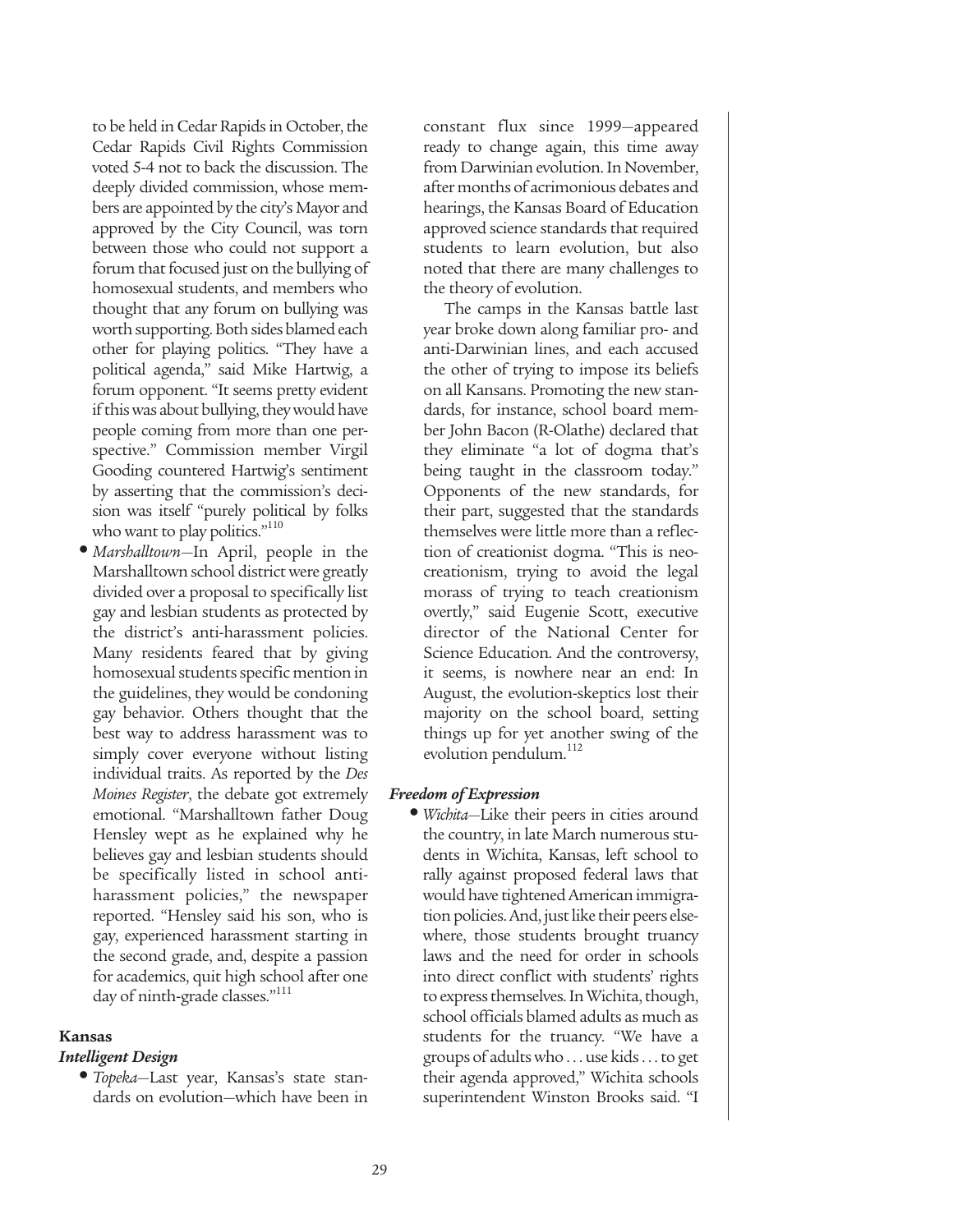think it's so outrageous. . . .I'm prepared to press charges on those adults should I find out that there are any legal violations encouraging students to be truant." Some students, however, say they organized the walkouts, and that they did so to exercise their free-speech rights. "We saw rallies in California and Texas and wanted to do something," said 18-year-old Ana Romero. "We didn't walk out to be rebellious."113

## *Integration vs. Self-determination*

**•** *Wichita*—For 34 years the Wichita school district had mandatory busing to integrate its schools. In February schools superintendent Winston Brooks said it was time to change how integration in Wichita is done. He argued that it should be fostered through choice rather than compulsion, such as via magnet schools or letting students and families volunteer for busing. "I'd like to take the pressure off of the African-American kids bused and see more choice," said school board member Sara Skelton. Much hinged, however, on what the U.S. Department of Education's Office of Civil rights would allow the district to do. $114$ 

#### *Sex Education*

**•** *Topeka*—In June, conservative State Board of Education members backed away from mandating abstinence-only sexeducation courses, but also caught flack for their compromise proposal: a requirement that districts teach "abstinence until marriage" along with providing information about sexually transmitted diseases and birth control. "We need to be concerned [about] abstinence-only because it isn't accurate information," said Debra Rukes, director of the Topeka YWCA's teenage pregnancy prevention program. "That puts our kids at risk."<sup>115</sup>

#### **Kentucky**

### *Intelligent Design*

**•** *Frankfort*—In Kentucky state law has long

permitted teachers to discuss Biblical creation when teaching evolution. A statewide debate still emerged, however, in late December–early January, when Senate president David Williams (R-Burkesville) said that he and other Republicans were discussing pushing Kentucky schools to teach intelligent design, and Gov. Ernie Fletcher (R ) briefly plugged intelligent design in his State of the Commonwealth address. Supporters of injecting at least some discussion of intelligent design into Kentucky public schools portrayed doing so, among other things, as a simple matter of free speech. "Any time you have a free and open conversation about theories that people have . . . I think that's very positive," said Williams. Miriam Steinitz-Kannan, a microbiology professor at Northern Kentucky University, however, saw the suggestion as a religious assault on science. "The moment we throw faith in there and tell students not to think, then we're in trouble," she said.<sup>116</sup>

### *Homosexuality*

- *Ashland*—In 2004, a federal judge required the Boyd County school district to implement anti-harassment training for all middle and high school students as part of the settlement of a case brought against the district by the ACLU, which sued the district for blocking a Gay-Straight Alliance at Boyd County High School. In December 2005 the ACLU asked that a federal court dismiss a lawsuit brought by families who contended that because part of the training prohibited students from speaking critically about homosexuality, forcing students to attend the training violated their free speech rights. In February, U.S. District Court Judge David Bunning found against the plaintiffs, arguing that there is case law supporting prohibitions on "harassing speech that disrupts the educational process."117
- *Cannonsburg*—Boyd County was again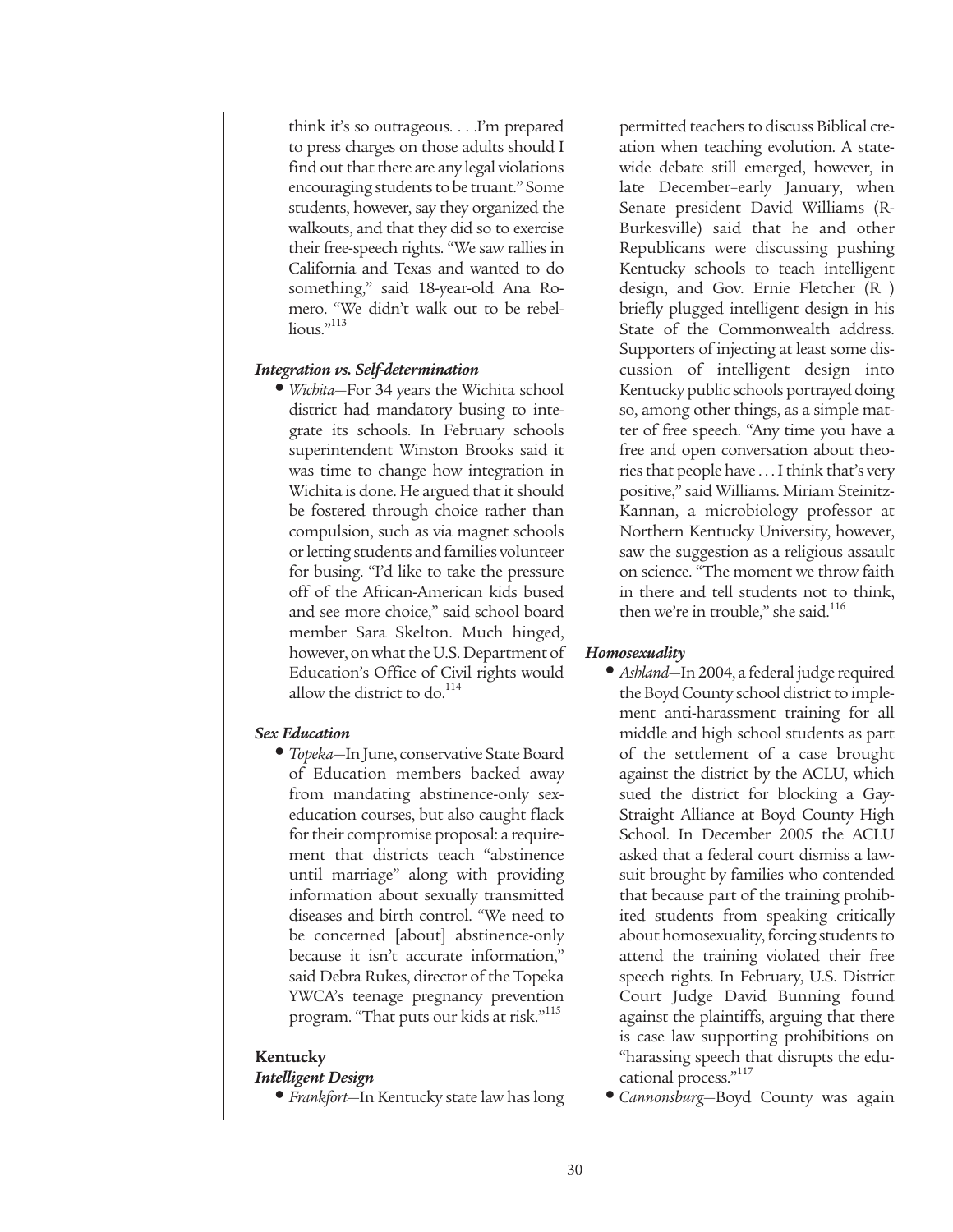roiled by gay issues in May when a teacher at Boyd County High School showed students in a senior cinematography class a clip from the film *Brokeback Mountain*. "If she wanted to show it in class she should have gotten parents' permission," complained parent Kelley Smith. The teacher defended her choice by noting that the Academy Award–winning film has been widely praised for its visual cinematography. Superintendent Howard K. Osborne launched an investigation into what happened and said the movie would not be shown at the school again.<sup>118</sup>

## **Louisiana**

## *Religion*

**•** *Tangipahoa Parish*—In February the Tangipahoa Parish School District appealed to the 5th U.S. Circuit Court of Appeals a ruling made a year earlier by U.S. District Court Judge Helen G. Berrigan that the district's school board could not open its meetings with a prayer. The district maintained that the prayers are acceptable because unlike a classroom, where students are compelled to be, no one is required to attend school board meetings, and the U.S. Supreme Court has ruled that a deliberative body may open sessions with a prayer because doing so has the secular purpose of solemnizing the event. Representatives from the state chapter of the ACLU disagreed, saying that opening with a prayer would impermissibly require nonbelieving parents to violate their conscience in order to attend board meetings.<sup>119</sup>

## **Maine**

## *Sex Education*

**•** *Westbrook*—A meeting of the Westbrook School Committee in May brought out lots of people, and some police, as the committee contemplated—and then approved —a new sex education curriculum that included discussion of contraception in eighth grade. The police were called to investigate people handing out fliers about the meeting on school grounds, and the committee went into recess when one opponent of the new curriculum wouldn't stop talking after he had gone over his three-minute public comment limit. Protesting parents were especially upset because they felt they had not been sufficiently included in the decision about the new curriculum. Westbrook parent George Rodrigues, for instance, characterized the new curriculum as "the culmination of an agenda-driven effort by certain employees of the Westbrook school district who are seeking to impose their own values on the children of Westbrook." School officials, however, contended that they had allowed more public comment on the new curriculum than was required, and dismissed the protesters as "a vocal minority."<sup>120</sup>

## **Maryland**

## *Freedom of Expression*

- *Montgomery County*—In fall 2005 the Montgomery County school system implemented a ban on showing R-rated movies in high school classes and PG-13 films in middle schools. Complaints from teachers, students, and parents quickly arose, however, and in January the district put together a working group to try to forge a new policy that both enabled teachers to show films of true educational value while solving the problem of showing films to kids in school that they wouldn't be permitted to see in theaters. "We understand that people are concerned and that there are teachers who might be showing inappropriate material," said English teacher Hilary Gates. "But our professional judgment is being overruled by the county."<sup>121</sup>
- *Baltimore*—In March, when students tried to leave Northwestern High School to go to a protest against school closures, chaos broke out as students found exits blocked by school employees. According to some reports, about 100 students eventually got together and ran out of the blocked front door. A spokesperson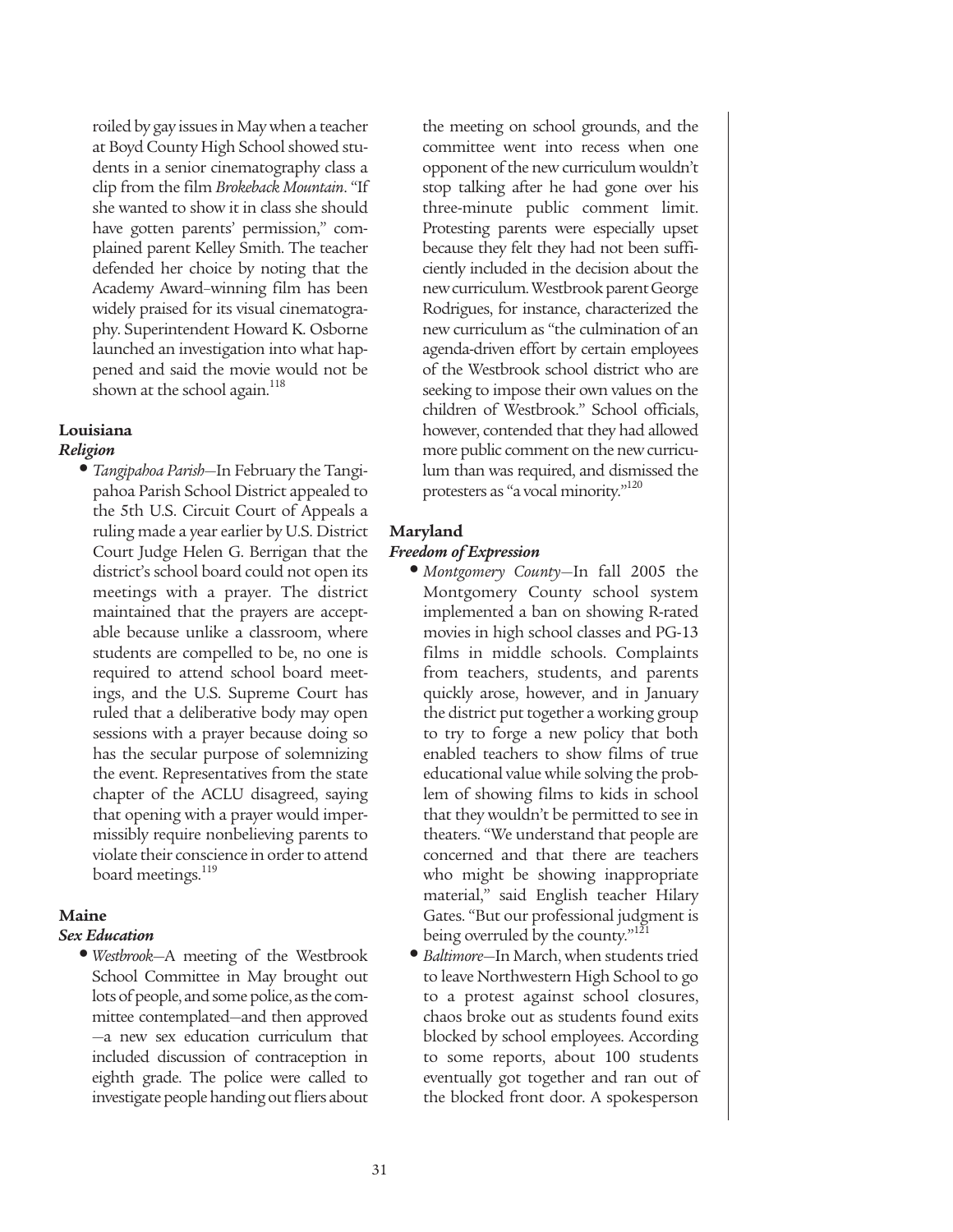for the school system, however, denied that employees tried to keep students from exiting, saying that staffers simply explained to students as they were leaving that they would receive an unexcused absence for doing so. Despite what supposedly transpired, Antonio Williams, chief of the city schools police, said that "we weren't going to hinder their ability to do a peaceful demonstration. The reality is, I didn't want anybody arrested or taken into custody. Quite frankly, the kids that are demonstrating are kids that normally attend school regularly."<sup>122</sup>

**•** *Bethesda*—By February 2006 former *Washington Post* reporter Colman McCarthy had been teaching a peace studies class for years at Bethesda-Chevy Chase High School. When one student questioned on a group e-mail list whether McCarthy's course should be eliminated, however, it was clear that his class was far from unanimously beloved. According to the *Post*, within a few hours of the message going up, there were more than 150 responses both ardently for and against McCarthy's class. And the student who posted the initial message, Andrew Saraf, is definitely not happy: Saraf and his friend Avishek Panth are leading a charge to get rid of the class, which they say presents only one side of controversial debates over world peace. "It's not acceptable for a public high school to be used to push a political agenda. That's not what education is about," Saraf told *Front Page Magazine*. McCarthy responded to Saraf and Panth's moves by arguing that he's "never said [his] views are right and theirs are wrong. . . . In fact, I cherish conservative dissenters." Principal Sean Bulson, for his part, made clear that complaints or not, peace studies wasn't going anywhere. "It's been an institution here, and kids from all across the spectrum have taken it," he said. "It's not about indoctrination. It's about debate and dialogue."<sup>123</sup>

#### *Book Banning*

**•** *Carroll County*—After receiving com-

plaints from students and parents at Westminster High School, Charles I. Ecker, superintendent of Carroll County public schools, banned *The Earth, My Butt, and Other Big Round Things* from school libraries countywide. But the book which depicts self-mutilation, date rape, and eating disorders, is also an award-winner, and it quickly gained vocal support from other students and parents. Ultimately, after receiving numerous complaints about censorship, in January Ecker reconsidered his complete ban on the book and returned it high schools while keeping it out of middle schools. One student offended by the book, junior Joel Ready, however, was not ready to just give in after Ecker changed his stance. "I'm not going to accept a [committee's] decision that is stacked against the values of Carroll County," he said.<sup>124</sup>

## *Multiculturalism*

**•** *Baltimore*—In April, the Baltimore school system found itself the target of a biting critique from the chairman of the board of a major African-American museum when it failed to implement a statewide curriculum about the history of African Americans in Maryland. George L. Russell Jr., board chairman of the Reginald F. Lewis Museum of Maryland African American History and Culture, said that Baltimore students had been robbed of an opportunity to "know examples of courage and struggle" because the city failed to implement the new curriculum. State Superintendent Nancy S. Grasmick noted that the failure to implement that curriculum was especially troubling because the Baltimore school district is predominantly African American, and district children deserve to have their schools teach them their history. "I think it's disappointing, particularly when we have a system that is majority African-American students," she said. The district said that it had distributed the curricular materials to 120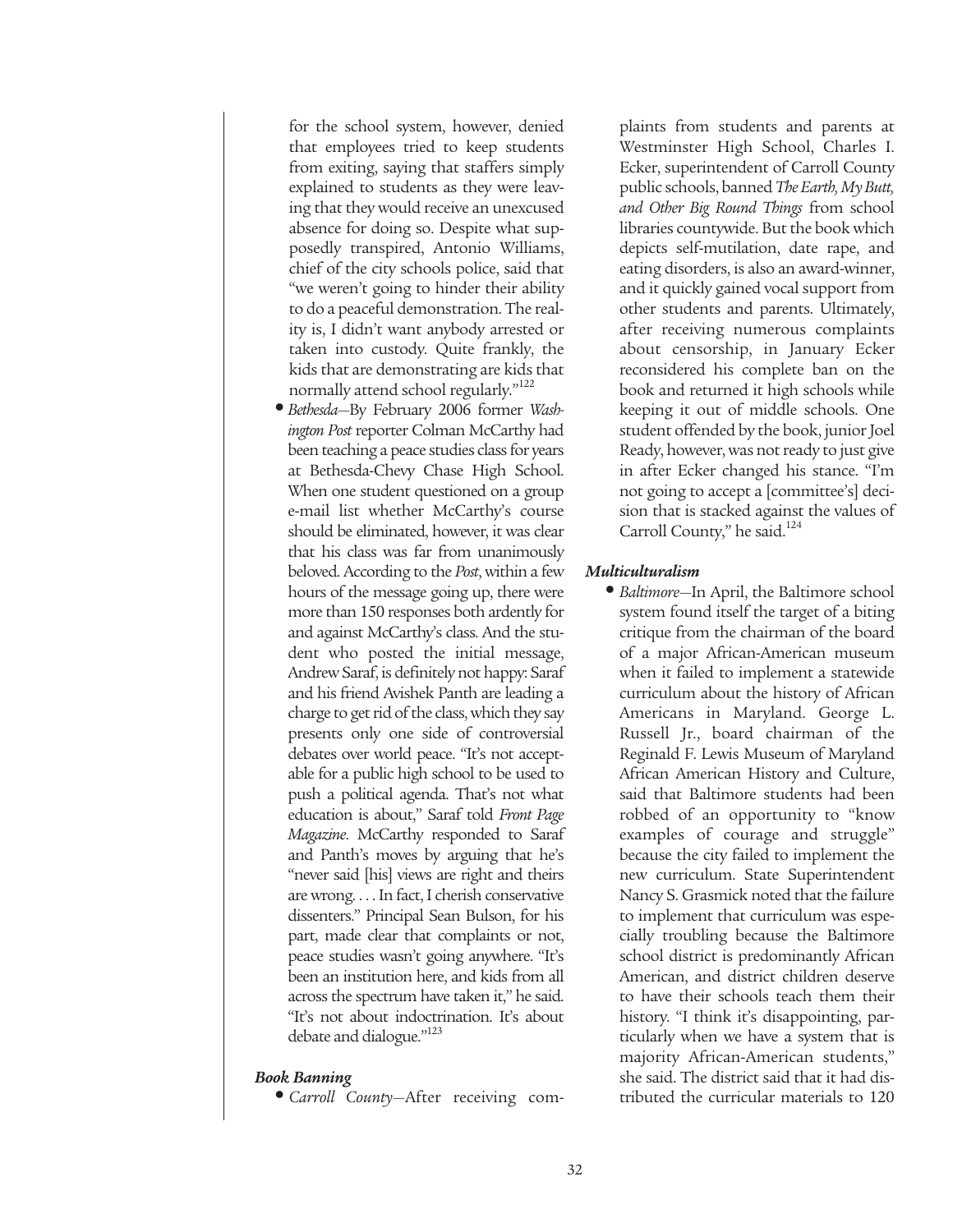city schools, but state officials asserted that they had received calls from many Baltimore teachers saying they never received the materials.<sup>125</sup>

## *Sex Education*

**•** *Montgomery County*—Montgomery County had been trying to establish a new sex education curriculum for years when, in May 2005, it abandoned a plan that elicited a lawsuit from parent groups and led a federal judge to issue an injunction against the new curriculum. The parents objected to the new curriculum because it would have taught kids about homosexuality in eighth grade, and given tenth graders a video demonstration of how to put on a condom. In October, the Montgomery County school board tried to start all over by appointing an advisory board to contemplate changes to the curriculum. Trouble immediately ensued, however, with a representative from Citizens for a Responsible Curriculum getting left off the panel, even after the board agreed to give the group a seat on the 15-member advisory panel. The Board said the group was left off because its nominee, Henrietta Brown, had served on a previous sex education committee. Citizens for a Responsible Curriculum threatened to sue the district if their representative was not given a seat on the advisory board.<sup>126</sup>

#### *Religion*

**•** *Baltimore County*—It is not easy to accommodate the holidays of all religions, as Baltimore County schools found out recently. Since 2004, Bash Pharoan, president of the Baltimore County Muslim Council, has been trying to get the school district to close on two Muslim holy days, just as it closes on Rosh Hashana and Yom Kippur. In February, a school board committee recommended religious holidays for the system's calendar, and Pharoan's desires were not met. "The main issue," said Pharoan, "is that the ad hoc committee failed again to recognize

that the issue is about equality. We want equal treatment." Currently, state regulations count a day taken off for religious holidays as a "lawful absence," but students still miss class and, said committee Chairman Luis E. Borunda, "are penalized de facto by the fact that their record indicates an excused absence." Despite this, in June the school board approved a calendar that did not give two Muslim holy days off.<sup>127</sup>

**•** *Howard County*—In June, the Howard County schools confronted a problem similar to Baltimore County's, only in Howard's case the district kept a policy that allows Muslim students to leave school 20 minutes early on Fridays to attend prayer services. A policy review committee had recommended eliminating the early dismissal because students who leave early end up missing a lot of class time by the end of the year. However, "Constitutionally, we are obligated to make reasonable accommodation to those who wish to practice their religion" said Joshua M. Kaufman, chairman of the Howard County Board of Education.<sup>128</sup>

## **Massachusetts**

## *Multiculturalism*

**•** *Waltham*—With anonymous e-mails to parents and staff questioning whether principal Pilar Shepard-Cabrera gave preferences to Latino children and favored the district's Spanish-speaking population in general, a December meeting of parents, teachers, and community members at William F. Stanley Elementary School descended into a dispute about racism and Shepard-Cabrera's competence. What sparked the fight were Spanish classes that had been offered to teachers and staff on a volunteer basis under Shepard-Cabrera and fears that such classes would be forced on children. Many people present asserted that Shepard-Cabrera had divided the school by catering to the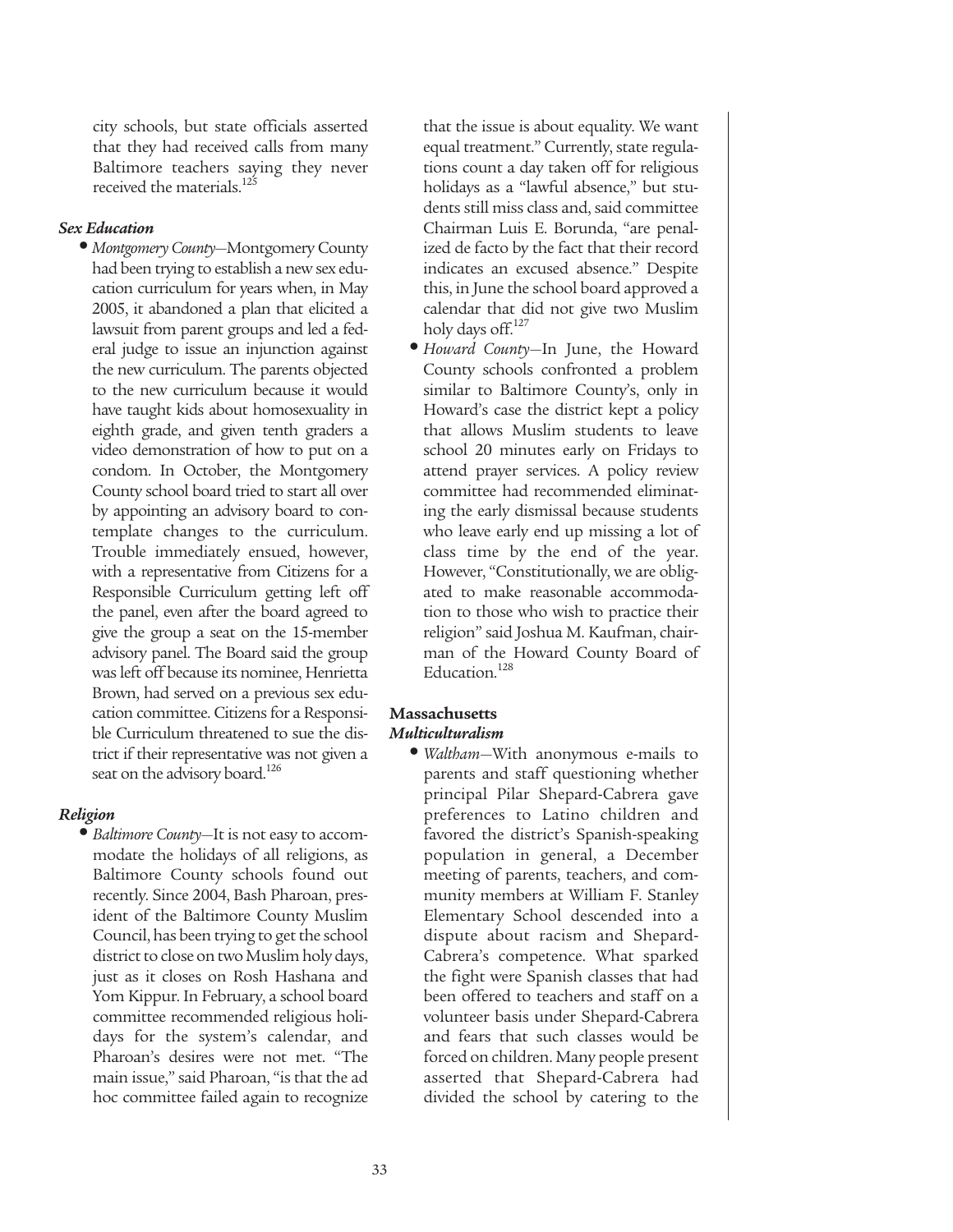needs of Spanish-speaking families and by generally failing to communicate effectively with parents. Others identified a racist streak in the district and feared that Shepard-Cabrera was being criticized simply because she spoke Spanish. As one self-described Latin-American man said at the meeting, he sensed "an incredibly racist hostility in [the] room" and reported that he had "heard that there's a rumor that Dr. Cabrera is being pushed out of school because she speaks Spanish."<sup>129</sup>

**•** *Sudbury*—Whether Turkey committed genocide during World War I—a hotly disputed question among Turks and Armenians—initiated a bitter dispute in Massachusetts last October when a Lincoln-Sudbury Regional High School student and two teachers joined a group of Turkish Americans in suing the state department of education. Their complaint: That the state unfairly kept out of curriculum guides arguments that Turkey did not commit genocide when its forces killed more than a million Armenians in World War I. Asked teacher Bill Schechter, "If they are sending out guides, they should be helpful, thorough, and balanced, where balance is required. Why is the state declaring there is no controversy when there is?" Opponents of the suit, however, argued that there really is no debate. "'The historical fact is that genocide happened; over a million Armenians were slaughtered," said state senator Steven A. Tolman (D-Brighton). For Anthony Barsamian, chairman of the Armenian Assembly of America, the entire issue is very personal, and he called the suit "an affront to all who have ancestors who suffered and were victims of Armenian genocide."<sup>130</sup>

## *Sex Education*

• All over the state, including last year, school districts administered confidential surveys of students asking some very prying questions, such as "have you ever given or received oral sex?" and "during the past three months, with how many people did you have sexual intercourse?" Many education and public health officials argued that administering these surveys was vital to collecting information on risky student behavior that needed to be addressed. Many parents, however, saw them as unwarranted prying into students' lives, and even potentially dangerous. "With some kids, it might put an idea in their heads of something to do, something to try," said Robert Bennett, a Lexington father of eight.<sup>131</sup>

**•** *Boston*—State lawmakers took up a bill in October that would have bundled all sex education in public schools into an elective course, and eliminated the current requirement that parents be notified prior to scheduled discussions of sexuality. Many parents noted that the current law rarely worked because schools often failed to provide the required notification, and thought the proposed legislation would give them more control over what their children learned in school because the new course would be an elective. Some also supported the bill because they thought it would help curb the agenda of gay advocacy groups that they thought were trying to control sex education. Groups like Planned Parenthood, in contrast, argued that making sex education an elective would lead to students learning too little about sex. "If we don't teach kids how to protect themselves from unwanted pregnancies and sexually transmitted diseases, we will see higher numbers [of both]" said Planned Parenthood League of Massachusetts spokesman Angus McQuilken.<sup>132</sup>

## *Homosexuality*

**•** *Lexington*—With the legalization of gay marriage in 2003, many Massachusetts parents say their ability to insulate their children from pro-gay material at school has been greatly compromised. In May,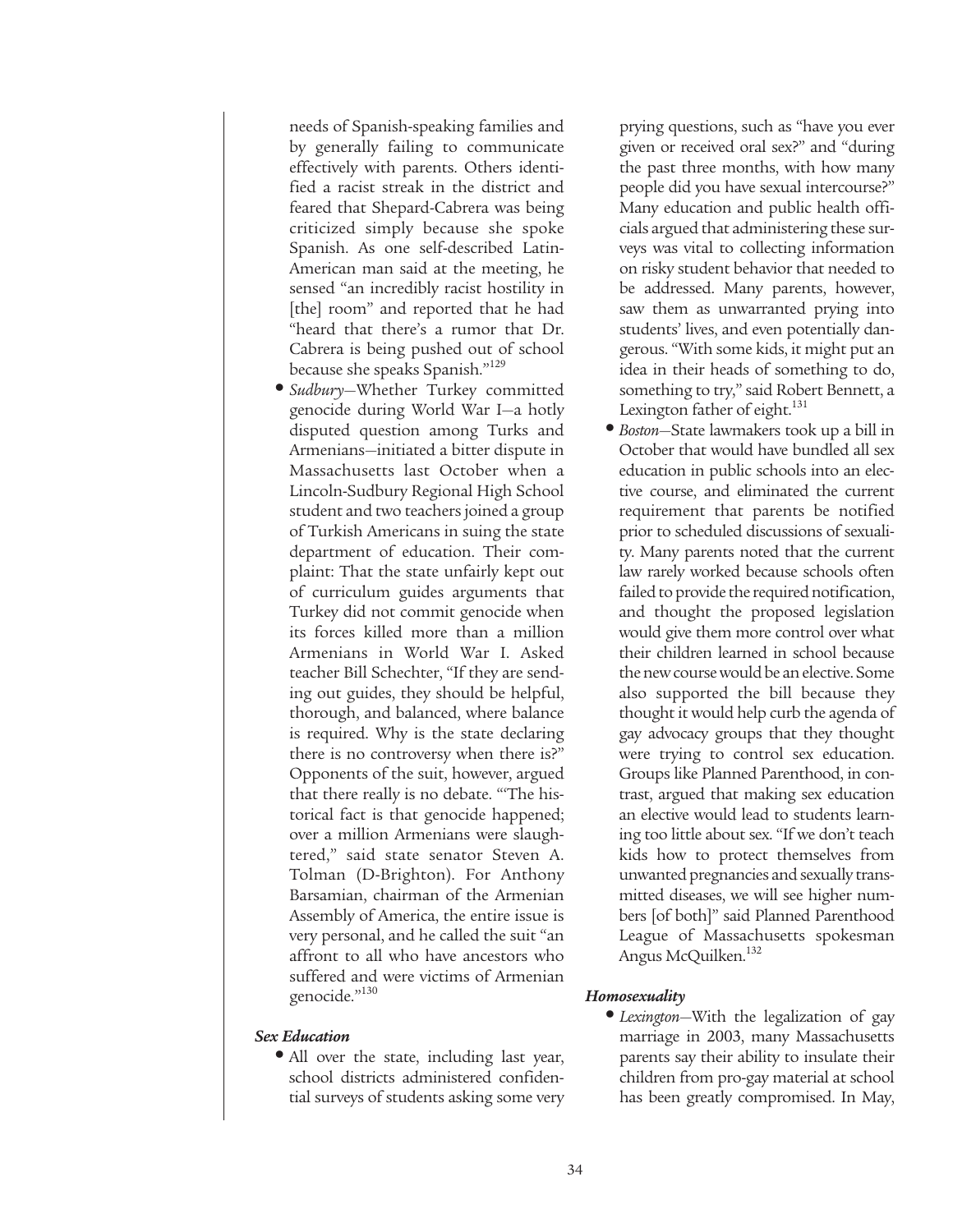two families launched a suit against the Lexington school district for failing to notify them when their kindergartenaged children were going to be taught about same-sex marriage, and for having one of the fathers, David Parker, arrested when he refused to leave a Lexington school. "In many parts of the United States, we could have presented our concerns and objections, and it wouldn't have been a problem," said Parker's wife, Tonia. Glenn Koocher, executive director of the Massachusetts Association of School Committees, denied that there is a pro-gay campaign in the schools, and said there were really just a few anti-gay marriage activists whom he said suffered from "narcissistic activist personality disorder." Amidst such strong feelings, Eliza Bayard of the Gay, Lesbian and Straight Education Network said simply that "one of the basic realities of American life is that all of us have to deal with beliefs we disagree with."133

**•** *Lexington*—One of the incidents that fed into some people feeling that gay marriage had opened the door to indoctrination in the schools was the reading of *King & King*—a book that depicts a prince falling in love with and marrying another prince—to second-graders at Lexington's Joseph Estabrook Elementary School. Parent Robin Wirthlin complained to the school system about the book in April, asserting that reading such a story to seven-year-old children is tantamount to indoctrination. "They're intentionally presenting this [gay marriage] as a norm, and it's not a value that our family supports," she complained. Superintendent Paul Ash responded that the district had no legal obligation to notify parents about the book, and said that "we couldn't run a public school system if every parent who feels some topic is objectionable to them for moral or religious reason decides their child should be removed." He added that "Lexington is committed to teaching children about the world they

live in, and in Massachusetts same-sex marriage is legal."<sup>134</sup>

**•** *Sturbridge*—In planning Tantasqua Senior High School's annual Diversity Week for the 2005–06 school year—during which the school's Gay-Straight Student Alliance would be sponsoring a day of silence to protest discrimination and harassment against gay students—in October school board members argued over whether the activities were disproportionately about homosexuality rather than all kinds of diversity. "You are allowing one group special access," member James Cooke of Brookfield complained to Principal James N. White. Member William Gillmeister went further, suggesting that children who felt homosexuality is wrong felt intimidated during previous days of silence. Superintendent Kathleen H. Reynolds, however, supported the day of silence, noting that "there is an incredibly high suicide rate" among gay students, and the day of silence would help to mitigate that.<sup>135</sup>

## *Religion*

**•** *Medway*—When elementary school students failed to sing "We Wish You a Merry Christmas" at a holiday concert, one grandfather got into such a heated dispute about the program with a teacher that police had to be called to the scene. And it was not the first holiday dispute to rock the Medway schools: Earlier, a middle school mother became upset when her son brought home red and green elf hats she had sewn for his class, saying his teacher asked her to replace the red trim with white to avoid Christmas colors. Also, Memorial Middle School replaced the words "Merry Christmas" with "swinging holidays" in a holiday concert, setting off alarms. Dale Fingar, who sewed the controversial elf hats, seemed to sum up the confusion: "I thought it was a celebration of the seasons and not Christ."136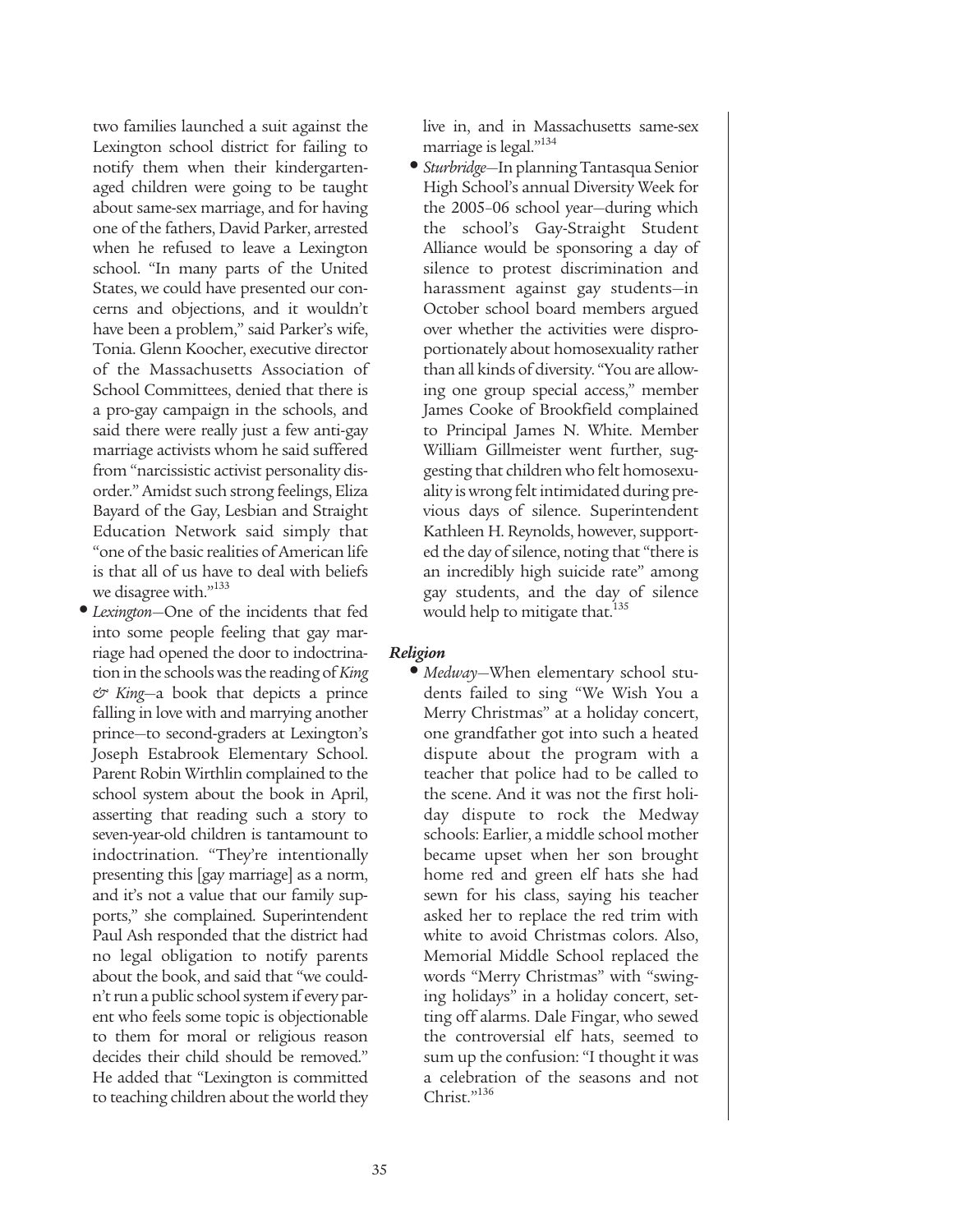## **Michigan**

## *Intelligent Design*

- *Richland*—For two years, Julie Olson and Dawn Wenzel, middle school teachers in the Gull Lake Community Schools system, taught intelligent design alongside evolution. During that time, they also slipped the pro-intelligent design book *Of Pandas and People* onto the district's annual textbook list, and added a lesson on the book into the district's science curriculum, both of which the school board approved. Eventually, the district caught on to what had happened when a parent complained in the fall of 2004. The district subsequently put together a committee, which included the two teachers, to determine whether intelligent design belonged in the curriculum. In May 2005 the committee voted against including intelligent design, and the teachers turned to the Thomas More Law Center, a conservative public interest law firm, to contemplate a suit. In January, after losing an intelligent design case in Dover, Pennsylvania, Thomas More Center president Richard Thompson said he would be turning his attention toward Richland. Wenzel, for one, seemed to be itching for a fight. "As far as my academic freedom goes, that's being stifled," Wenzel told the Associated Press in January. Gull Lake Superintendent Rich Ramsey was willing to have Intelligent Design discussed—in social studies class. "I don't think intelligent design ought to be banned from being talked about," he said. "It has value in the appropriate setting."<sup>137</sup>
- *Lansing*—In September, a bill that would have required Michigan's state board of education to add language to state science standards saying that students should be able to critically evaluate scientific theories, but which mentioned only two theories by name—global warming and evolution—was introduced in the legislature. The bill was immediately rebuked by groups like the National Center for Science Education, while sup-

porters like state representative John Moolenaar said the bill would help make sure that all sides of controversial topics were taught. "There is a growing body of scientific education that contradicts or questions various aspects of evolution, which provides opportunities for students to examine (theories) from both sides," Moolenaar said. The House Education Committee eventually passed the legislation, but with the language specifically targeting evolution and global warming removed.<sup>138</sup>

## *Multiculturalism*

- *Lansing*—"America" is a term that technically refers to all of North and South America, and "Americans" is the term for people who live in those places. However, people in the United States routinely identify their nation as "America" and themselves as "Americans." For Michigan school kids, that's becoming less and less acceptable. Ten years ago, for instance, state officials eliminated the use of the term "Americans" in the Michigan Educational Assessment Program's social studies test because, according to Michigan Department of Education social studies consultant Karen Todorov, it is "ethnocentric." In May, Todorov made defenders of the more common use of "American" angry once again when she told the Michigan Social Studies Supervisors Association that school officials should tell teachers never to use "America" or "Americans." As the *Detroit News* wrote in a late-May editorial, "[state school superintendent Mike] Flanagan may soft pedal her [Todorov's] comments as an innocent 'conversation,' but they had the blunt force of the state behind them."139
- *Lansing*—In June, State Superintendent of Public Instruction Mike Flanagan put implementation of new high school social studies standards on hold when an outcry was raised against them. Oakland County Circuit Court Judge Michael Warren first brought attention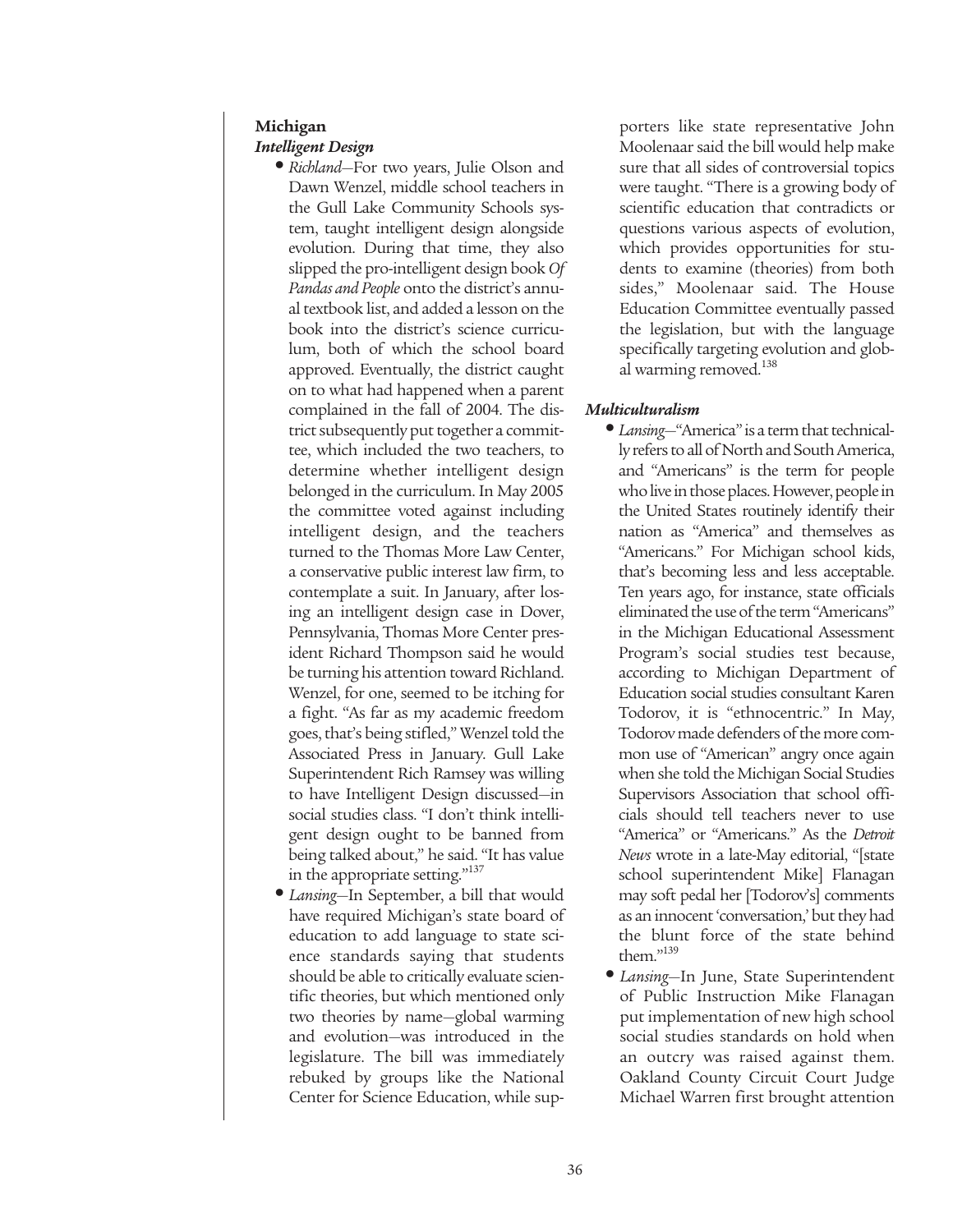to the holes in the standards when he served on a committee to shape them starting in 2004 and objected to them in a lengthy memo to the state Board of Education in June 2006, noting that they made no mention of presidents like Teddy Roosevelt, Franklin Roosevelt, and Ronald Reagan, important figures like Rosa Parks and Henry Ford, and major events such as Watergate and the Holocaust. State Superintendent Mike Flanagan agreed with many of Warren's objections to the proposed standards, adding that "the people have to have faith that we're not propagandizing," and removed consideration of them from the Board's June agenda.<sup>140</sup>

## *Integration vs. Self-Determination*

**•** *Detroit*—State lawmakers took up legislation that would allow single-sex schools in Detroit, a move aimed to help stanch the city's constant loss of students and give city parents a new educational choice. Detroit Public Schools spokesman Lekan Oguntoyinbo said that there was "tremendous support" for the idea of letting parents choose single-sex schools. Parent Shari Lemonious certainly supported the idea. "It takes away a level of distraction," she said. "Boys definitely (wouldn't be) competing to get the girls and vice versa." The ACLU, however, threatened to go to court if the legislation passed. "It's segregation—segregation based on gender rather than race," said Shelli Weisberg of the ACLU's Michigan chapter. In July, despite the ACLU's threat, Gov. Jennifer Granholm signed the legislation.<sup>141</sup>

## *Sex Education*

**•** *Howell*—The results of a survey of Howell parents released in April revealed that no matter what the schools teach about sex, a large number of parents will be unhappy. According to the poll, 247 out of 579 respondents said they wanted contraception taught in middle school, 189 said in high school, and 112 said they didn't

want the topics taught at all. Of 582 respondents, 218 said they wanted sexual orientation issues discussed in middle school, 132 in high school, and 153 not at all. A sex education advisory committee was scheduled to recommend changes to Howell's sex education curriculum in  $May.<sup>142</sup>$ 

**•** *Grosse Pointe*—In March, the Grosse Pointe Public School's new sex education and health curriculum was under fire before it was even implemented. Parents across the district felt that the new curriculum was too explicit for the fourththrough eighth-grade students at whom it was targeted, and many felt it had been thrown together too quickly. "I won't let my children be experimented on because this is an untested program. Nobody knows the impact this might have on them or anyone else," said parent Emmy Georgeson. District assistant superintendent Susan Allan was disappointed by the controversy created by the new curriculum. "It's always a very difficult process when people are this divided," she lamented.<sup>14</sup>

## **Minnesota**

## *Religion*

**•** *Burnsville-Eagan-Savage School District*—The Child Evangelism Fellowship of Burnsville asked that District 191 hand out information about the group's Good News Club at the start of the 2005–06 school year. The district refused to do so, saying that its policy is only to give out information about itself or local community-based groups with which it works. After the refusal, Liberty Council, a civil liberties group, joined the fellowship in threatening legal action against the district for violating the group's First Amendment rights. "The concept of First Amendment legal access is pretty straightforward" said Liberty Council general counsel Matt Staver. "Whatever you do for one group you must allow for others." District superintendent Benjamin Kanninen responded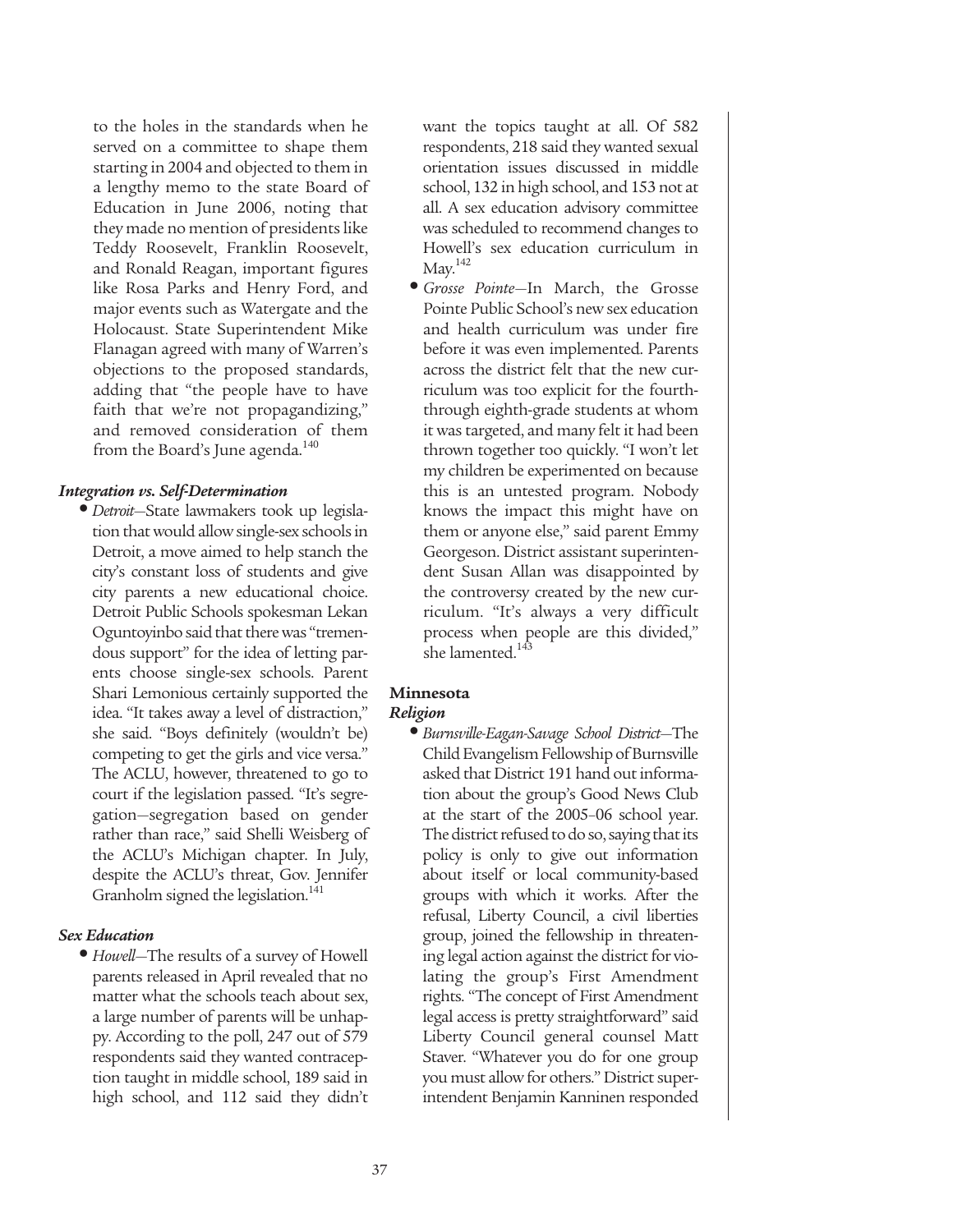that "the issue is not this organization. The issue is whether or not we are required to distribute literature from any organization."<sup>144</sup>

## **Mississippi** *Intelligent Design*

**•** *Jackson*—A state law signed by Governor Haley Barbour (R) in April says that school officials cannot prohibit students or teachers from discussing how life began. In general, however, local school officials have said they haven't had much trouble handling evolution, and that they fear the new statute is so vague that it invites lawsuits. The problem, perhaps, is that an early version of the law was too specific—and too controversial—stating that schools could not prohibit discussions about the "flaws or problems which may exist in Charles Darwin's Theory of Evolution and the existence of other theories of evolution, including, but not limited to, the Intelligent Design explanation of the origin of life." That version was rejected in the House and the language that was eventually enacted was a compromise.<sup>145</sup>

## **Missouri**

## *Freedom of Expression*

**•** *Jackson*—More than 1,600 people signed an Internet petition demanding an apology from a high school principal when he prohibited a student from attending a school dance in a kilt. In November, Jackson High School senior Nathan Warmack attempted to wear a kilt to the school's "Silver Arrow" dance in order, he said, to honor his Scottish heritage. Principal Rick McClard, however, told Warmack he had to go change because "this is my dance, and I'm not going to have students coming into it looking like clowns." District superintendent Ron Anderson later explained that McClard had the authority to judge appropriate dress for the event in order

"to protect from the possibility of a disruption." The district apologized to Warmack in January.<sup>146</sup>

**•** *Columbia*—In the fall of the 2005–06 school year Fulton High School performed the musical *Grease*, and at least one group members of the Callaway Christian Church—complained that they were offended by scenes showing students smoking, drinking, and kissing. For the spring, drama teacher Wendy DeVore chose to perform Arthur Miller's *The Crucible*, which depicts the 17th-century Salem witch trials. On the heels of the complaints about *Grease*, however, district Superintendent Mark Enderle told DeVore to choose something else. She changed her selection to *A Midsummer Night's Dream*, but when administrators nonetheless told her that her contract might not be renewed, she announced her resignation. "It became too much to not be able to speak my mind or defend my students without fear or retribution," she said.<sup>147</sup>

## *Sex Education*

**•** *Jefferson City*—In February, Rep. Cynthia Davis (R-O'Fallon) introduced legislation that would have ended requirements that public schools in Missouri teach about birth control and would have required districts to only tell students that accurate information is available from their doctor. Davis said that the legislation was a good compromise between encouraging abstinence and giving students information about contraception. Rep. Beth Low (D-Kansas City) argued, however, that the compromise was bad because it would make "information about pregnancy and contraception available only for those who can afford it."<sup>148</sup>

## **Montana**

## *Religion*

**•** *Missoula*—In June, a group called Good Schools Montana filed a lawsuit against the Missoula school district for selling a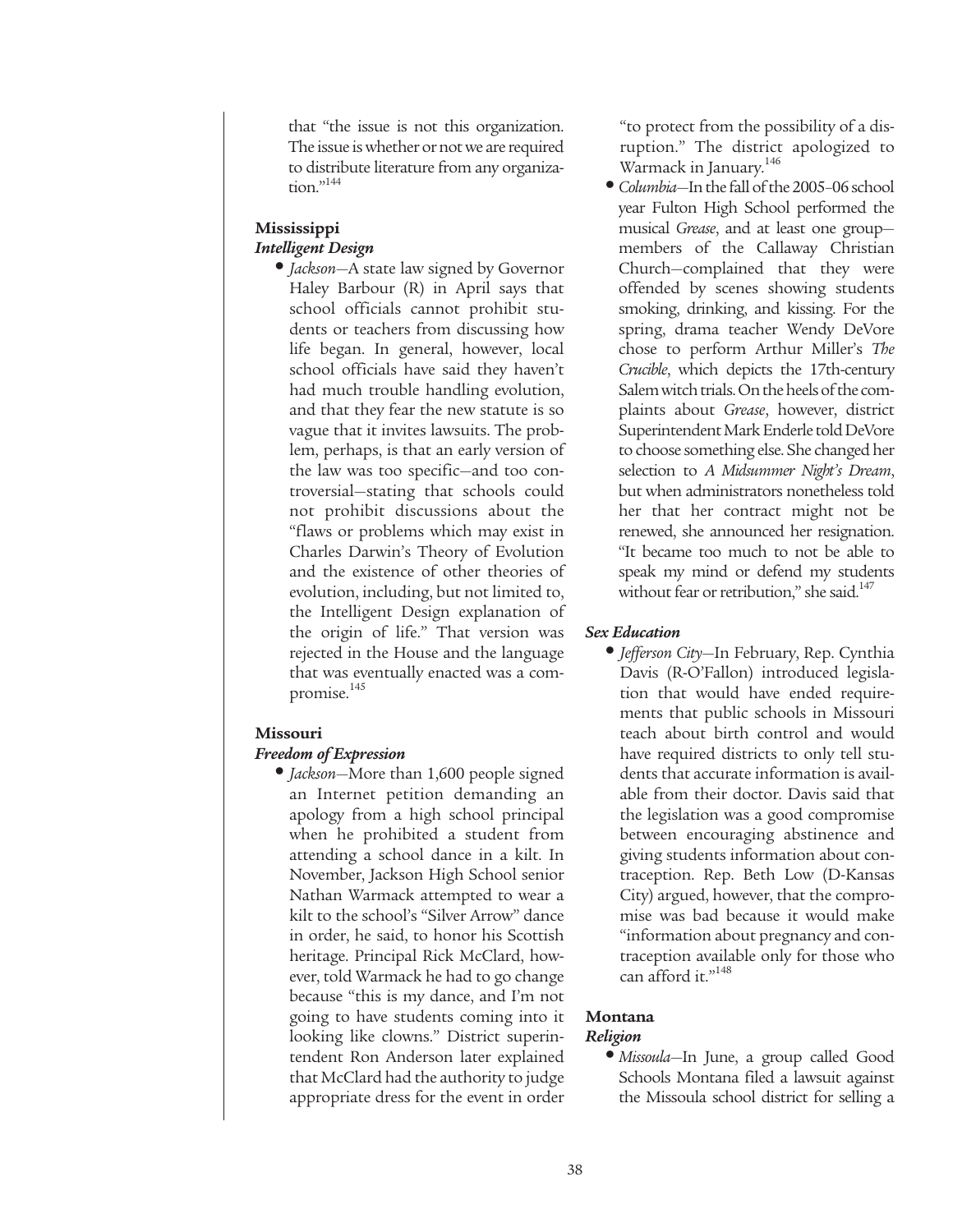former elementary school to a Roman Catholic education foundation in what it called "a sweetheart lease/purchase deal." The transaction, the group claimed, violated the Montana Constitution by using public property to benefit a religious organization. However, According to Jenda Hemphill, chairwoman of the district trustees, supporting religion was not the intent of the discounted sale. Supporting education was. "One factor for me in deciding to sell to the Catholic school was it would remain a school," she said. "I wanted it to remain open to community use, so the playground would continue to be open space. Those may not have a dollar amount, but they are important values."149

## **Nebraska**

## *Integration vs. Self-determination*

**•** *Omaha*—Last year, Nebraska's only black state senator amended education legislation so that it split Omaha's school district along racial lines. His reason: To enable Omaha's black community to take charge of its own education. "My intent is not to have an exclusionary system," said Senator Ernie Chambers, "but [one that] we, meaning black people, whose children make up the vast majority of the student population, would control." Despite Chambers's intent to give Omaha African Americans control over their own schools, many black leaders in Nebraska disagreed with his efforts. "This is a disaster," Ben Gray, cochairman of the African-American Achievement Council, told the *New York Times*. The legislation ultimately passed, and in May the NAACP announced that it would file a suit against the new law.<sup>150</sup>

## **Nevada**

#### *Intelligent Design*

**•** *Las Vegas*—Steve Brown, a Las Vegas masonry contractor, filed an initiative petition in February aimed at passing an amendment to the Nevada constitution requiring all schools to tell students before the end of 10th grade that while most scientists believe that the theory of evolution is "well supported, a small minority of scientists do not agree." The amendment would also have required, among other things, that students be told that some scientists believe "it is mathematically impossible for the first cell to have evolved by itself," and that the origin of "sex drive is one of biology's mysteries."

Reacting to Brown's effort, the *Las Vegas Review-Journal* noted: "Ongoing squabbles over evolution . . . are a predictable outcome of the domination of American primary and secondary education by tax-funded schools. State schools fall naturally into teaching a standardized curriculum, and some parents will inevitably object to some part of that standardized subject matter." Brown failed to collect sufficient signatures to put his initiative on the ballot.<sup>151</sup>

## *Religion*

**•** *Las Vegas*—When a high school valedictorian went off-script and declared that "God's love is so great that he gave his only son up," school officials pulled the plug on her microphone. In July, that student, Brittany McComb, filed a lawsuit against the school district claiming that her rights to free speech and equal protection were violated. "I wanted to say why I was successful, and what inspired me to keep going and what motivated me. It involved Jesus Christ for me, period," she said. The district would not comment on the suit, but Allen Lichtenstein from the ACLU of Nevada said that "Proselytizing is improper for a school-sponsored speech at valedictorian graduations."<sup>152</sup>

## **New Hampshire**

## *Religion*

**•** *Pittsfield*—In December, some Pittsfield Middle School students claimed that their religious freedom was violated when English teacher Harry Mitchell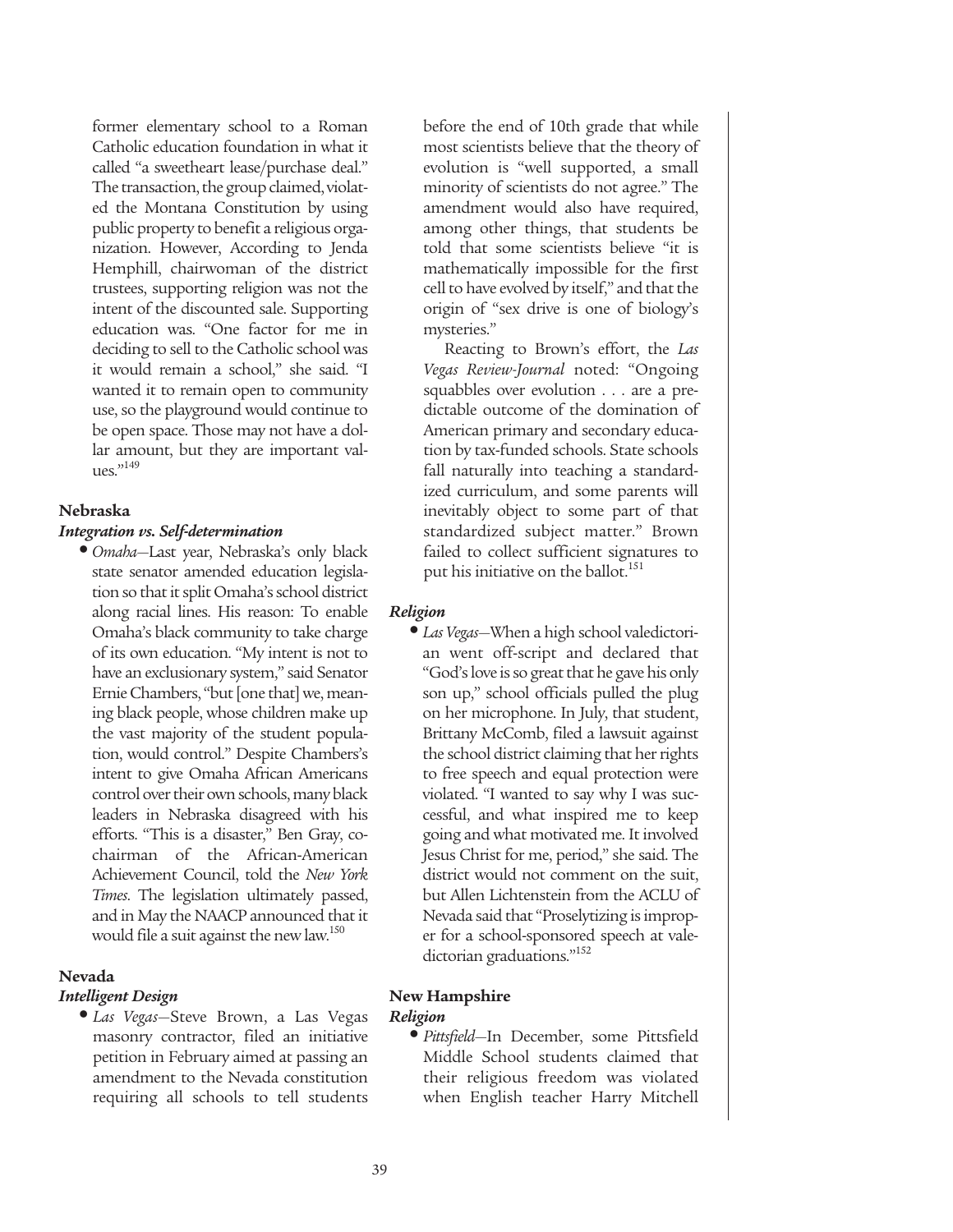told them to make and wear yellow stars as part of lesson on *The Diary of Anne Frank*. Mitchell said that the assignment was intended to instill empathy for Frank. "If you're not wearing it, you're not getting the full awareness of Anne and her family," he said. Thirteen-yearold Samantha Gage, a student in the class, objected so vehemently to the assignment that she wrote a letter about it to the *Concord Monitor*. "Many people won't learn anything except that their religion (if they're not Jewish) isn't good enough," she wrote. Students who refused to wear the star received lower grades than those who wore it.<sup>153</sup>

## **New Jersey** *Freedom of Expression*

- *Hasbrouck Heights*—To protest a district ban on wearing shorts between October 1 and April 15, 17-year-old Michael Coviello decided he would wear skirts to school. The district, however, ultimately prohibited him from wearing those as well, so Coviello contacted the ACLU to help him out. In January, the ACLU and Coviello reached an agreement with the district that enabled Coviello to wear a skirt in order to continue his protest against the district's seasonal ban on shorts.<sup>154</sup>
- *Oceanport*—In 2003, the Oceanport school district punished student Ryan Dwyer for creating a website critical of his school, a punishment that included a week-long suspension from class and a month-long suspension from the school's baseball team. In response, Dwyer's family contacted the ACLU of New Jersey, which helped them to sue the district. In November, their suit was finally settled, with the Oceanport district agreeing to give Dwyer \$117,500. The district nonetheless continued to maintain that it had to punish Dwyer in order "to protect all of the children and the staff in the district." The ACLU's Grayson Barber objected, asserting that "our schools should encourage

debate and political engagement rather than punishing students who provide a forum for free expression."155

**•** *Parsippany*—A war crimes "trial" for President George W. Bush was staged in a Parsippany High School classroom in February, and a lot of people thought it was going too far. "We're polarizing people in an area that we shouldn't be," school board member Frank Calabria said of the class project that had been approved by the school's principal. Parsippany Mayor Michael Luther, a Democrat, agreed, saying that it "breeds disrespect to accuse the commander-inchief of being a war criminal." The president of the Parsippany teachers' union, however, said that administrators in the district who were criticizing both the project and the teacher in charge, Joseph Kyle, "just couldn't take the heat."<sup>156</sup>

## *Religion*

- *Eagleswood Township*—At age 65, substitute teacher William McBeth decided to undergo a sex change and become Lily McBeth. At age 70 the change was completed, and William McBeth reapplied for his job as Lily. After the school board hired McBeth by a 4-1 vote, a major controversy broke out as a group of parents objected to the hiring, culminating in a contentious February school board meeting. "You are forcing sexuality questions on my children (that) they are not capable of understanding," complained Mark Schnepp, the father of two district students, who also said that having McBeth teach his children "violates my religious beliefs." Defenders of McBeth were also present, including members of Garden State Equality, some of whom carried placards calling New Jersey "the state that doesn't hate." In the end, the school board reaffirmed its hiring decision.<sup>157</sup>
- *Frenchtown*—In May 2005 an 8-year-old girl attempted to sing "Awesome God" at a voluntary, after-school talent show,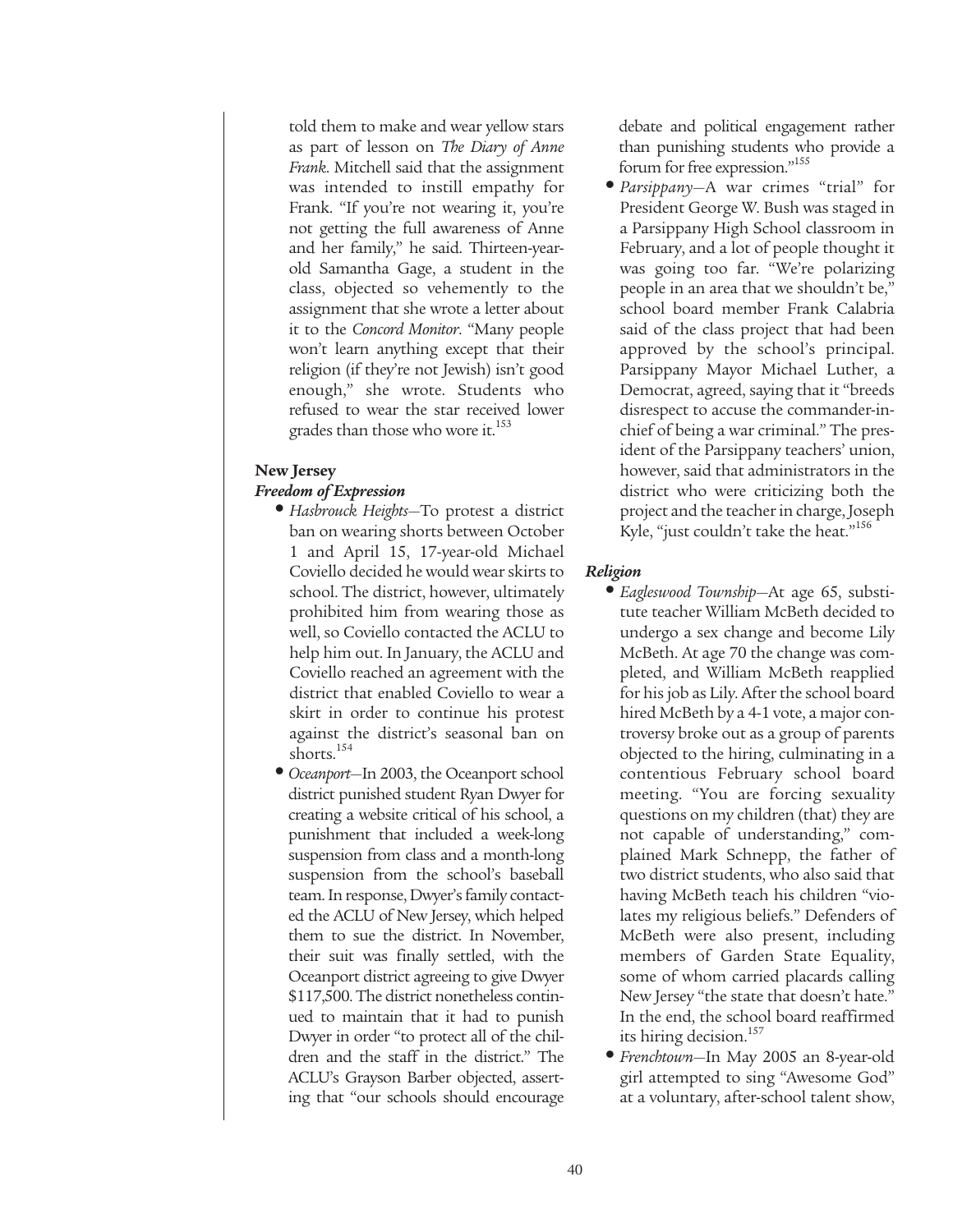and was forbidden by administrators from doing so because the song was too religious. In June 2006, a case brought against the district by the student's parents went to trial.

According to school superintendent Joyce Brennan, the trouble was not that the child was singing a religious song, "the problem came with the words in the song that were not espousing what the child believed but rather indicating what other people should be believing." She continued, "we have people of all faiths here . . . And for me to say 'OK, you'd better believe in this thing,' maybe my Muslim parents wouldn't understand that, nor would their children." The girl's mother, Maryann Turton, however, contended that the district's actions made her daughter feel "dirty and wrong and icky" for choosing the song she did. "I didn't like seeing my child made to feel that way and I wouldn't want anyone else's kid to feel that way either," she said.<sup>158</sup>

**•** *East Brunswick*—In October, an East Brunswick High School football coach was barred by the district from praying with the team. In November, the coach filed a lawsuit against the district saying it had trampled on his constitutional rights. The district maintained that it had no choice but to prohibit the coach from praying with the team because federal courts have ruled that public school staff members cannot participate, encourage, or lead students in prayer. The coach argued that a football team's prayer is not a religious event, and even if it were, at the very least the coach should be allowed to show respect by bowing his head or bending his knee.<sup>159</sup>

## **New Mexico**

#### *Intelligent Design*

**•** *Rio Rancho*—In August, the Rio Rancho School Board approved a new policy for its science classes intended, according to its supporters, to allow students and teachers to discuss origin of life theories that are alternatives to evolution. Opponents objected that the last line of the new policy was a back-door attempt to introduce intelligent design into district biology classes. The line read, "When appropriate and consistent with the New Mexico Science Content Standards, Benchmarks, and Performance Standards, discussions about issues that are of interest to both science and individual religious and philosophical beliefs will acknowledge that reasonable people may disagree about the meaning and interpretation of data."

In April, after months of rancor over the new policy, the board revisited it. In the end, they amended the last line to read "Students shall understand that reasonable people may disagree about some issues that are of interest to both science and religion (for example, the origin of life on earth, the cause of the 'big bang,' the future of the earth)." Still, not all board members were happy. Board member Margaret Terry said that she felt the new language continued to be a back door to intelligent design, and said that the district's teachers were "not qualified to teach my religion in a public school." She added that "if you want it [intelligent design] taught, create your own school."<sup>160</sup>

#### **New York**

#### *Freedom of Expression*

**•** *New York City*—When a Brooklyn high school cancelled a speech by Lynne Stewart—the lawyer convicted of relaying messages from jailed bombing mastermind Sheikh Omar Abdel-Rahman to his followers—students at the school decried it as a violation of free speech. "The students wanted to hear what she had to say," said Gardith Edouard, president of the school's student government. Department of Education lawyers, however, defended the decision on the grounds that Stewart was "not the type of role model that we would want to have speak to children."<sup>161</sup>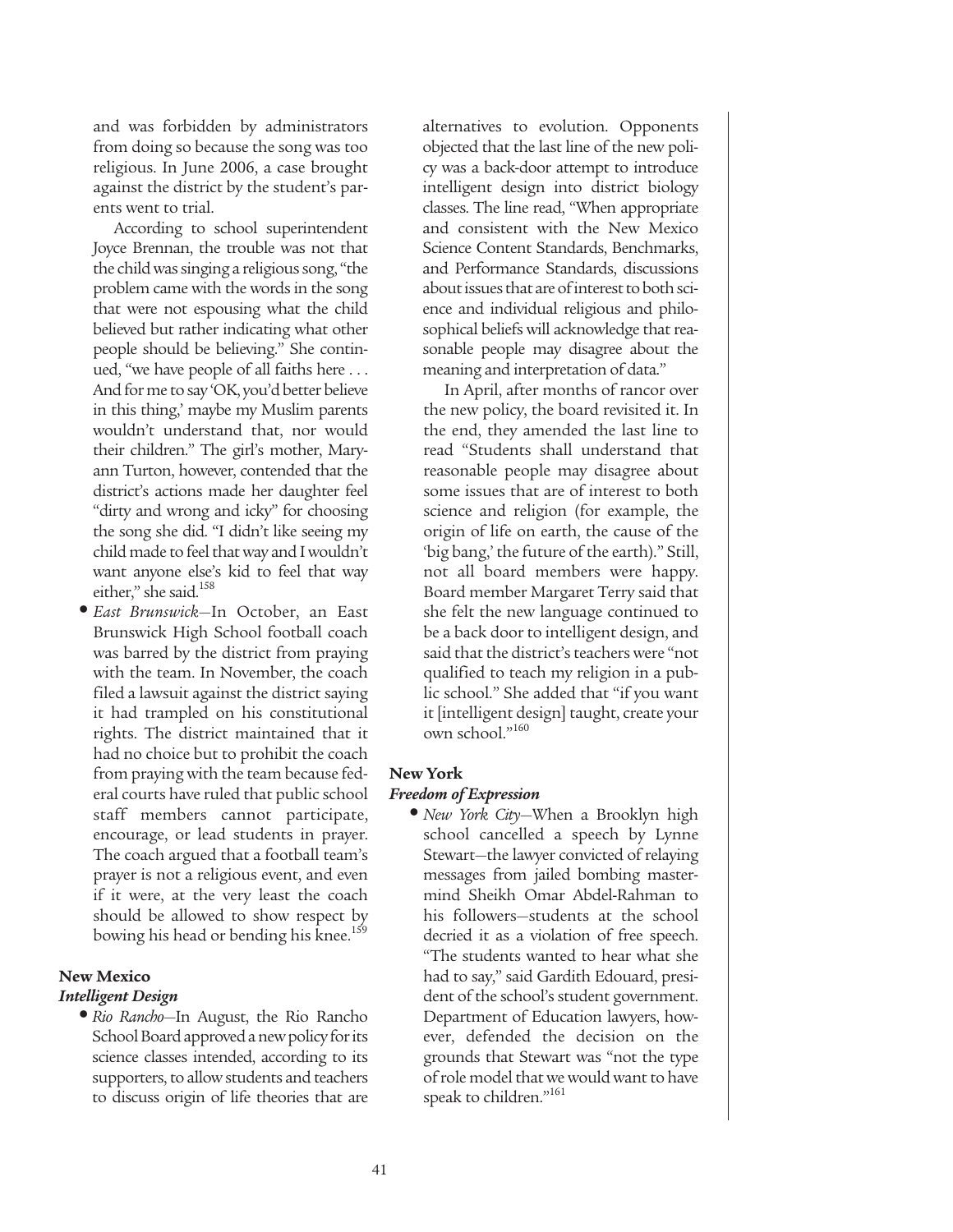**•** *Long Island*—Reportedly on a whim, two students at a Long Island high school submitted quotes from Adolph Hitler to go into the school's yearbook, and classmates lobbied to keep them in the book despite the yearbook adviser counseling against it. Once published, the quotes were condemned by Rabbi Ian Silverman of the East Northport Jewish Center, who said that "this is offensive not only to Jews but to all Americans."

The principal of the school apologized for the quotes, and district officials said they were considering contacting the publishing company to ask them to either reprint the affected section, omitting the quotes, or to offer white-out tape to those who wish to cover the quotes up. In addition, the school is contemplating creating a committee of parents, teachers, and students to vet senior quotes in future yearbooks. Some students saw that possibility as censorship. "I don't believe they should censor your senior quote," said senior Joanna Dickman. "I mean, if that's what those guys want to be remembered by, that's up to them."<sup>162</sup>

- *New York City*—Students at Hunter College High School threatened to sue the school in May after advisors cut jokes in the yearbook that typically accompanied pictures of student clubs. School officials had the yearbook's printer excise the jokes because they could have been considered offensive. Students maintained that doing that violated their First Amendment rights. "My concern is that they are going too far," said editor Netta Levran, who added that "it's not just the jokes but the bigger issue of losing something that makes Hunter unique."<sup>163</sup>
- *Peekskill*—In March, a 7-year old girl's recitation of a poem she wrote that condemned white nationalism and called people like Christopher Columbus and Charles Darwin "pirates" and "vampires," elicited an apology to all district parents from officials at the Peekskill

County school system. Judith Johnson, the district superintendent, apologized for inviting Autum Ashante to recite her poems for district children. "We had a lot of kids who were really upset," Johnson said. Ashante, however, made no apologies for what she said, "I don't think there's anything wrong with my poem. I was trying to tell them the straight-up truth." The teacher who invited Ashante reported that, truth or not, after her controversial performance Autum was "unofficially" banned from ever performing in the district again.<sup>164</sup>

## *Multiculturalism*

**•** *Albany*—In September, the New York State legislature created a new Amistad Commission—named after the slave ship *Amistad*—to determine whether the state's schools were adequately teaching about the slave trade. "We feel there is . . . a void in our education curriculum . . . when it comes to the issue of slavery and the dehumanization of Africans," explained Assemblyman Clarence Norman (D-Brooklyn). Opponents of the commission's work argued that the state's schools were already doing all they could to teach African-American history, and they feared that the commission would open the door for every ethnic or racial group to demand special treatment. "Jews will decide how to teach the Holocaust, the Irish the Great Famine, Armenians the Turkish genocide, Indians the French and Indian War, and so on," argued Candace de Russy, a State University of New York trustee. Both sides made clear why former New York state schools chancellor Carl Hayden responded to the fracas by noting that "the single most difficult standard . . . [is the] history standard, because it is so potentially controversial."<sup>165</sup>

## *Sex Education*

**•** *New York City*—In March the New York City Department of Education announced that children as young as five years old would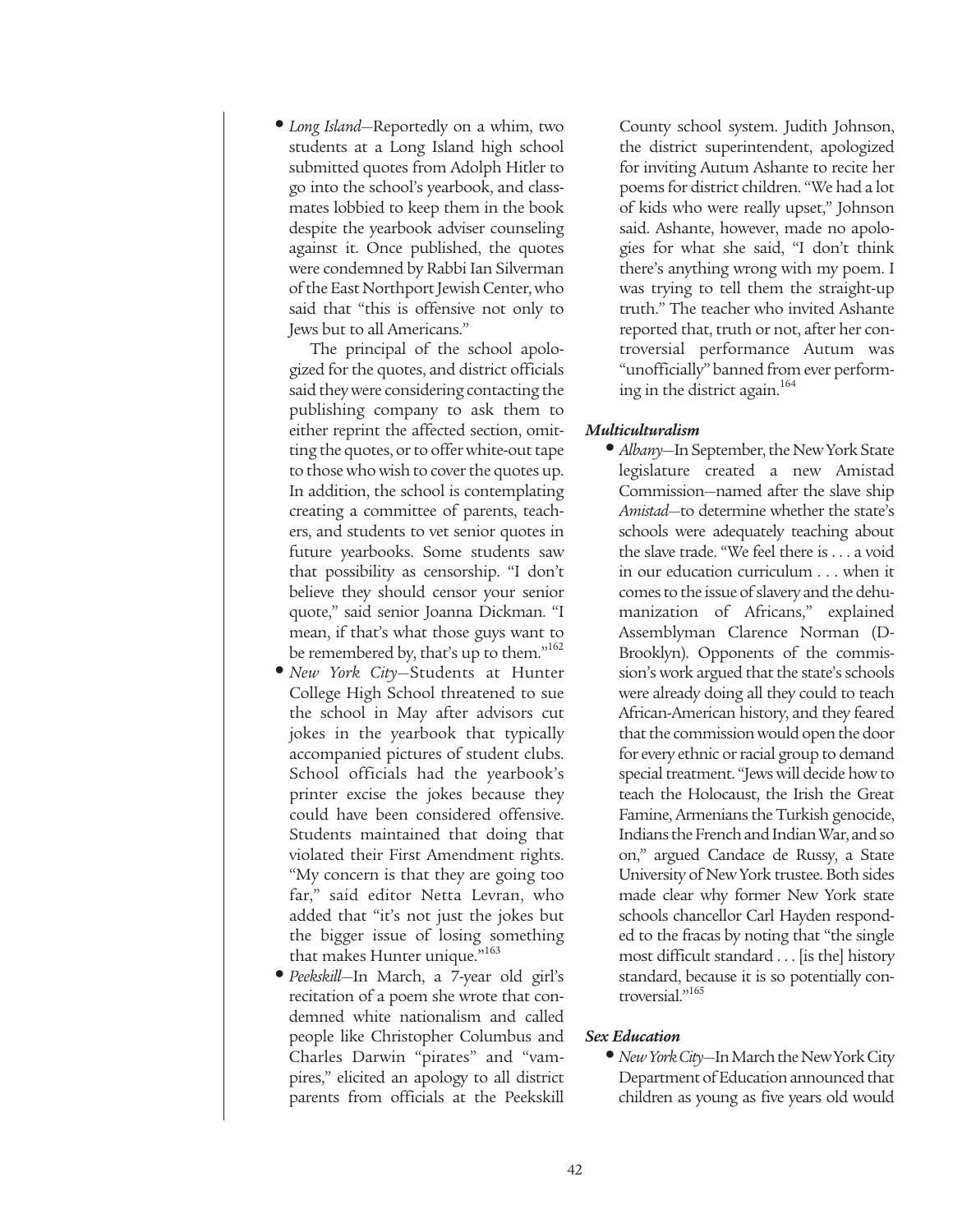learn about HIV, and Mayor Michael Bloomberg defended the move. "We're making sure that it's age-appropriate" he said. "For the kids in first, second, third grades, you teach 'em about germs and to wash your hands. And as you move up, you try to tailor the education to the maturity of the students." Many critics, however, thought kindergarten—when kids would be told that HIV is a "germ"—was way too early to introduce the subject of HIV/AIDS. "This is entirely too young, and the city of New York should really hang their heads in shame," said Conservative Party chairman Michael Long. Catholic League president Bill Donohue went one step further, telling Catholic parents to pull their children out of the classes.<sup>166</sup>

## *Religion*

- *New York City*—When the New York City schools scheduled assessment tests on the Muslim holiday *Eid-ul-Adha* (Celebration of Sacrifice), it should not have been a surprise that many Muslims were upset. Omar Mohammedi, the New York City commissioner for human rights, was especially angry, and wrote a letter to New York City Schools Chancellor Joel Klein stating that "mandating these children to take state testing during this important holiday is at a minimum insensitive if not discriminatory." A spokesperson for the chancellor countered the criticism, pointing out that legally absent students could make up the test, and that "no one was penalized because of religion."<sup>167</sup>
- *Albany*—In April, a federal judge ordered Mexico Academy, a public high school near Syracuse, to put bricks bearing evangelical Christian messages back into a walkway constructed from bricks inscribed with personalized messages. In 2000, the district removed bricks saying "Jesus Saves" and "Jesus Christ the Only Way" because the district was being threatened with a suit for endorsing Christianity were the bricks *not* removed. The April decision, in contrast, said that

the district was practicing "viewpoint discrimination" when it removed the bricks.168

# **North Carolina**

## *Freedom of Expression*

**•** *Charlotte-Mecklenburg*—In the midst of student walkouts all over the country to protest proposed federal immigration rules, the Charlotte-Mecklenburg school district reexamined its policy toward students who left school to attend protests and rallies. District officials were unhappy with the current policy, which gave students who left "unexcused absences," which required offenders to make up lost class time either after school or on Saturdays. However, the district was conflicted, wanting neither to encourage disruptions nor issue suspensions at the same time they were emphasizing staying in school. Some community members emphasized something else: the importance of political speech. "No student should be suspended from school for walking out to protest on an issue of national importance," Duke University law professor Jane Wettach told the meeting of district leaders. "They are learning to be citizens of the U.S., and I think it's fabulous." John Hood, president of the John Locke Foundation, however, disagreed, arguing that "there are plenty of ways for students to express their political view that do not involve willful truancy."<sup>169</sup>

## **North Dakota** *Intelligent Design*

**•** *Fargo*—On the grounds that it is too controversial, the North Dakota High School Activities Association said it would not make intelligent design the topic of its January debates. "We were going to exclude kids from the state and public forum debate if we stayed with intelligent design," explained association spokesman Bob Hetler. "Some schools were afraid parents wouldn't allow their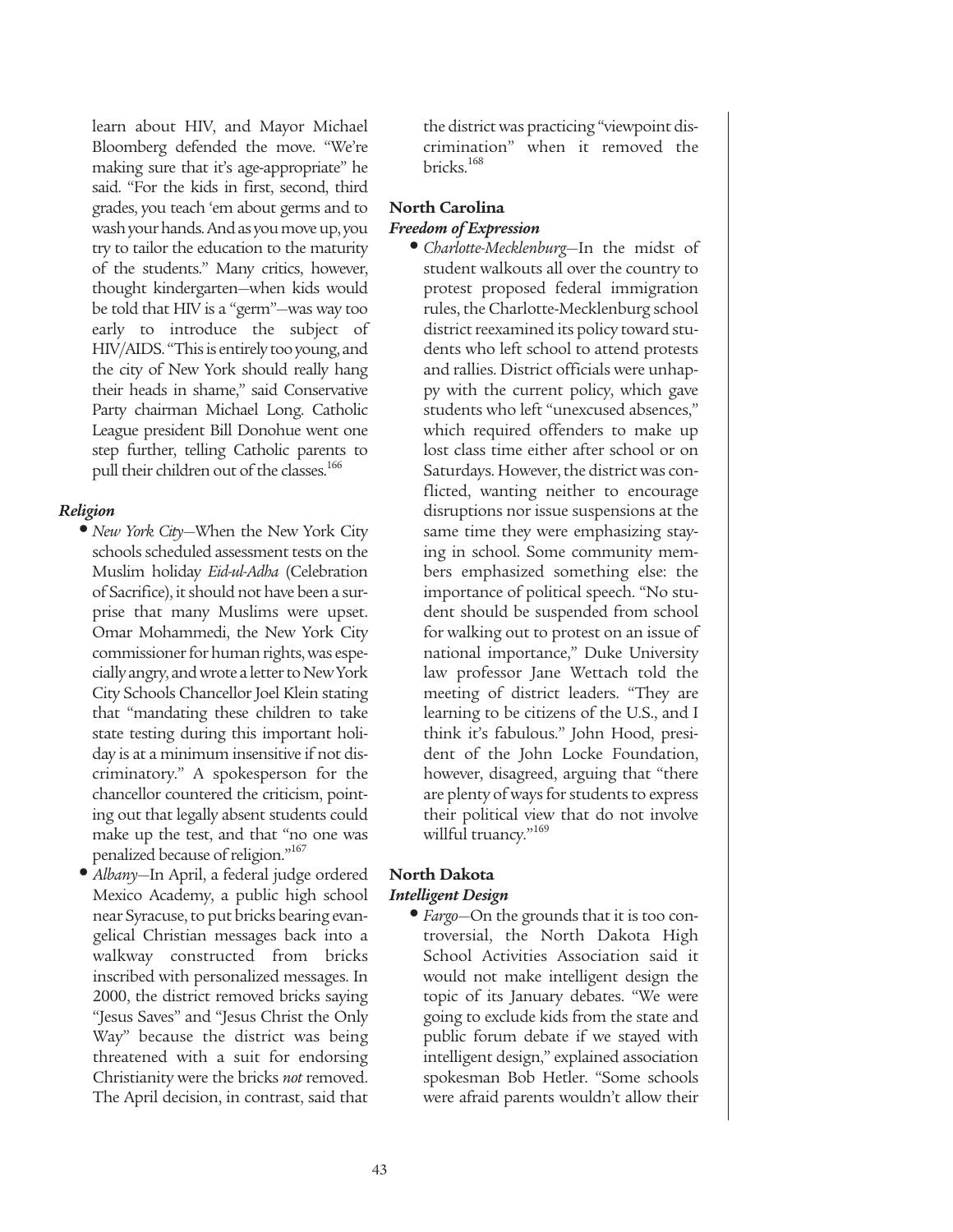kids to do this one." Hetler said about 5 of North Dakota's 15 schools that offer debate had problems with the topic. Mandan School District superintendent Kent Hjelmstad explained further, saying that he thought "the message is that you want the experience of an academic challenge, but you don't need to have objectionable discussions to get that challenge." Other people were struck by debaters dodging such a heavily argued subject. "It's unfathomable that we're not going to allow some of the brightest, most articulate kids you can find have an intelligent discussion on intelligent design," lamented Adam Burnside, the debate coach at Dilworth-Glyndon-Felton, a Minnesota district that often competes with North Dakota schools.<sup>170</sup>

## **Ohio**

## *Intelligent Design*

**•** *Columbus*—In 2002 the Ohio Board of Education added a passage to state science standards saying that students should be able to "describe how scientists continue to investigate and critically analyze aspects of evolutionary theory." That passage had been controversial ever since, and in February the state school board decided to delete it from Ohio's standards. Board member Martha Wise praised the move, saying, "it is deeply unfair to the children of this state to mislead them about science." Supporters of the deleted passage, however, were determined to keep fighting. "We'll do this forever, I guess," said board member Michael Cochran."<sup>171</sup>

## *Freedom of Expression*

**•** *Brooklyn*—In January, a teacher gave students an assignment requiring them to research the internet porn industry, and relate their reactions to what they found. Several parents were upset about the assignment, however, feeling that it was inappropriate for high school freshmen, and complained to school officials. After receiving the complaints, Brooklyn schools superintendent Jeff Lampert cancelled the assignment. By then, though, word of the assignment had gotten to the media, and it spurred days of intensive debate and news coverage. Lampert was not happy that the issue had blown up. "We didn't take this lightly," he said. "We are a partnership. If you have a concern, an issue, call me; call someone in the district."<sup>172</sup>

#### **Oklahoma**

#### *Intelligent Design*

**•** A poll of Oklahomans released in mid-February revealed a severely divided population when it comes to teaching intelligent design. The SoonerPoll.com survey found that 48.5 percent of Oklahomans supported teaching intelligent design in science classes, while 35 percent opposed teaching it. Perhaps as a reflection of the support for teaching intelligent design, at least three bills allowing local districts to teach it in science classes were wending their way through the state legislature at the time the poll was released. In opposition to what those bills would allow, however, one poll respondent clearly stated where he thought intelligent design should be taught. "It's not a scientific question," said Charles Van Boskirk. "You can teach it in religion class, but not in science."<sup>173</sup>

## **Oregon** *Intelligent Design*

**•** *Salem*—With intelligent design a hot issue all over the country, in September officials at the Oregon Department of Education thought it best to reiterate official policy: Creationism can be discussed in comparative religion or literature, but not science class. "It's a classic disconnect between science and religion, and the state has no problem coming out on where schools should be," said Department of Education spokesman Gene Evans. Not all Oregonians agreed.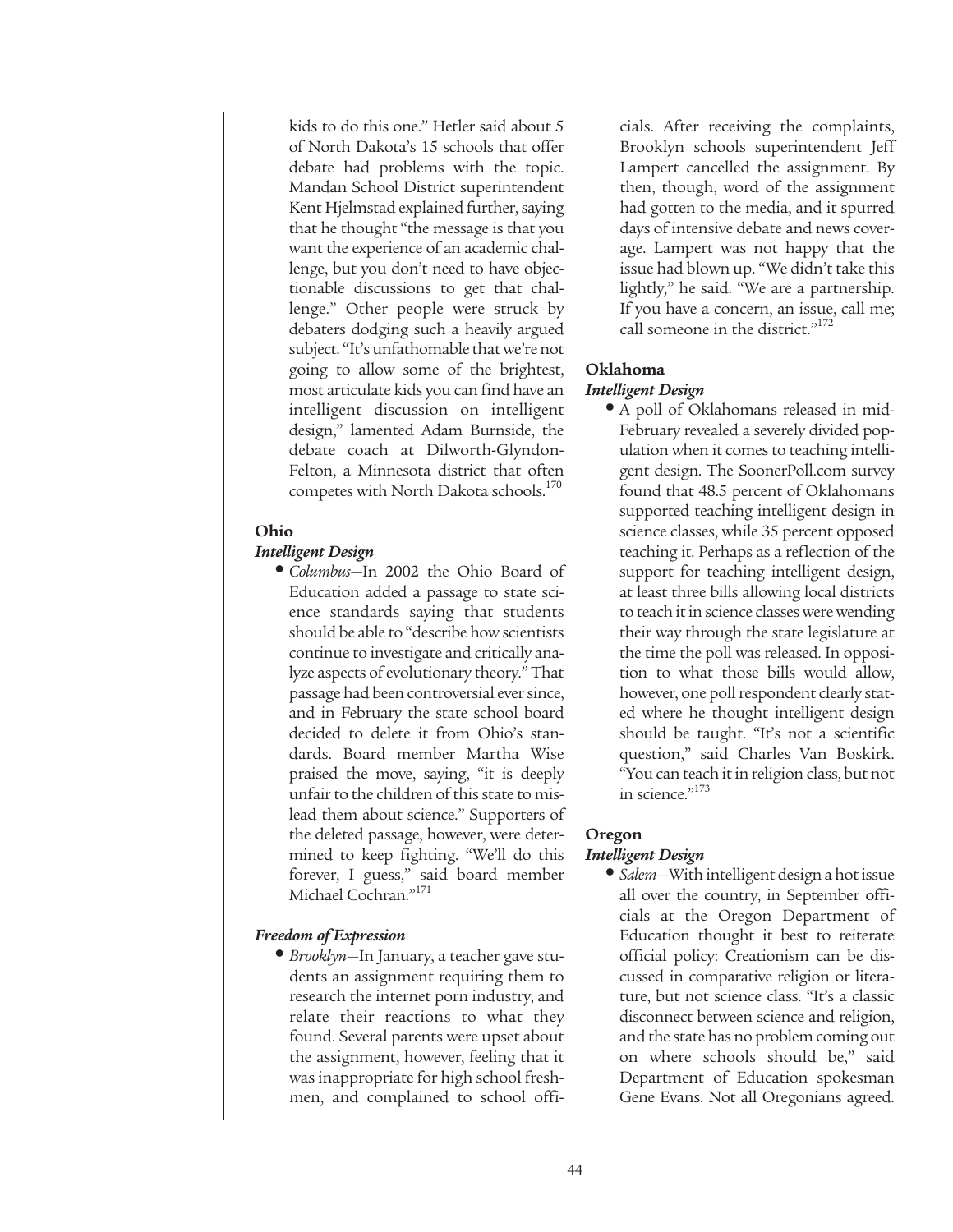Said Bend La-Pine School Board member Brian Gatley, "a number of scientists are looking at intelligent design, and I see no reason to not have it brought into school."174

## **Pennsylvania**

## *Intelligent Design*

**•** *Dover*—In December, federal judge John E. Jones III ruled that a Dover school district policy requiring biology students to be told that Darwinian evolution is a theory, not a fact, and directing them to the intelligent design book *Of Pandas and People*, was unconstitutional. Jones stated clearly in his ruling that he found intelligent design to be "a religious view, a mere re-labeling of creationism, and not a scientific theory."

Despite the closure Jones' ruling might have brought to the people of Dover, who had been fighting over the policy since it was adopted in October, 2004, a great deal of social and personal damage had already been done by the dispute. Many Dover citizens were so divided by the policy, in fact, that they refused even to speak to neighbors who held different opinions than their own about the teaching of evolution.<sup>175</sup>

## *Freedom of Expression*

**•** *Mercer County*—In December, using his grandmother's computer, 17-year-old Justin Layshock created a parody MySpace. com profile of his principal, Eric W. Trosch. The profile made fun of Trosch's size and used some profanity, but was not threatening in any way. In other words, other than being a little distasteful and maybe mean, there was nothing illegal or dangerous about what Layshock posted. Yet, when he owned up to creating the profile—there were three other, more offensive profiles for the principal that Layshock said he did not create—he was given a 10-day out-ofschool suspension and moved to an alternative education program. Layshock filed a suit against the district in February, charg-

ing that his free speech rights had been violated.

To many observers, Trosch's punishment did not fit the crime, if there was any "crime" at all. "Kids are making fun of the principal every day," said Paul Houston, executive director of the American Association of School Administrators. "You just have to take it. You're a lightning rod for that sort of thing." The Hermitage School District, however, contended that Layschock's actions created a "substantial disruption" for the school, something for which Supreme Court precedent says a school can punish a student, even if the student was exercising free speech.<sup>176</sup>

## *Multiculturalism*

**•** *Upper St. Clair*—With at least one school board member asserting that the International Baccalaureate program violates "Judeo-Christian" values, and with national critics suggesting that IB is anti-American, in February the Upper St. Clair school district cut its IB program. IB is coordinated by the International Baccalaureate Organization in Switzerland and is generally considered to be very rigorous.

Reaction against the board's move was loud and swift, with numerous residents begging it to reinstate the academically challenging program. In March, a group of parents sued the district and the five board members who voted to cut the program, claiming that the members axed IB to retaliate against residents who opposed their election the year prior. They also claimed that the members wanted to impose their religious and political beliefs on the district.

At the end of April, the IB supporters got their wish: The school board voted to reinstate the program for at least two years. Board president William M. Sulkowski suggested, however, that the board had not changed its attitude concerning IB, only that financial pressures caused by the lawsuit forced the change. "This agreement does not imply that the board's February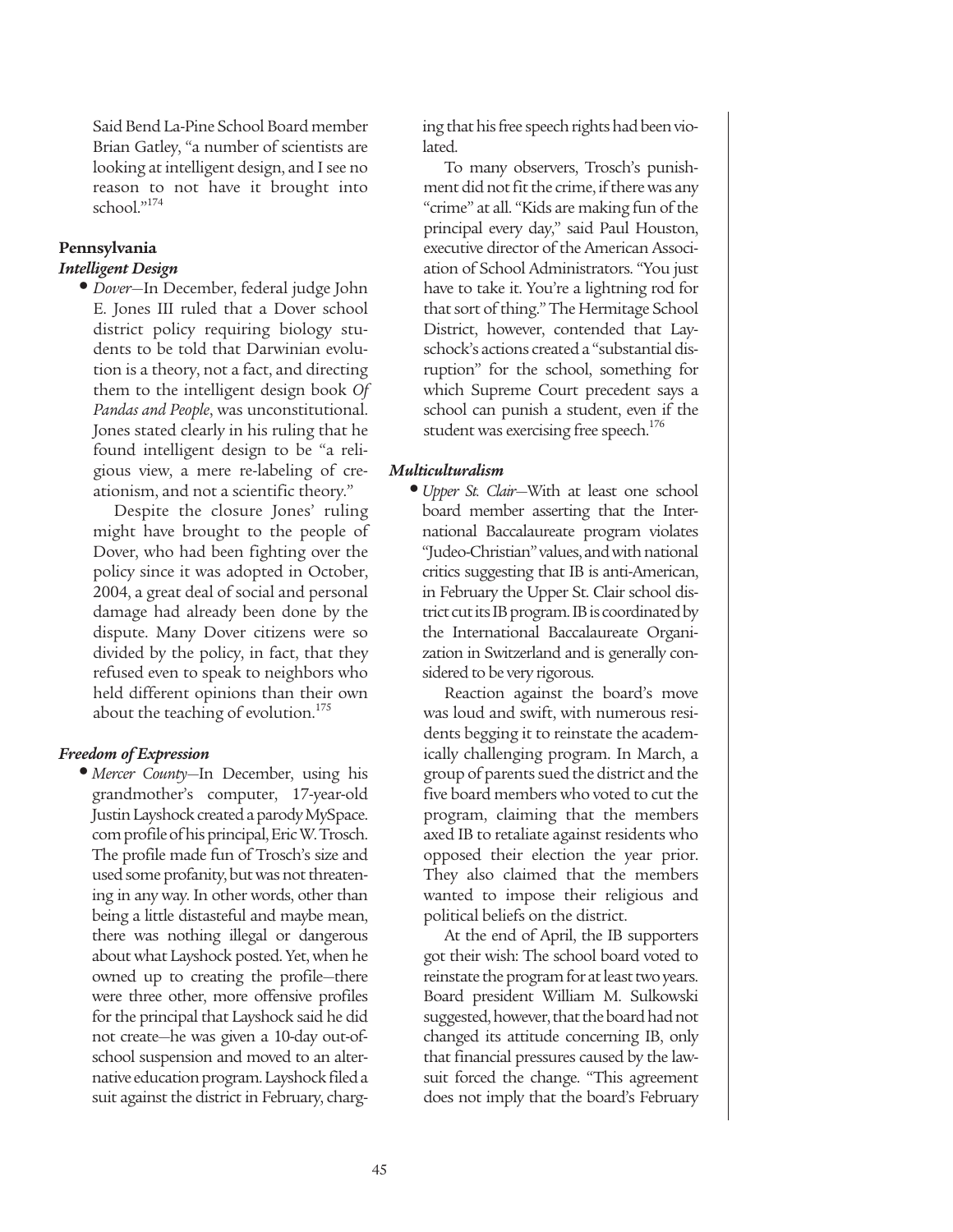20 decision was erroneous," he said. "This lawsuit was about trying to overturn an election. If the special interests of this community are unwilling to accept the change for which the people of Upper St. Clair voted, costs will continue to rise unchecked, taxes will continue to rise and our property values will decline."<sup>177</sup>

## *Integration vs. Self-Determination*

- *West Chester*—In December, the West Chester school board took up a proposal to ban boys from playing girls' field hockey, and to keep the district's girls' teams from playing against squads with boys. For one thing, the fact that men already have more athletic opportunities than women is one good reason to keep boys out of field hockey, said Donna Lopiano of the Women's Sports Foundation. And another? "Do you want to put that boy hitting a ball that's harder than a baseball in front of that girl? Do you want to take that chance? The answer for most school districts should be no." For boys who want to play field hockey, however, the issue is simply about being able to play their sport. And even some girls' coaches think boys should be allowed to play with girls, as David Grace, who coached a girls' team that had a boy on it, suggested: "When you see the contributions he made—not only on the field but also at practice—you would not want to say boys aren't permitted to play."<sup>178</sup>
- *Philadelphia*—The proposed Southwest Philadelphia Academy for Boys raised a debate about single-sex schooling in Philadelphia when the school came up for approval by the city's School Reform Commission in January. Proponents of single-sex education argued that boys have different needs than girls, and that many boys and girls can learn more effectively in single-sex settings. Opponents, however, argued that separating students by gender is both illegal and can reinforce negative stereotypes. "We are not opposed

to a Latin school at all and think probably girls would benefit every bit as much as the boys," said Carol E. Tracy, executive director of the Women's Law Project. "But this does not pass legal muster."<sup>179</sup>

## **Rhode Island** *Sex Education*

**•** *Providence*—At the urging of the Rhode Island chapter of the American Civil Liberties Union, in March the state's Department of Education banned public schools from using the abstinenceonly sex education courses provided by Heritage of Rhode Island, a pro-abstinence advocacy group. The ACLU said that the curriculum "endorsed particular religious views . . . invaded students' privacy rights," and "promoted sexist stereotypes." In light of that, the organization applauded the state's action, asserting that it was the right response to "inappropriate use of taxpayer dollars to support discriminatory and religious teachings" in public schools.

Chris Plante, executive director of Heritage of Rhode Island, denied that the program forced religion on young people but noted that it did include values that many people want their children to be taught. "We work in Rhode Island where we know the faith community sees the religious or spiritual necessity of this type of program."<sup>180</sup>

## **South Carolina**  *Freedom of Expression*

**•** *Latta*—15-year-old Candice Hardwick wanted to wear clothing to school with the Confederate battle flag on it in order, she said, to honor her ancestors who fought in the Civil War. Her problem was that her school wouldn't allow that because of the negative associations many people have with the symbol. In May, Hardwick staged a protest against the district. Moreover, in a sign of how complicated issues of race and expression can be, one of Hardwick's most visible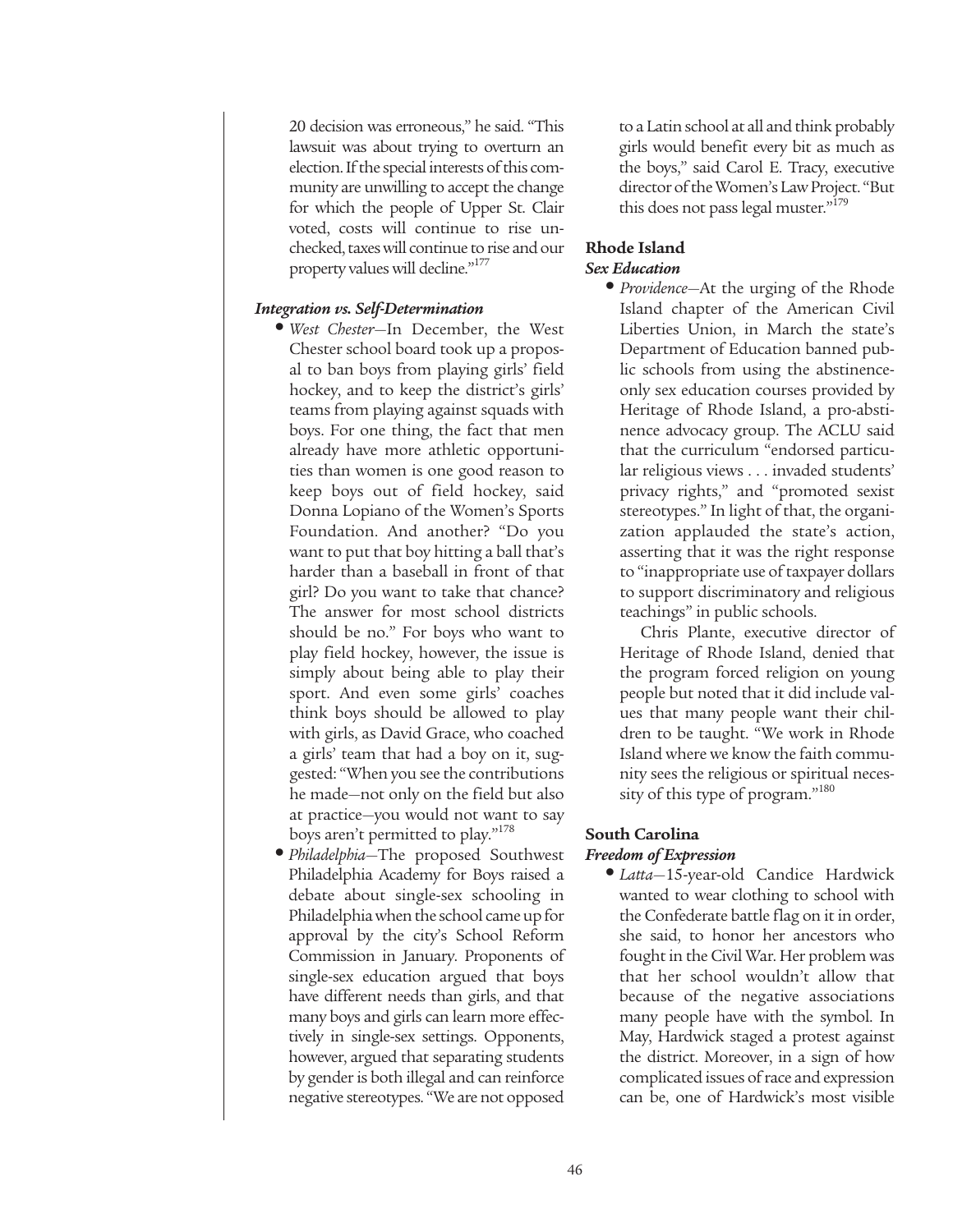supporters was H. K. Edgerton, a black man who chaired the board of the Southern Legal Resource Center, a group that in March filed a lawsuit on Hardwick's behalf. "She made a stand for the Southland," said the former National Association for the Advancement of Colored People local leader in North Carolina.<sup>181</sup>

#### **South Dakota** *Sex Education*

**•** *Pierre*—An abstinence-oriented sex education measure that passed the South Dakota House comfortably was killed by the Senate Education Committee in February, largely because opponents feared the bill would have prevented schools from including lessons on contraceptives. Rep. Roger Hunt (R-Brandon), the bill's sponsor, said the measure would not prohibit all teaching about contraceptives but would require that students be taught that abstinence was the only certain way to avoid pregnancy and sexually transmitted diseases. Lawmakers heard from students on both side of the issue. "It doesn't make sense to give me a condom and say 'Go get them, tiger," said Lincoln High School senior Daniel Brunz. His view was countered by Jenny Badger from Riggs High School, who asserted that "There are kids having sex. You can't stop everyone."<sup>182</sup>

## **Tennessee**

## *Freedom of Expression*

**•** *Oak Ridge*—In November, when Oak Ridge High School administrators discovered that the *Oak Leaf*, the school newspaper, contained articles about contraceptives and tattoos, they retrieved about 1,800 copies from classrooms, mailboxes, and lockers. Superintendent Tom Bailey said that the birth control article needed to be edited to be acceptable to the entire school, and the tattoo story could not run because it contained a photo of a tattoo belonging to a stu-

dent who had not yet told her parents about it. Overall, Bailey explained, "we have a responsibility to the public to do the right thing." Some First Amendment experts, however, were very critical of the school's actions. "This is a terrible lesson in civics," said University of Tennessee journalism professor Dwight Teeter. "Either the students are going to have a voice, or you're going to have a PR rag for the administration."<sup>183</sup>

## **Texas**

## *Intelligent Design*

**•** *Austin*—Governor Rick Perry created a stir in January when he said that he favored teaching intelligent design along with evolution in science classrooms. The governor's spokeswoman said that Perry "has always supported providing students with alternative theories as part of the effort to teach critical and analytical thinking skills," but also noted that the governor had no plans to seek legislation to make that happen. Intelligent Design opponents were nonetheless alarmed. "For the governor to suggest that intelligent design should be taught in science classes is troubling," said Kathy Miller of the Texas Freedom Network. "We shouldn't be teaching religion and faith in science classes. That is something that should be left to parents and clergy."<sup>184</sup>

## *Freedom of Expression*

**•** *Austin*—In May, some students discovered pictures on the Internet showing that Tamara Hoover, an art teacher at Austin High School, was also involved in art as a nude model. When Hoover's nude pictures were brought to the attention of district officials, they placed the teacher on administrative leave, and in June school board members voted to terminate her employment. Hoover retained a lawyer, however, and in August 2006 she and the district reached a settlement in which she would be terminated but receive \$14,850. In a statement on the day the settlement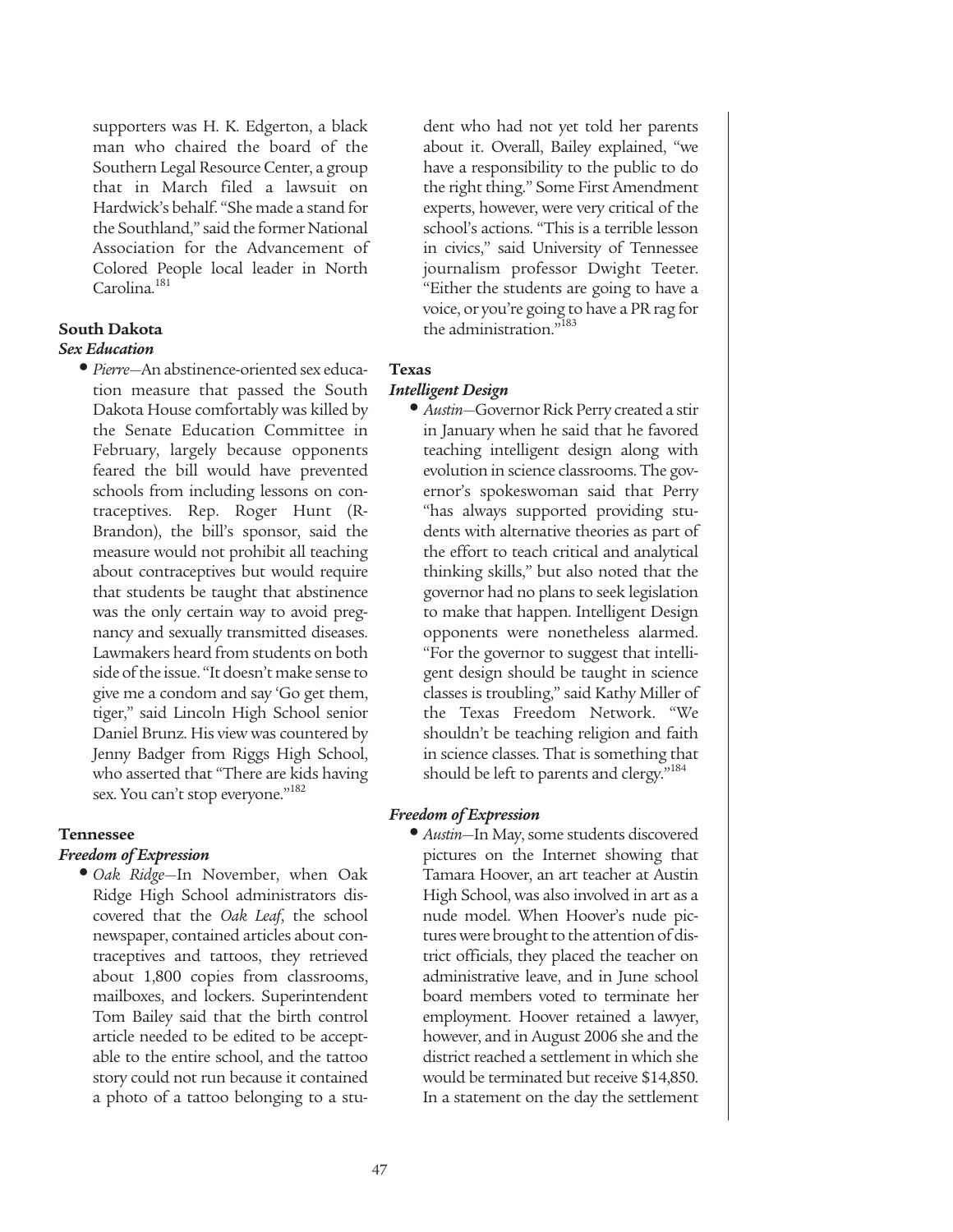was announced, a district official stated that "the district believes strongly in an individual's right of free expression, but as we all know, such rights are not absolute." Hoover settled not because she agreed on the limits of free expression but because her lawyer told her that the district's settlement offer was good, and "it's always wise to walk away from a fight before it gets to be the lengthy fight this one was clearly going to be."<sup>185</sup>

- *Tulia*—Seven-year-old Dallas Saenz stumbled into controversy when he decided to get a spiked hair cut to express his personality. But school officials sent Saenz home, claiming that his new hairdo was disruptive, and they told him not to return until his haircut was acceptable. Dallas's parents fully supported their son, saying that they wanted to preserve his ability to express himself in school, even though they were fined \$600 for his disruption and administrators threatened to hold Dallas back a year if he continued to miss classes. "Everybody's different. He's not hurting anyone," said the boy's father. Officials at the school suggested there are limits to what selfexpression is tolerable at school. "If it's no distraction, it's no problem," said Tulia Superintendent Ken Millers. But, according to principal Johnny Lara, Dallas's cut was a distraction: "All the students were commenting and going on about the hairstyle. It was very visible."<sup>186</sup>
- *Fort Worth*—Seventeen-year-old Brian Mason inadvertently ignited racial tensions after his high school newspaper published his editorial cartoon depicting the school's principal surrounding the school with a wall. Mason intended the cartoon to critique Principal Sharon Meng's decision to ban students who participated in walkout demonstrations against proposed federal immigration laws from attending the prom. The cartoon, however, had the opposite of the desired effect, enraging many Hispanic students who found it offensive. "I

think it's wrong, what he did," said 15 year–old student Pedro Murguia. "The drawing of the walls around the school is offensive to me. I'm Hispanic, and my parents came here from Mexico."

Despite the furor and fears about "getting jumped in the hall or mobbed or something," Mason said he would not apologize for his cartoon "because it is not offensive." School board member Juan Rangel saw the controversy as an inevitable result of letting students say what they want without supervision. "Those are not appropriate topics for them to be talking about without proper supervision and authority," said Rangel. "The kids will say, 'We have a right to express ourselves,' and you have the other side saying this is inappropriate."<sup>187</sup>

**•** *Round Rock*—When students all over the country were being disciplined for leaving school to demonstrate against proposed federal immigration laws last year, in the largely conservative, white, Austin suburb of Round Rock, the punishments seemed to be among the harshest. Indeed, on March 31 Round Rock police rounded up more than 200 students heading for a protest in Austin and charged them with violating a daytime curfew, disrupting class, or both. This despite the fact that the city has an ordinance allowing for free speech and assembly that, according to the Texas Civil Rights Project, trumps the curfew. Police, however, contended that many students weren't actually going to the protests but were instead running roughshod in the town, and that diverting officers to controlling the students left other parts of the city unserved.

Josh Bernstein, a senior policy analyst at the National Immigration Law Center, was disgusted by the punishments. "What was being done by those students is in the highest traditions of this country and we would hope their idealism would be weighed against the rules that they've broken." At least one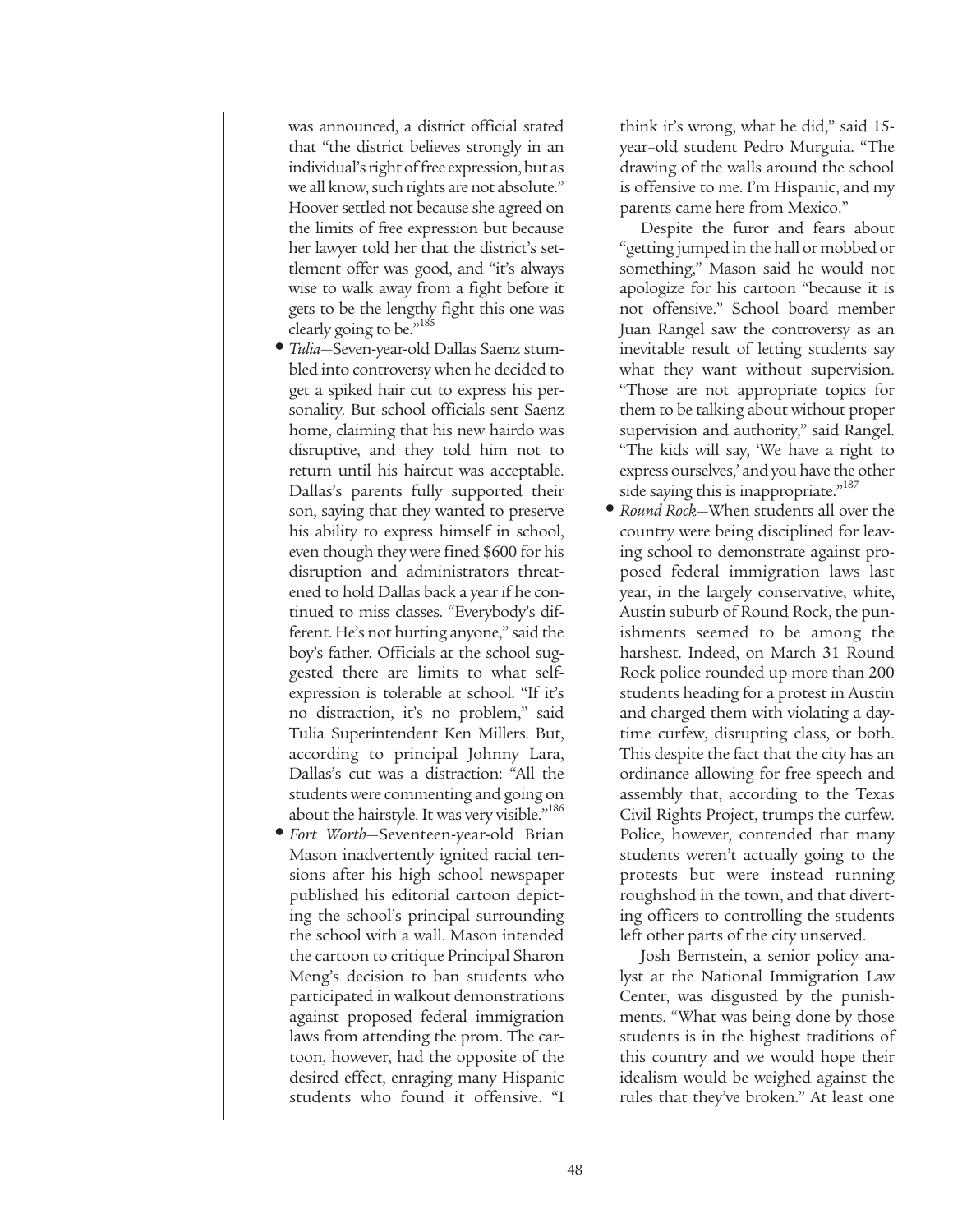student went to court over the charges, and the jury did put his idealism above his rule-breaking. In November 2006 a jury found 15-year-old Irvin DeLuna not guilty of disrupting class, apparently accepting defense attorney Travis Williamson's argument that protests are "the only way a student can be heard. It's a protected activity. They can't vote. The only thing they can do is protest."<sup>188</sup>

## *Book Banning*

- *Judson*—In March, the Judson school board reversed the district superintendent's removal of the science fiction work *The Handmaid's Tale* from an advanced placement English curriculum. Superintendent Ed Lyman had banned the book after receiving complaints from parents about sexually explicit scenes and content offensive to Christians. The board overturned Lyman's ban after Lyman had himself overruled a recommendation to keep the novel by a committee of teachers, students, and a parent.<sup>189</sup>
- *Austin*—A 1995 law stripped the Texas Board of Education of most of its power to approve or reject textbooks for the state. In January 2006, the State Board requested an opinion from Attorney General Greg Abbott to see if they could get that power back. At the heart of debate was who should be able to decide what Texas students learn about such hot-button issues as evolution, birth control, and interpretations of history. "Every year, some board members demonstrate that given the opportunity, they would edit and change textbooks based not on the facts, but on their personal beliefs," said Dan Quinn of the Texas Freedom Network. "That is a road you don't want to go down if you want a good education system." In contrast, Director of Americans for Prosperity Peggy Venable said that "textbooks are purchased with money out of the state's Permanent School Fund, and the state board has a constitutional responsibility to oversee how those funds are spent." In

September 2006, Attorney General Abbott issued an opinion finding that the state board has "significant statutory authority" over the content of textbooks and supplemental items.<sup>190</sup>

## *Religion*

**•** *Plano*—In March, tensions over a middle school student's religious club landed the Plano school district in a legal battle. Michael Shell, a 13-year-old student, filed a suit against the district after his organization, Students Witnessing Absolute Truth, was denied support by the school equivalent to that provided to other student organizations. One of those inequities—that information for his organization wasn't posted on Haggard Middle School's website—was rectified quickly by the school. The other major point of contention—that unlike other clubs, SWAT had only a "custodial staff representative" rather than a faculty adviser, which among other things kept the club from opening a school bank account—was much stickier.

The problem for the district was that it cannot promote religion, and officials believed that putting a staff member in charge of the group would be illegally sponsoring religion. Attorneys for SWAT, however, argued that it was discrimination against religion not to give Shell's group the same resources and privileges afforded to other clubs. In the end, Shell won: In April the district agreed to give SWAT the same benefits and privileges as secular groups, as well as to pay legal fees and damages of \$100.<sup>191</sup>

**•** *Colleyville*—The 2005–06 yearbook at Liberty Elementary School came with a controversial feature: A cover with a picture of a 2005 liberty nickel that was missing the words "In God We Trust," and a sticker with the missing words inside the book that students could affix to their covers if they chose to. "I think it was the principal making every effort to make sure that all faiths are respected," explained school district spokesman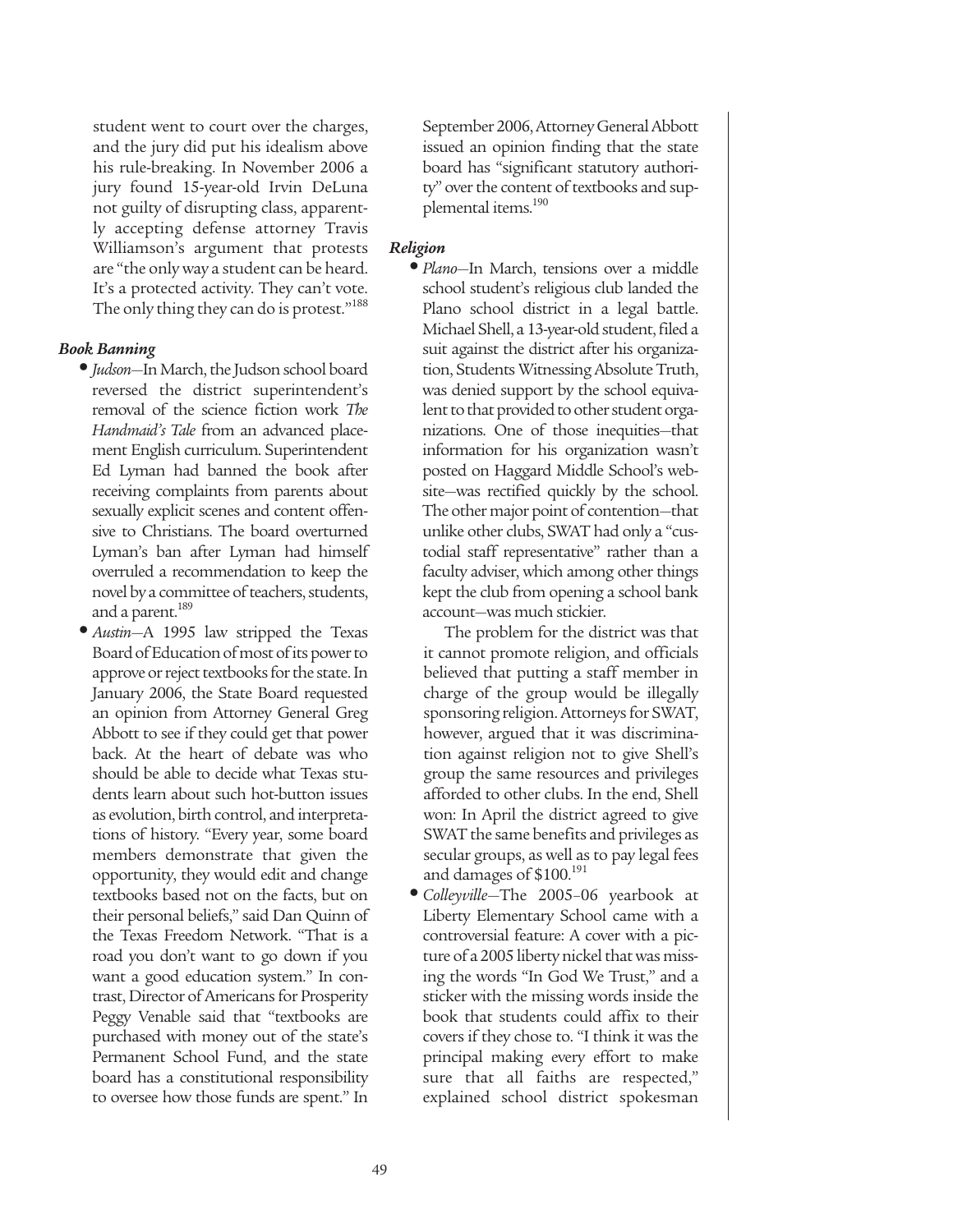Jason Meyer. Parent Debbi Ackerman had a much different response. "We are just shocked and saddened that it's come to this and it hit right in our back yard."<sup>192</sup>

- *Plano*—When Fox News personality Bill O'Reilly erroneously reported in December that students at Plano schools were not allowed to wear red or green clothing during the holiday season, it enraged Plano school officials. In an e-mail to O'Reilly, school district attorney Richard Abernathy said that O'Reilly's reporting "smacks of McCarthyism and represents yellow journalism at its best." It turns out, though, that while O'Reilly's accusations might not have been completely accurate, they had some grounding in fact: At the time of O'Reilly's broadcast the district was involved in a suit brought by a student who said that in 2003 he had been barred from handing out candy cane pens with religious messages. O'Reilly contended that one of the issues in the suit surrounded colors students could wear during the holidays. Parent Jim Sperry asserted that misunderstandings should not be surprising because the district simply doesn't have coherent policies when it comes to the holidays. "Clearly, people are confused when it comes to Christmas."<sup>193</sup>
- *Carrollton*—In March, a couple filed a complaint in federal court after a teacher supposedly told one of their children to keep quiet during the daily minute of silence because the minute was a "time of prayer." Though officially the minute of silence instituted in 2003 is supposed to allow students to engage in any "silent activities," David and Shannon Croft argue that there is no secular reason for the minute, which makes it unconstitutional. Kathy Walt, spokeswoman for Governor Rick Perry, disagreed, saying that "the law does not set it up specifically as a moment for prayer."<sup>194</sup>
- *New Braunfels*—District trustees approved \$60,000 in January to create an elective course on the Bible for New Braunfels

High School. The idea had divided district residents, and brought a very large crowd to the school board meeting where the class was finally approved. Trustee Jorge Maldonado attempted to assuage the fears of many residents that the course would be an unconstitutional endorsement of religion: "The intent and purpose of the course is clearly defined and already established to be in compliance with the First Amendment. The goal of the course is to teach religion in a way that is purely academic and not devotional."<sup>195</sup>

## **Utah**

## *Intelligent Design*

**•** *Salt Lake City*—After saying that he was "not willing to continue to get e-mails and faxes from parents saying, 'Why are they teaching my kid we evolved from apes in school as a fact,'" state senator Chris Buttars (R-West Jordan) promised to do something about it. What he did was push for legislation that would have prohibited teachers from telling students that they evolved from apes, and would have required that students be told that while there was some evidence for the ape-to-man inference, it was not an indisputable fact. Opponents feared that the bill would open the door to teaching intelligent design and religion in the schools. "We always (try to) separate in this state very carefully our religious beliefs (from state operations). That general philosophy, it seems to me, needs to continue," said state board of education chairman Kim Burningham. In February, a House version of the bill went down in defeat.<sup>196</sup>

## *Homosexuality*

**•** *Salt Lake City*—In December, state senator Chris Buttars (R-West Jordan) said that he would introduce legislation to prohibit gay-straight alliance clubs in state public schools, which he did soon after. The legislation created a clash of values. Utah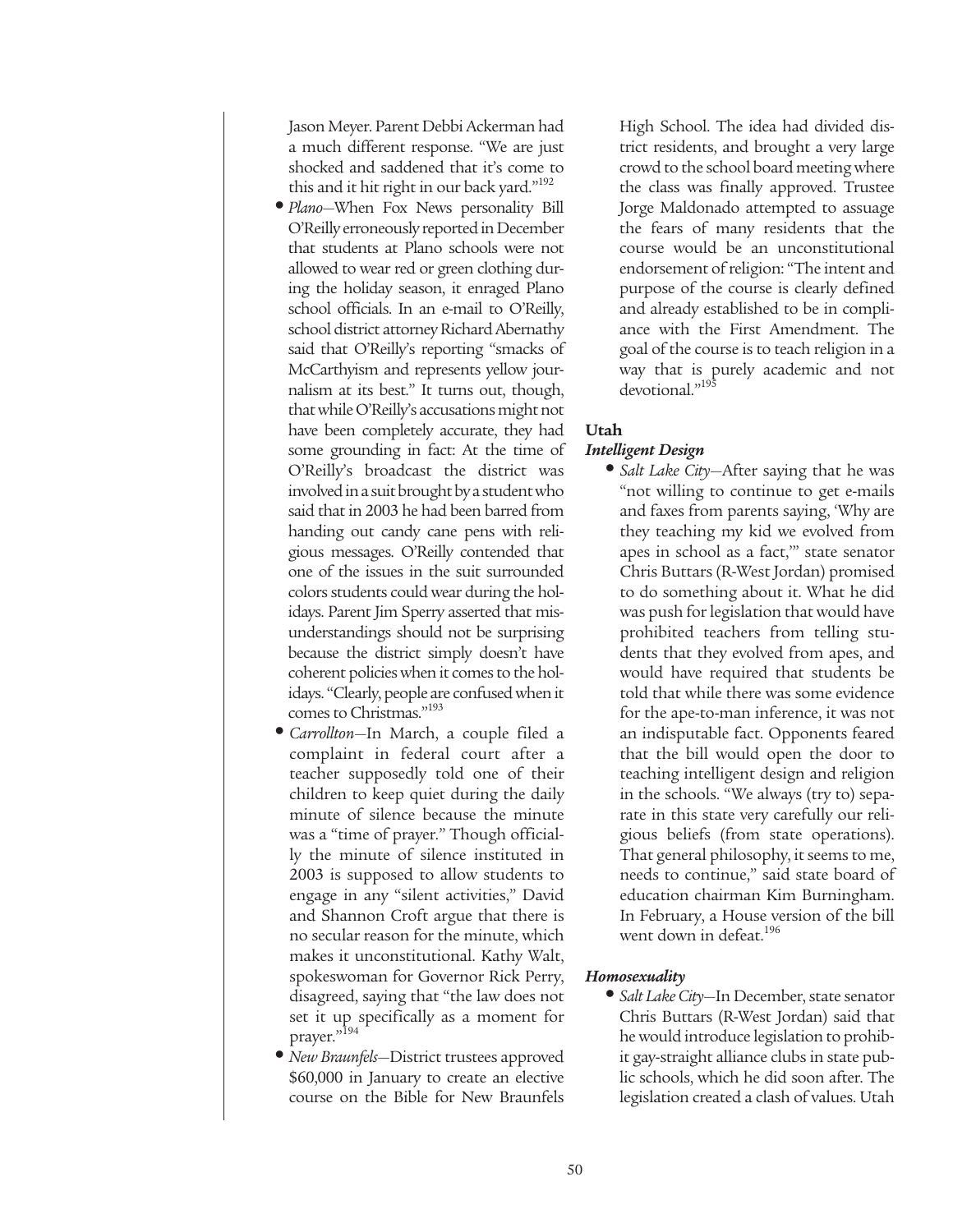Eagle Forum president Gayle Ruzicka spoke in favor of the ban, arguing that the debate is about "having a safe place to send our children to school where they don't have to worry about the environment, where the parents can trust the teachers and advisers to uphold high moral standards." What proper "moral standards" are, however, is a heavily disputed notion. For many in the gay community, what is important about gaystraight alliances is that they foster tolerance. "They give youth—both gay and straight kids—a place to come together and talk about issues that affect them . . . and how to improve the school environment by talking to teachers and others in the schools, educating them about diversity and acceptance," said Valerie Larabee, executive director of the GLBT center.<sup>197</sup>

## **Vermont**

## *Homosexuality*

- *Williston*—In March, when the Chittenden South Supervisory Union school district attempted to schedule a gay speaker to talk to seventh- and eighth-grade students about harassment of homosexual students, it raised the ire of several parents, whose disapproval prompted the district to cancel the presentation. Kate Jerman, co-executive director of Outright Vermont, the group scheduled to make the presentation, thought the cancellation sent a terrible message. "The message they (students) got was clearly this isn't an OK thing to talk about. That's a lot of damage to the school climate from one very small action." A least one parent, though, thought that a speech by Outright Vermont would have been an affront to his religion. "They are promoting a lifestyle that is against our belief system and our faith," said Chris Geffken.<sup>198</sup>
- *Burlington*—Unlike in Williston, in April an anti-bullying talk by an Outright Vermont speaker was delivered to sixthgraders at Lyman Hunt Middle School. This time, many parents were angered

that the event took place without the district notifying them, and religious objections were raised once again. "We're Catholic. So as far as I'm concerned, parents should be teaching their children," said parent Mary Rouille. "If we can't bring our religion into the school, they shouldn't bring their beliefs in."<sup>199</sup>

## **Virginia**

## *Religion*

**•** *Prince William County*—A hellish furor erupted in Virginia when it was discovered that the C. D. Hylton High School marching band was planning to play "The Devil Went Down to Georgia" by the Charlie Daniels Band at the Peach Bowl in Atlanta. The spark was provided by Robert McLean, who after he heard the band play the tune wrote a letter to a local newspaper asking why a public school band playing a song about the devil did not violate the separation of church and state. After reading the letter, fearing a bad public response to the song, band director Dennis Brown pulled "Devil" from the playlist. That made matters much worse.

After learning that Brown had cancelled "Devil" people all over the country weighed in on the decision, including Charlie Daniels himself, who said that "I am a Christian and I don't write pro-Devil songs. . . . I think it's a shame that the [marching band director] would yield to one piece of mail." It turned out, even the letter-writer wasn't especially mad about the piece. McLean told the *Washington Post* that he only wrote the letter to provoke a philosophical debate, not get the song cancelled. "Devil" was even "one of the first 45s I had as a kid," he said. $200$ 

## **Washington**

## *Multiculturalism*

**•** *Seattle*—A Seattle Public Schools website that presented planning for the future, individualism, and standard English as examples of cultural racism—all attribut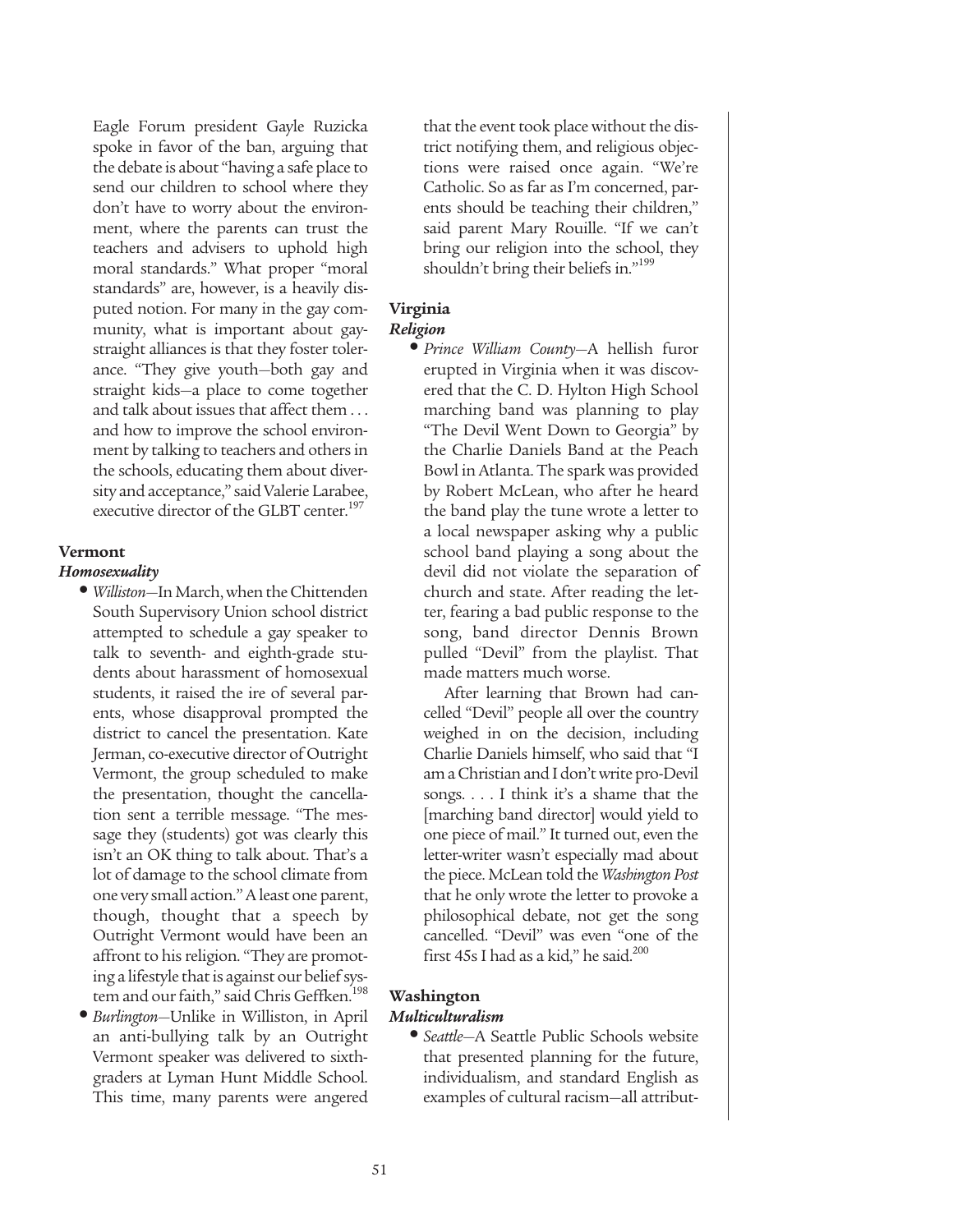es associated with "whiteness," according to the site—had to be taken offline after people complained for weeks about its offensive assertions. Caprice Hollins, the district's director of equity and race relations, eventually apologized for the controversial content, which she said was not intended to "develop an 'us against them' mind-set."201

#### *Religion*

**•** *Mill Creek*—The Henry M. Jackson High School wind ensemble was all set to play an instrumental version of "Ave Maria" when Superintendent Carol Whitehead vetoed their selection because it was "religious in nature." In June, one member of the ensemble—graduate Kathryn Nurre sued Whitehead, claiming the superintendent had trampled on her First Amendment rights. Nurre's mother, Vicki, said that none of the ensemble members were trying to make a religious statement. "The kids had no agenda when they picked the piece," she said. "It was a piece they loved, it was a piece they played well." Whitehead had no comment at the time the suit was reported.<sup>202</sup>

## **West Virginia** *Religion*

**•** *Charleston*—For 30 years a picture of Jesus hung in Bridgeport High School. In June, its place in the school was challenged by a couple who had one child graduate from the school and who have two more who will soon attend it. "I frankly cannot understand why this school insists that it is doing nothing wrong," said Reverend Barry Lynn, executive director of Americans United for Separation of Church and State. Despite the suit, the Harrison County school board did not see fit to remove the picture, with a June vote on the matter ending in a tie.<sup>203</sup>

#### **Wisconsin**

#### *Intelligent Design*

**•** *Madison*—With polls showing increasing

support for teaching alternatives to evolution, state representative Terese Berceau decided to introduce a bill in February requiring anything taught in a Wisconsin public school science class to be "testable," describe "only natural processes," and be considered "science" as defined by the National Academy of Sciences. Intelligent design, importantly, did not fit the bill, but Berceau noted that her measure would not ban discussion of the disputed theory in the schools, only in science classes. At least one representative—Debi Towns (R-Janesville), who chairs the Assembly Education Committee, said right away that she would not support the bill.<sup>204</sup>

## *Integration vs. Self-Determination*

**•** *Germantown*—For two classes each day at Kennedy Middle School, some boys only learn with other boys as part of a voluntary all-boys program. The problem is that there is no corresponding program for girls. It was the boys, though, whom Germantown officials and parents found accounting for the majority of office referrals, questioning their sense of belonging, and getting poor test scores. "We thought, 'Wow, we've got to do something about the boys,'" said teacher Kelly Glaser. But while Germantown hasn't yet run into trouble for not offering single-sex classes for girls, one Wisconsin district looking to implement an all-boys program has, and Germantown could be in trouble, too: In the spring of 2006 the state passed a law allowing schools to offer single-sex courses for boys or girls only as long as "comparable" classes were made available for the other gender.<sup>205</sup>

#### *Sex Education*

**•** *Madison*—A bill signed by governor Jim Doyle in May requires that sex education teachers tell students that abstinence is the preferred behavior for unmarried people, though it does not prohibit the discussion of birth control. Kelda Helen Roys, executive director of NARAL Pro-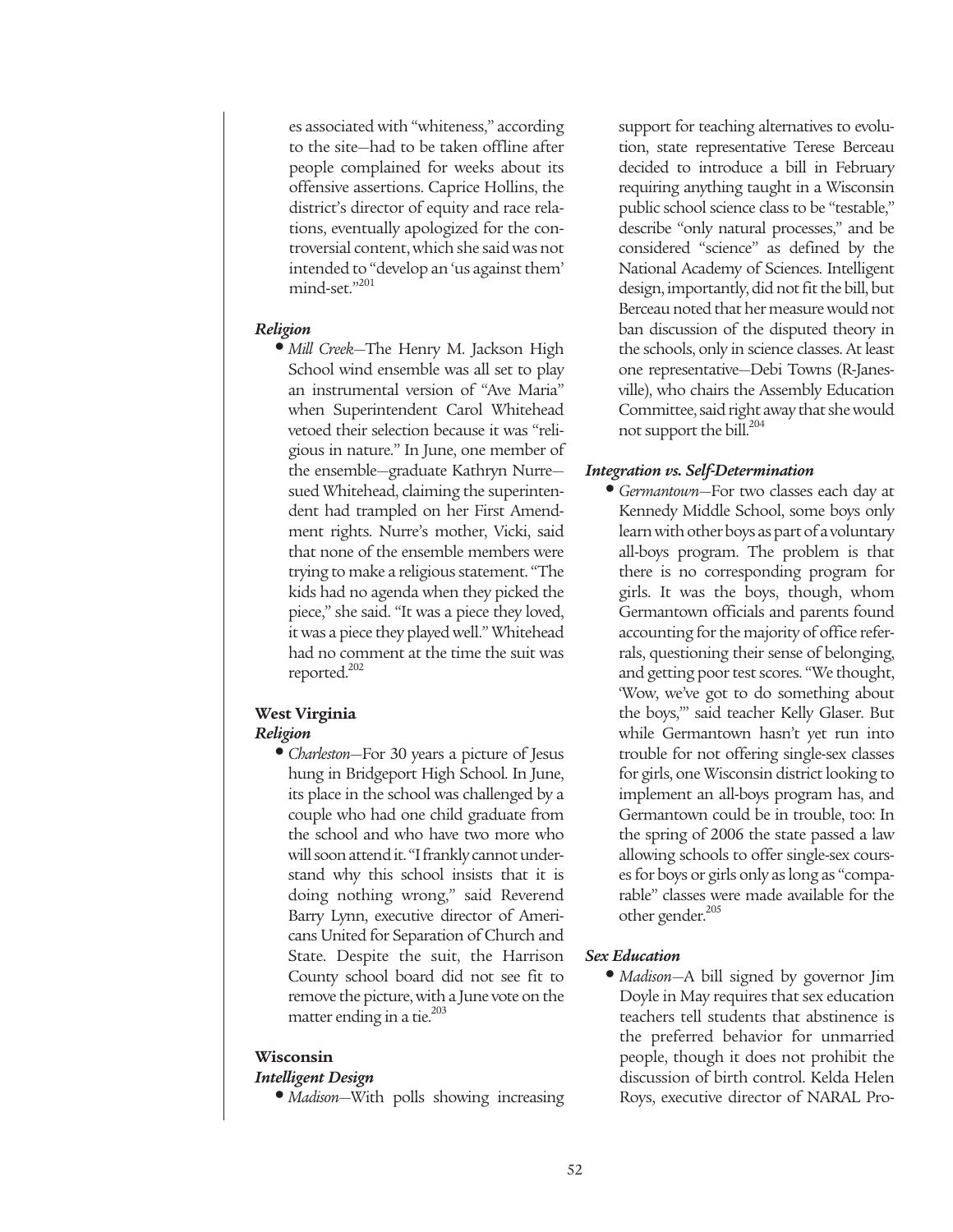Choice Wisconsin, was less than satisfied with the bill. "They ignored the overwhelming public testimony, support and expert information about the importance of comprehensive sex education that talks about abstinence as well as contraceptive use," she said. "Abstinence is an important part but it is not the only part."206

## **Notes**

1. Paul D. Houston, "Pinata Beaters and the Rush toward Narrow Self-Interest," *School Administrator*, January 1998.

2. Benjamin R. Barber, "Public Schooling: Education for Democracy," in *The Public Purpose of Education and Schooling*, ed. John I. Goodlad and Timothy J. McMannon (San Francisco, CA: Jossey-Bass, 1997) p. 22.

3. Matthew I. Pinzur and Elinor J. Brecher, "Miami-Dade Schools Ban Book on Cuba," *Miami Herald*, June 15, 2006.

4. It would not be practical to list stories from local newspapers all over the country, but just a few statewide reports give a good indication about widespread contentiousness at local levels. New Jersey, for instance, saw only 53 percent of school district budgets passed by voters last year (John Mooney, "Voters Reject Nearly Half of School Budgets, Star-Ledger, April 20, 2006). Similarly, many Kentucky and Florida districts experienced fights over what time of the year to start school (William Croyle, "Back to School So Soon?" *Cincinnati Enquirer*, August 10, 2006, and Lloyd Dunkelberger, "Schools Face Pressure to Start Later," *The Ledger*, November 27, 2005).

5. In 2003, for instance, the Cody school board changed district policy concerning holiday celebrations to make them more "inclusive," after having received several complaints in past years. Also in 2003, at a very contentious school board meeting, the Worland district approved a policy allowing the teaching of alternatives to evolution in science classes (American Institute of Biological Sciences, "Creationism Infiltrates Wyoming Schools," *Public Policy Report*, September 29, 2003, www.aibs.org /public-policy-reports/public-policy-reports-2003\_09\_29.html).

6. "Pa. Neighbors Feud over Darwin, 'Design,'" ABC News *Nightline*, January 18, 2005.

7. Quoted in Peter Baker and Peter Slevin, "Bush

Remarks on 'Intelligent Design' Theory Fuel Debate," *Washington Post*, August 3, 2005.

8. Greg Moran, "Student Fights Write-Up for Showing U.S. Flag," *San Diego Union Tribune*, April 13 2006.

9. Gina Davis, "Teen Maintains Stance against Disputed Books," *Baltimore Sun*, January 25, 2006.

10. Holly Hollman, "Forbidden Reading," *Decatur Daily News*, April 17, 2005.

11. Teresa Watanabe, "A Textbook Debate over Hinduism," *Los Angeles Times*, February 27, 2006.

12. Sam Dillon, "Law to Segregate Omaha Schools Divides Nebraska," *New York Times*, April 15, 2006.

13. Lori Aratani, "Left Off Sex-Ed Panel, Group Weighs Lawsuit," *Washington Post*, October 25, 2005.

14. Colleen Sparks, "School Board Postpones Vote on Sex-Ed Changes," *Arizona Republic*, June 29, 2006.

15. Tracy Jan, "Parents Rip School over Gay Storybook," *Boston Globe*, April 20, 2006.

16. Bob Bernick and Jennifer Toomer-Cook, "Buttars Wants to Prohibit Gay Clubs," *Deseret Morning News*, December 15, 2005.

17. "Tangipahoa Parish School Board Prayer Issue Heard Today," *New Orleans CityBusiness*, February 8, 2006.

18. Joshua Zumbrun, "Board Might Continue Muslims' Early Release," *Washington Post*, June 22, 2006.

19. Maricella Miranda, "Christian Group Threatens Suit," *St. Paul Pioneer Press*, December 2, 2005.

20. Patrick Jonsson, "Georgia May OK Bible as Textbook," *Christian Science Monitor*, March 27, 2006.

21. Thomas Jefferson, "A Bill for the More General Diffusion of Knowledge," *Jefferson: Writings*, comp. Merrill D. Peterson (The Library of America, 1984), p. 365.

22. Quoted in Wayne J. Urban and Jennings L. Wagoner Jr., *American Education: A History*, 3d ed. (Boston: McGraw Hill, 2004), p. 76.

23. Ibid., pp. 77–78.

24. Carl F. Kaestle, *Pillars of the Republic: Common Schools and American Society, 1780–1860* (New York: Hill and Wang, 1983), pp. 183–84.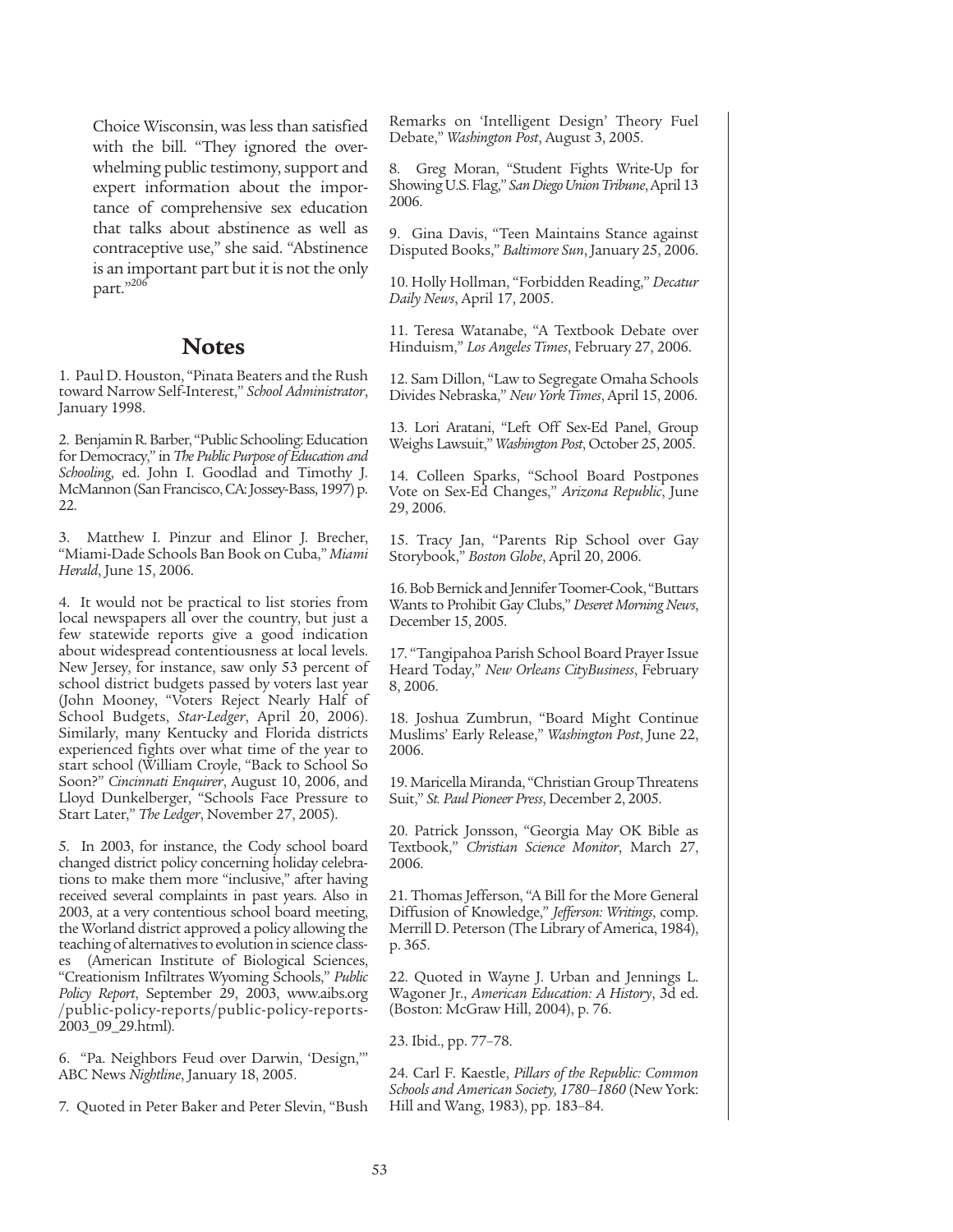25. Alexis de Tocqueville, *Democracy in America*, vol. 1, ed. Phillips Bradley (New York: Vintage Classics, 1990), p. 94.

26. Horace Mann, *The Republic and the School*, comp. Lawrence A. Cremin (New York: Teachers College Press, 1957), p. 87.

27. Ibid., p. 112.

28. Ibid., pp. 58–59.

29. Urban and Wagoner, pp. 172–73.

30. Michael B. Katz, "The Origins of Public Education: A Reassessment," in *The Social History of American Education*, ed. B. Edward McClellan and William J. Reese (Urbana, IL: University of Illinois Press, 1988), p. 110.

31. de Tocqueville, p. 94.

32. David B. Tyack, *The One Best System: A History of American Urban Education* (Cambridge, MA: Harvard University Press, 1974), p. 17.

33. Lloyd P. Jorgenson, *The State and the Non-Public School: 1825–1925* (Columbia, MO: University of Missouri Press, 1987), pp. 76–83.

34. Ibid., pp. 187–204.

35. Quoted in PBS, "School: the Story of American Public Education," www.pbs.org/kcet/public school/innovators/cubberley.html.

36. Averaged for 12-year periods using data from "Voter Turnout in Presidential Elections," The American Presidency Project, www.presidency.ucsb .edu/data/turnout.php.

37. John Dewey, *Democracy and Education* (New York: Barnes and Noble, 2005), p. 280.

38. Ibid., pp. 95–96.

39. Diane Ravitch, *Left Back: A Century of Battles over School Reform* (New York: Touchstone, 2000), pp. 173–74.

40. Brian L. Carpenter, "Urban Catholic Schools Excel Academically, Struggle Financially," *School Reform News*, April 1, 2005.

41. Calculated by dividing Catholic-school enrollment by 1965 total elementary and secondary enrollment in U.S. Department of Education, *Digest of Education Statistics, 2005*, Table 3, nces. ed.gov/programs/digest/d05/tables/dt05\_003 .asp.

42. Quoted in Matthew Richer, "Busing's Boston

Massacre," *Policy Review*, November–December 1998, www.policyreview.org/nov98/busing.html.

43. Ibid.

44. James T. Patterson, *Brown v. Board of Education: A Civil Rights Milestone and Its Troubled Legacy* (New York: Oxford University Press, 2001), pp. 168–69.

45. Linda Darling-Hammond, "Education, Equity, and the Right to Learn," in Goodlad and McMannon, p. 43.

46. de Tocqueville, vol. 2, p. 105.

47. Peter D. Salins, *Assimilation American Style* (New York: Basic Books, 1997), p. 53.

48. Michael Barone, *The New Americans: How the Melting Pot Can Work Again* (Washington: Regnery, 2001).

49. David E. Campbell, "Making Democratic Education Work: Schools, Social Capital, and Civic Education," *Education Next*, Fall 2001, Table 1, www.educationnext.org/unabridged/20013/camp bell.html.

50. Ibid., Table 4.

51. Ibid., Table 5.

52. Jay P. Greene and Nicole Mellow, *Integration Where It Counts: A Study of Racial Integration in Public and Private School Lunchrooms*, www.heartland.org/ pdf/21144f.pdf#search=%22integration%20where %20it%20counts%22.

53. Claudio Sapelli, "The Chilean Education Voucher System," in *What America Can Learn from School Choice in Other Countries*, ed. David Salisbury and James Tooley (Washington: Cato Institute, 2005), pp. 48–54.

54. *Zelman, Superintendent of Public Instruction of Ohio, et al. v. Simmons-Harris et al.*, 536 U.S. 639 (2002).

55. Andrew Coulson, "Market Education and Its Critics: Testing School Choice Criticisms against the International Evidence," in Salisbury and Tooley, p. 160.

56. Greg Forster, "Freedom frrom Racial Barriers: The Empirical Evidence on Vouchers and Segregation," *School Choice Issues in Depth*, September 2006.

57. Andrew Coulson, *Forging Consensus*, http://www. mackinac.org/article.aspx?ID=6517, April 2004.

58. Charles J. Dean, "Evolution Disclaimer to Stay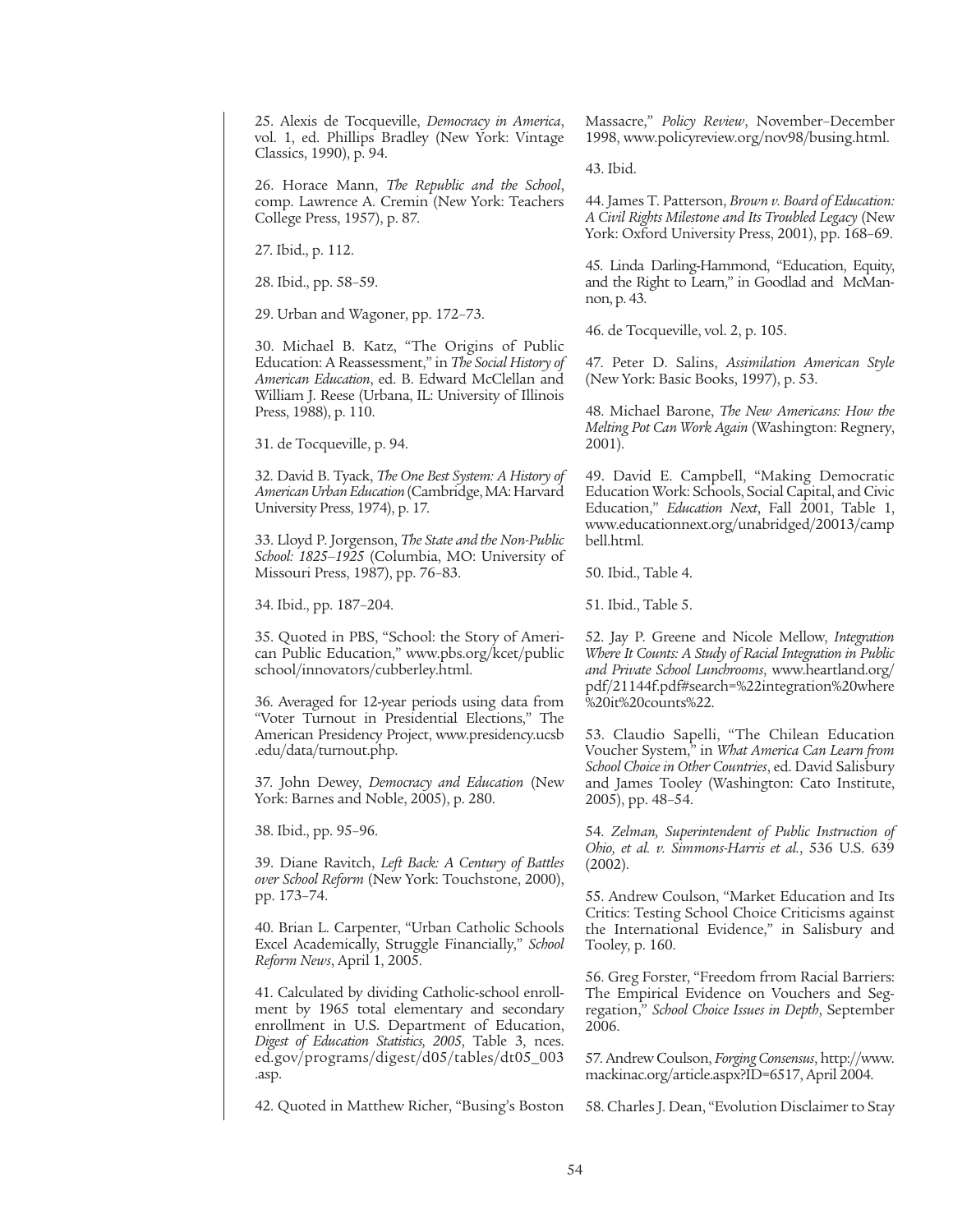in Textbooks," *Birmingham News*, November 11, 2005, and Associated Press, "Alabama School Board Votes to Keep Calling Evolution 'Controversial,'" www.livescience.com/othernews/ap\_05 1111\_alabama\_schools.html, 11 November 2005.

59. Ann Sutton, "9th Circuit: 'Bong Hits 4 Jesus' Banner Was Free Speech" Associated Press, March 15, 2006, and Associated Press, "Supreme Court Agrees to Hear 'Bong Hits 4 Jesus' Free Speech Case," FoxNews.com, December 2, 2006.

60. Emil Franzi, "Ain't No Room for Right in AZ Schools," *Explorer News*, May 3, 2006.

61. Josh Kelly, "Students, School Clash on Graduation Feathers," *Arizona Republic*, May 23, 2006, and Josh Kelly, "Westwood Students Get OK for Eagle Feathers," *Arizona Republic*, May 25, 2006.

62. Ray Parker, "Boosting Black History Education," *Arizona Republic*, January 29, 2006.

63. Colleen Sparks, "School Board Postpones Vote on Sex-Ed Changes," *Arizona Republic*, June 29, 2006.

64. Charlie Morasch, "Springdale: City Awaiting Fourth Protest in One Month," *Arkansas Democrat-Gazette*, May 1, 2006.

65. Henry Weinstein, "1st Suit in State to Attack 'Intelligent Design' Filed," *Los Angeles Times*, January 11, 2006; and Associated Press, "Calif. Nixes 'Intelligent Design' Class," FoxNews.com, January 17, 2006.

66. David Kelly, "Anti-Illegal Immigrant Activist Sues His School District," *Los Angeles Times*, June 14, 2006.

67. Sherry Saavedra, "Legality of Protest Penalties Disputed," *San Diego Union-Tribune*, April 22, 2006.

68. Greg Moran, "Student Fights Write-up for Showing U.S. Flag," *San Diego Union-Tribune*, April 13, 2006

69. Onell R. Soto, "U.S. Judge Is Pressed for Ruling on T-Shirt," *San Diego Union-Tribune*, May 27, 2006.

70. Deepa Ranganathan, Kim Minugh and Laurel Rosenhall, "Gay Rights Face-Off," *Sacramento Bee*, April 27, 2006.

71. Shirley Dang, "More Schools Embracing Trend for Student Uniforms," *Contra Costa Times*, March 17, 2006 and "Schools Weigh a More Uniform Student Body," March 27, 2006.

72. Associated Press, "S.F. School Board May End JROTC Program," Boston.Com, May 24, 2006; Vic Lee, "Will ROTC Cuts Discriminate against Asians?" http://abclocal.go.com/kgo/story?section=local&id =4670726, October 17, 2006; and Associated Press, "S.F. Education Board to Eliminate JROTC," *Contra Costa Times*, November 16, 2006.

73. Juliet Williams, "Senate Committee Passes Bill to Include Gays in Textbooks," *Contra Costa Times*, May 4, 2006, and Associated Press, "Schwarzenegger Vetoes Bill on Gay Protections in Textbooks," SFGate.com, September 6, 2006.

74. Seema Mehta, "Sex Education Text a Hot Issue in Pregnancy-Prone Santa Ana," *Los Angeles Times*, September 27, 2005.

75. Deepa Ranganathan, "Parents Upset by Swear-ing in Books," *Sacramento Bee*, May 21, 2006.

76. Hans Laetz, "Parents Wring Hands over Controversial Book," *Malibu Times*, March 22, 2006.

77. Teresa Watanabe, "A Textbook Debate over Hinduism," *Los Angeles Times*, February 27, 2006. Teresa Watanabe and Scott Baldauf, "India History Spat Hits US," *Christian Science Monitor*, January 25, 2006.

78. Joe Menard, "Is Hitler OK? Decision Is Today," *Detroit News*, March 9, 2006; and Associated Press, "Teacher Who Likened Bush, Hitler Reinstated," MSNBC, http://www.msnbc.msn.com/id/11767 241/from/RSS/, March 10, 2006.

79. Karen Rouse and Allison Sherry, "Parents and Protest," *Denver Post*, April 12, 2006; and Mike Hooker, "Tensions Prompt School to Alter Dress Code," cbs4denver.com, April 3, 2006.

80. Berny Morson, "Teachers Want Banned Book Reinstated," *Rocky Mountain News*, October 7, 2005.

81. Associated Press, "Grad Surprises School Officials with Comments about Jesus," *Rocky Mountain News*, June 10, 2006; and Jim Brown, "School May Answer in Court for Censoring Students' Christian Messages," *Agape Press*, June 23, 2006.

82. Chris Pasles, "Arts Notes: The Fuss over 'Faust' in Colorado," *Los Angeles Times*, February 5, 2006; and Deborah Frazier, "Teacher Seeks New Job after 'Faust' Flap," *Rocky Mountain News*, March 10, 2006.

83. Lynne Tuohy, "Student Is Charged in Camera Incident," *Hartford Courant*, June 17, 2006.

84. Sean O'Sullivan, "Del. Prayer Ruling May Be Model for Nation," *New Journal*, August 15, 2005; "School Prayer Lawsuit Temporarily Settled; Indian River Board President Offers No Details," January 5, 2006, and Neela Banerjee, "Families Challenging Religious Influence in Delaware Schools," *New York Times*, July 29, 2006.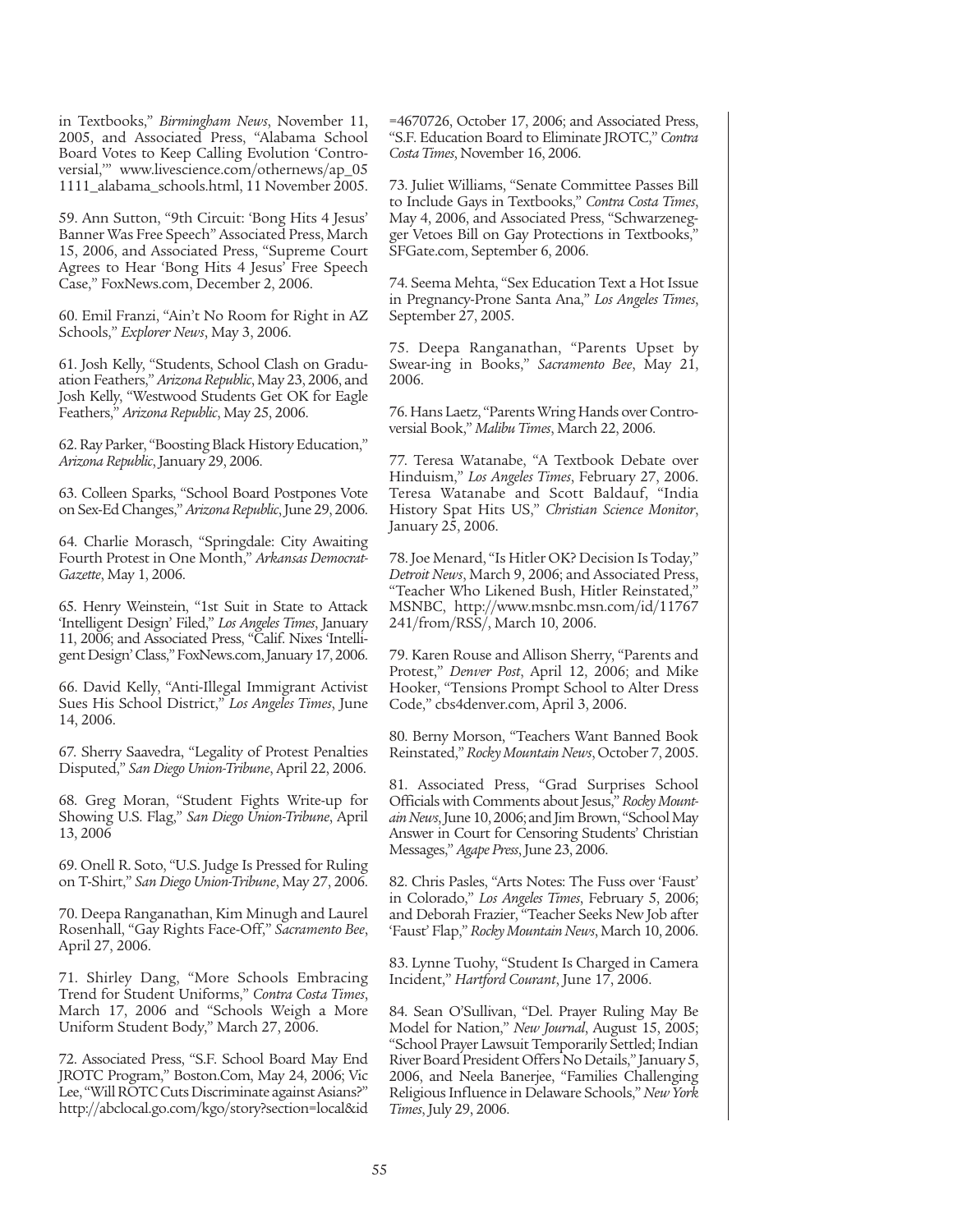85. Nirvi Shah, "Pledge Lawsuit Targets State Law," *Palm Beach Post*, January 31, 2006; "School Board Settles Pledge Suit on Youth's Terms," February 2, 2006; and Scott Travis, "Student Can't Be Forced to Say Pledge," *South Florida Sun-Sentinel*, June 2, 2006.

86. Sandra Hong, "St. Lucie Schools Chief Pushes Strict Dress Code," *Palm Beach Post*, April 25, 2006.

87. Brad Schmidt, "Clay Schools Adjust Senior Photos Policy," *Florida Times-Union*, September 23, 2005.

88. Matthew I. Pinzur and Elinor J. Brecher, "Miami-Dade Schools Ban Book on Cuba," *Miami Herald*, June 15, 2006.

89. Matthew I. Pinzur, "Challenge to Book Dismissed; Complainant Lives in Broward," *Miami Herald*, July 15, 2006.

90. Matthew I. Pinzur, "Comments on Gays Broadcast at School Raise Furor," *Miami Herald*, March 10, 2006.

91. Markeshia Ricks, "Students Say Religion Research Hampered by School's Web Filter," *Herald-Tribune*, November 8, 2005.

92. Aetna Smith, "Debate Lingers on School Concerts," *Tallahassee Democrat*, January 5, 2006.

93. Bill Rankin, "Appeals Judges Skeptical about Cobb Ruling," *Atlanta Journal-Constitution*, December 16, 2005.

94. Laura Diamond, "Gwinnett Parent Wants Harry Potter Off Shelves," *Atlanta Journal-Constitution*, April 14, 2006; Rubina Madan, "Hearing To Determine Fate of 'Harry Potter' Books In GCPS," *Gwinnett Daily Post*, April 19, 2006; and Associated Press, "Ga. Mother Seeks Harry Potter Ban," *Washington Post*, October 4, 2006.

95. Bridget Gutierrez, "Schools Hold Line on Black Studies," *Atlanta Journal-Constitution*, September 27, 2005.

96. Associated Press, "ACLU Sues School District in Georgia Gay Club Case," *Atlanta Journal-Constitution*, February 27, 2006; and Michelle Chen, "Gay-Straight Youth Club Prevails against School Board," *New Standard*, August 4, 2006.

97. Patrik Jonsson, "Georgia May OK Bible as Textbook," *Christian Science Monitor*, March 27, 2006.

98. Paul Deering, "Core Curriculum Would Be Bad for Hawai'i," *Honolulu Advertiser*, April 28, 2006; and David H. Rolf, "Core Curriculum Offers Hope to Hawaii," *Honolulu Advertiser*, April 18, 2006.

99. Associated Press, "Idaho School Board Rejects Minister's Request to Ban Book," www.firstamend mentcenter.org, May 11, 2006.

100. Andrew L. Wang, "District Takes Aim at Teens' Web Posts," *Chicago Tribune*, May 18, 2006.

101. Kathryn Schneider, "Teachers' Union Sues to Send Its Newsletter Home," *Niles Herald-Spectator*, May 18, 2006.

102. Rummana Hussain, "Suburban School Board Rejects Proposed Book Ban: District 214 Votes," *Chicago Sun-Times*, May 27, 2006.

103. Amy Reiter, "Urbana School Board Will Vote on Sex Ed Curriculum," *News-Gazette*, May 15, 2006.

104. Mary Beth Schneider and Robert King, "GOP Lawmakers Want Schools to Teach 'Intelligent Design," *Indianapolis Star*, November 3, 2005; and Robert King, "Intelligent Design Bill Fails to Materialize," January 11, 2006.

105. Associated Press, "Ind. High School Newspaper's Oral Sex Story Draws Complaints," *Chicago Sun-Times*, December 7, 2005; and Columbia Scholastic Press Association, "2006 Sullivan Award to the Triangle Staff," http://www.columbiauniversity.org /cu/cspa/docs/spr/2006-03/5-06Sullivan/index. html.

106. Andy Gammill, "Student's Article about Sex Causes Stir," *Indianapolis Star*, February 8, 2006; "Schools Chief Bars Student Publication of Story on Sex, "February 24, 2006; and Chris Sikich, "After Months of Controversy, Mill Stream Publishes Oral Sex Story," *Noblesville Ledger*, June 2, 2006.

107. Shamus Toomey, "No Prom; Lots of Support for Man Who Wore Gown," *Chicago Sun-Times*, May 26, 2006.

108. Associated Press, "Veterans Angry over School's Ban on All Flags," *Chicago Sun-Times*, May 10, 2006.

109. Robert King, "Leaders See Double Standard," *The Indianapolis Star*, February 21, 2006.

110. Madelaine Jerousek, "Forum on Bullying of Gay Students Opposed," *Des Moines Register*, October 6, 2005.

111. Jennifer Jacobs, "Residents Talk about Bullying Rule, Gays," *Des Moines Register*, April 4, 2006.

112. Reuters, "Kansas Moves to Stem Role of Evolution in Teaching," CNN.com, August 10,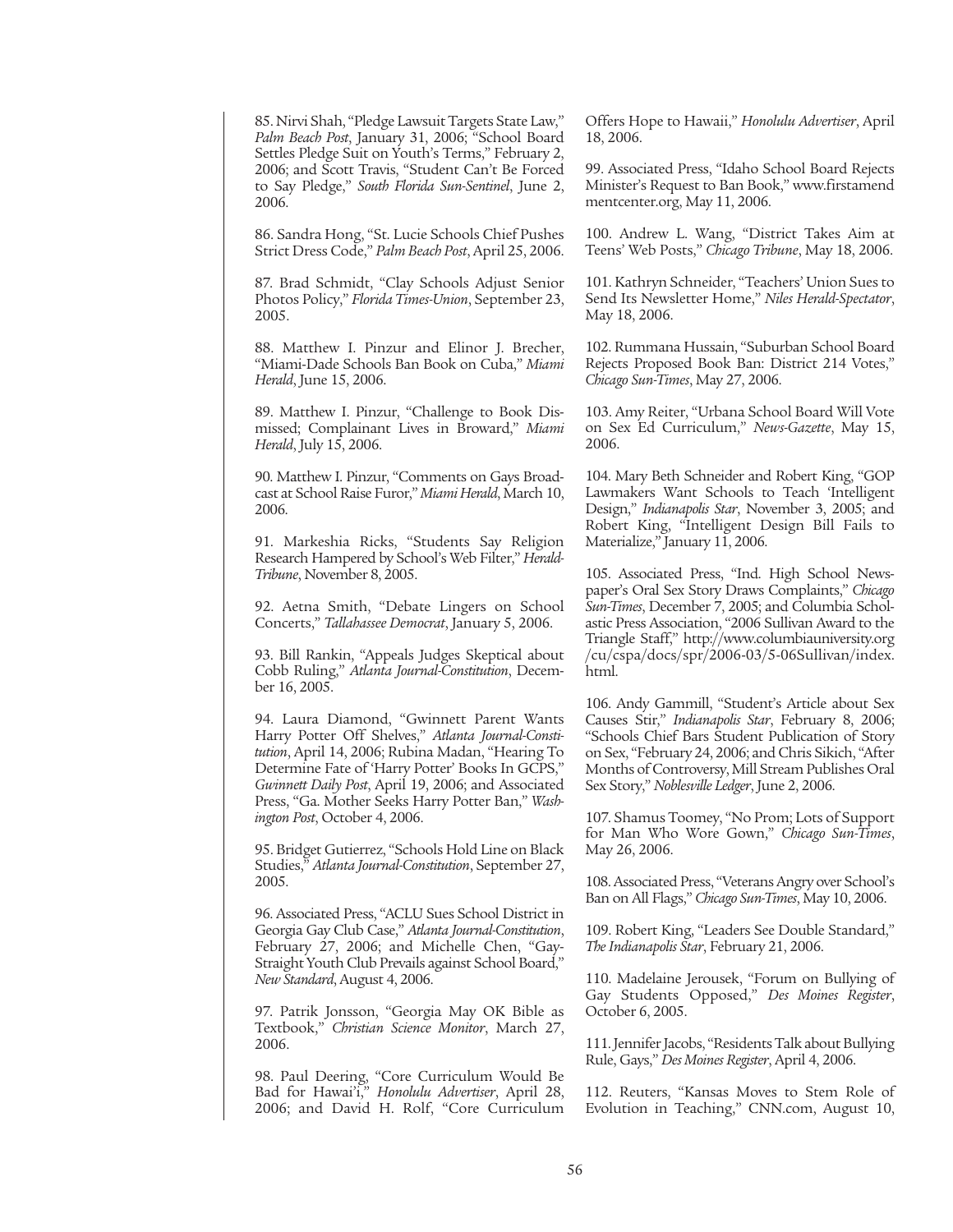2005, and John Hanna, "Kansas Schools Not Giving Up Darwin Challenge," *Chicago Sun-Times*, November 9, 2005.

113. Icess Fernandez, "The Issue: Local Students March for Immigration Reform," *Wichita Eagle*, April 1, 2006.

114. Icess Fernandez, "Brooks: Don't Nix Busing; Fix Busing," *Wichita Eagle*, February 5, 2006.

115. Associated Press, "Kansas Sex-Ed Abstinence Policy Draws 'Prairie Fire,'" FoxNews.com, June 15, 2006.

116. Ryan Alessi, "Kentucky Could Join Debate on Evolution," *Herald-Leader*, December 12, 2005; and Dan Hassert, "Genesis, Darwin, or Something in Between? Governor's Speech Brings Contentious Debate to Kentucky," *Kentucky Post*, January 14, 2006.

117. Press Release, "ACLU Asks Court to Uphold Kentucky School's Training Aimed at Reducing Anti-Gay Harassment," American Civil Liberties Union, December 20, 2005, and Linda Coady, "Ken. Court Upholds Constitutionality of Sexual Harassment, Diversity Training," Andrews Publications, March 3, 2006.

118. Associated Press, "Snippet of 'Brokeback Mountain' Shown in High School Film Class," Kentucky.com, May 18, 2006.

119. "Tangipahoa Parish School Board Prayer Issue Heard Today," *City Business*, February 8, 2006.

120. Charlie Smith, "Schools Adopt Sex Ed Changes," KeepMECurrent.com, May 31, 2006.

121. Lori Aratani, "Film Restrictions in Montgomery Schools Earn Poor Reviews," *Washington Post*, March 5, 2006.

122. Sara Neufeld, "Protesting Students Say Way Blocked at School," *Baltimore Sun*, March 4, 2006.

123. Lori Aratani, "Students Call for Banning of Peace Studies Class," *Washington Post*, February 26, 2006; and Sara Dogan, "A Maryland High School's Peace Studies Indoctrination," *Front Page Magazine*, http://www.frontpagemag.com/Articles/ReadArtic le.asp?ID=21446, February 28, 2006.

124. Gina Davis, "Teen Maintains Stance against Disputed Books," *Baltimore Sun*, January 25, 2006.

125. Kelly Brewington, "Black Studies Neglect Decried," *Baltimore Sun*, April 22, 2006.

126. Lori Aratani, "Left Off Sex-Ed Panel, Group Weighs Lawsuit," *Washington Post*, October 25, 2005.

127. Liz F. Kay, "Schools Proposal Disturbs Muslims," *Baltimore Sun*, February 27, 2006.

128. Joshua Zumbrun, "Board Might Continue Muslims' Early Release," *Washington Post*, June 22, 2006.

129. Stephanie V. Siek, "Parents, Principal at Odds," *Boston Globe*, December 18, 2005.

130. Shelley Murphy, "Suit Challenges How Armenian Genocide Is Taught," *Boston Globe*, October 28, 2005.

131. Brian Kladko, "Parents Press for Consent Before School Sex Surveys," *Boston Globe*, October 23, 2005.

132. Rebecca Deusser, "Legislation Aims to Make School Sex Ed an Elective Course," *Sentinel and Enterprise*, October 27, 2005.

133. Jay Lindsay, "Gay Marriage Opponents Say Ruling Stifles Their Rights in Schools," Associated Press, May 5, 2006.

134. Tracy Jan, "Parents Rip School over Gay Storybook," *Boston Globe*, April 20, 2006.

135. James F. Russell, "Diversity Week Issues Resurface," *Telegram and Gazette*, October 20, 2005.

136. Maria Sacchetti, "Little Joy at Ban of Holiday Traditions," *Boston Globe*, December 24, 2005.

137. Peggy Walsh-Sarnecki, "Theory Isn't Science, Teachers Group Says," *Detroit Free Press*, June 6, 2005; and Martha Raffaele, "Law Center That Defended 'Intelligent Design' Ponders Next Move," Associated Press, January 7, 2006.

138. Laura Collins, "MSU Profs Oppose Intelligent Design as Science," *State News*, October 5, 2005; and "MSTA Denounces Antievolution Legislation," Press Release, National Center for Science Education, October 28, 2005.

139. "Keep Our Schools Safe for 'Americans,'" editorial, *Detroit News*, May 25, 2006.

140. "Subpar School Social Studies Standards," Michigan Education Report, September 6, 2006.

141. Christina Stolarz, "Same-Sex School Proposal in House," *Detroit News*, June 12, 2006.

142. Valerie Olander, "Parents Back Early Sex Ed in Schools," *Detroit News*, April 19, 2006.

143. Eric Lacy, "Parents Protest Grosse Point Sex Ed Program," *Detroit News*, March 15, 2006.

144. Maricella Miranda, "Christian Group Threatens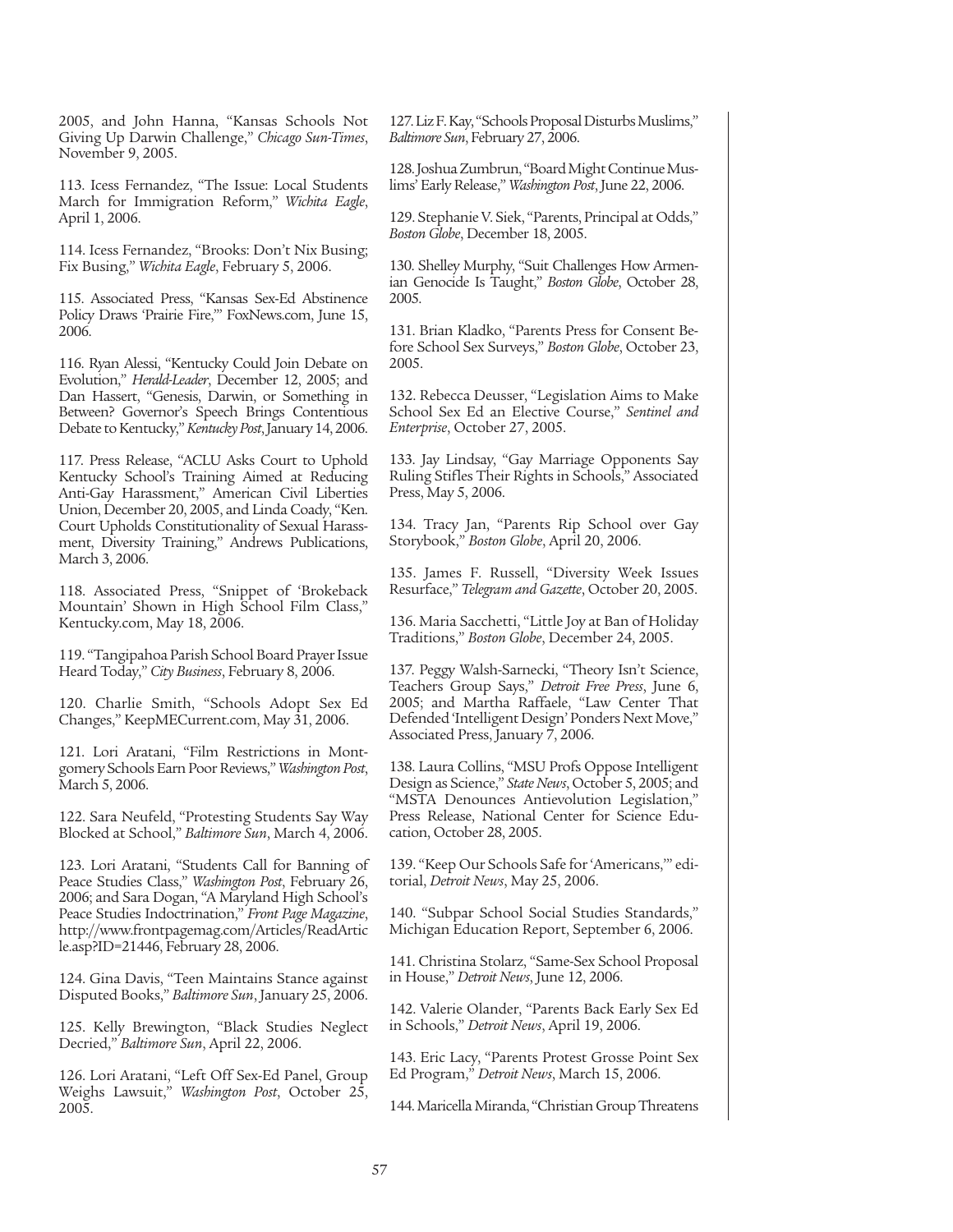Suit," *Pioneer Press*, December 2, 2005.

145. John Mott Coffey, "Law May Open Miss. Classrooms to Creationism," *Sun-Herald*, April 29, 2006.

146. Associated Press, "Teen Fights for Right to Wear Kilt," FoxNews.com, December 22, 2005.

147. Alan Scher Zagier, "Mo. Drama Teacher Resigns in Play Flap," Associated Press, March 18, 2006.

148. Matt Franck, "Attempt Is Revived to Allow School to Drop Sex Education," *St. Louis Post-Dispatch*, February 22, 2006; and Kelly Wiese, "Measure Would Drop Requirement to Teach about Contraception," Associated Press, February 23, 2006.

149. Rob Chaney, "New Lawsuit Challenges Roosevelt Deal," Missoulian, June 1, 2006.

150. Dillon, and Mehul Srivastava, "Nebraska School Plan Finds Scorn in Ohio," *Dayton Daily News*, May 19, 2006.

151. Editorial, "Evolution Initiative," *Las Vegas Review-Journal*, March 1, 2006.

152. Ryan Nakashima, "Religious Valedictorian Sues Nevada School," Associated Press, July 14, 2006.

153. Associated Press, "Class Says Assignment Violates Students' Religious Freedom," *Concord Monitor*, December 23, 2005.

154. Associated Press, "Male Student Wins Fight to Wear Skirt to School," FoxNews.com, January 25, 2006.

155. Associated Press, "Web Teen Wins 117G School War," *New York Post*, November 8, 2005.

156. Rob Jennings, "Parsippany Officials Say H.S. Mock Trial of Bush Crossed Line," *Daily Record*, March 3, 2006.

157. Mary Ann Spoto, "Sex Change Stirs Debate But Teacher Keeps Job," *Newark Star-Ledger*, 28 February 2006; and Brian Prince, "Substitute Teacher Defends Sex-Change Decision," *Asbury Park Press*, February 24, 2006.

158. Warren Richey, "When Is a Song Too Religious —Even in After-School Show?" *Christian Science Monitor*, June 15, 2006.

159. Michael S. Schmidt, "Coach Sues over Right to Pray with Team," *New York Times*, November 23, 2005.

160. Elaine D. Brisco, "Proposal Looks Past

Evolution; School Board Member Wants Alternative Theories Discussed," *Albuquerque Journal*, August 10, 2005; and Gerry Herron, "School Board Alters Science Policy," *Rio Rancho Observer*, April 13, 2006.

161. "School Disinvites Terror-Buddy Lynne," *New York Post*, December 13, 2005.

162. Selim Algar, "Yearbook Triggers Nazi Flap," *New York Post*, June 13, 2006; and Karla Schuster, "Northport Reels from Hitler Yearbook Quotes," *Newsday*, June 13, 2006.

163. Deborah Kolben, "Hunter Students Threaten a Lawsuit over Yearbook," *New York Sun*, May 10, 2006.

164. David Andreatta, "Youngster's Black-Power Poem Riles School," *New York Post*, March 13, 2006; and "Child poet: I Was Write On," March 15, 2006.

165. Michael Gormley, "Schools Directed to Expand History Courses," Associated Press, September 28, 2005.

166. Michael Saul, "Mike Backs AIDS Class for Kiddies," *New York Daily News*, March 21, 2006.

167. Frankie Edozien, "Holy-Day Test Furor," *New York Post*, March 11, 2006.

168. Michael Virtanen, "School Is Told to Restore 'Jesus' Bricks," Associated Press, April 4, 2006.

169. Peter Smolowitz, "Student Walkouts Stir Debate at CMS," *Charlotte Observer*, April 19, 2006.

170. Associated Press, "Debaters Won't Tackle 'Intelligent Design,'" *Bismarck Tribune*, December 28, 2005.

171. Carrie Spencer-Ghose, "Ohio Drops Controversial Language on Evolution," *Chicago Sun-Times*, February 15, 2006.

172. "School Gets Lesson on Porn," *Cleveland Plain Dealer*, January 14, 2006.

173. Associated Press, "Nearly Half of Oklahomans Support Teaching 'Intelligent Design,'" Associated Press State and Local Wire, February 15, 2006.

174. James Sinks, "State: No Intelligent Design in Science Class," *Springfield News*, September 23, 2005.

175. Laurie Goodstein, "Judge Rejects Teaching Intelligent Design," *New York Times*, December 21, 2005; and Associated Press, "Judge Rules against 'Intelligent Design,'" MSNBC, December 20, 2005.

176. Paula Reed Ward, "Schools Perceive Threat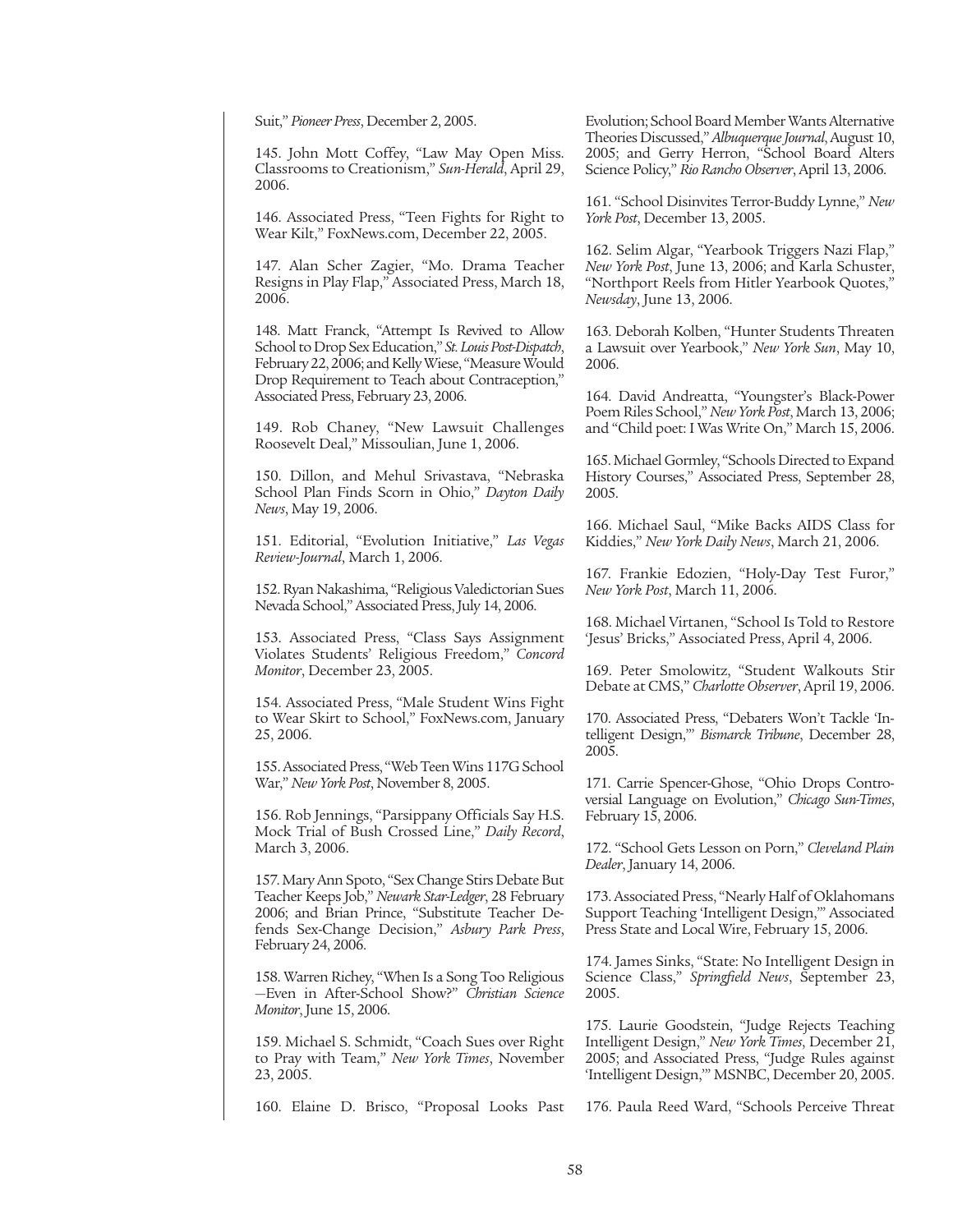to Authority in Student Internet Postings," *Pittsburgh Post-Gazette*, February 5, 2006.

177. Eleanor Chute and Gabrielle Banks, "IB Program Elsewhere Also Attacked as Going against American Values," *Pittsburgh Post-Gazette*, February 22, 2006; and Moustafa Ayad, "USC Restores Contested International Baccalaureate Program," *Pittsburgh Post-Gazette*, April 25, 2006.

178. Lini S. Kadaba and Kathleen Brady Shea, "A Second Look: Boys on Girls' Team," *Philadelphia Inquirer*, December 7, 2005.

179. Martha Woodall, "All Boys, All Girls," *Philadelphia Inquirer*, January 18, 2006.

180. Jim Brown and Jody Brown, "Rhode Island Boots Abstinence-Only Sex Ed from Classrooms," *Agape Press*, March 28, 2006.

181. Associated Press, "South Carolina Students Protest School's Confederate Clothing Ban," FoxNews.com, May 22, 2006.

182. Associated Press, "Senate Panel Kills Measure Requiring Abstinence Instruction," *South Dakota News*, February 15, 2006.

183. Associated Press, "Tenn. School Confiscates Student Newspapers," Boston.com, November 27, 2005.

184. Terrence Stutz, "Parry Favors ID in Science Class," *Dallas Morning News*, January 6, 2006.

185. Raven L. Hill, "Austin High Art Teacher Who Posed Nude Resigns," *Austin American Statesman*, August 18, 2006.

186. Associated Press, "First-Grader Sent Home For Spiked Hair," *Dallas Morning News*, March 29, 2006.

187. Amie Streater, "Reaction to Editorial Cartoon Puts Student on the Defensive," *Star-Telegram*, April 14, 2006.

188. Kris Axtman, "Texas Students Pay Price for Protest," *Christian Science Monitor*, June 19, 2006; and Katie Humphrey, "Round Rock Student Not Guilty of Disrupting Class in Immigration Protest," *American-Statesman*, November 3, 2006.

189. "School Board Reverses Superintendent's Banning of Sci-Fi Novel," KTEN, March 24, 2006.

190. Terrence Stutz, "Ed Board Wants Book Power Back," *Dallas Morning News*, January 31, 2006; and Connie Sadowski, "Textbook Ruling Handed Down in Texas," *School Reform News*, November 1, 2006.

191. Kim Breen, "Religious Group Irked over Campus Rights," *Dallas Morning News*, April 19, 2006; and Associated Press, "School Ordered to Treat Religious Student Group Like Any Other," *Star-Telegram*, November 9, 2006.

192. WFAA-TV, "'In God We Trust' Goes Missing," DallasNews.com, May 20, 2006.

193. Associated Press, "Plano School Angered over Comment by Bill O'Reilly," *Houston Chronicle*, December 15, 2005.

194. Associated Press, "Moment of Silence in Texas Challenged," Boston.com, March 14, 2006.

195. Associated Press, "New Braunfels Approves Course on Bible," *Daily Texan*, January 18, 2006.

196. Jennifer Toomer-Cook, "Schools Balk at 'Intelligent Design' Study," *Deseret Morning News*, August 11, 2005; "Evolution Bill May Lose Its 'Origins of Life' Wording," February 23, 2006; and Kirk Johnson, "Anti-Darwin Bill Fails in Utah," *New York Times*, February 28, 2006.

197. Bob Bernick, Jr., and Jennifer Toomer-Cook, "Buttars Wants to Prohibit Gay Clubs," *Deseret Morning News*, December 15, 2005.

198. Associated Press, "School Sends Anti-Bullying Speaker Away When Parents Complain," *Burlington Free Press*, March 24, 2006; and Associated Press, "Parents to Hear Why School Called Off Bullying Lecture," *Burlington Free Press*, March 25, 2006.

199. Associated Press, "Burlington Parents Mad They Weren't Told about Gay Talk," *Burlington Free Press*, April 19, 2006.

200. Ian Shapira, "'Devil' Cast Out of Pr. William," *Washington Post*, October 16, 2005.

201. Debera Carlton Harrell, "School District Pulls Web Site after Examples of Racism Spark Controversy," *Seattle Post-Intelligencer*, June 2, 2006.

202. David Bowermaster, "Teen Sues District after 'Ave Maria' Silenced," *Seattle Time*, July 1, 2006.

203. Associated Press, "W.Va. School Board Sued over Jesus Artwork," Boston.com, June 29, 2006.

204. David Epstein, "Not in Kansas Anymore," Insidehighered.com, February 10, 2006; and "State Legislator Says She'll Sponsor Bill on Teaching Evolution," *Milwaukee Journal-Sentinel*, February 8, 2006.

205. Katherine Goodloe, "Schools Trying All-Boy Classes," *Milwaukee Journal-Sentinel*, June 4, 2006.

206. Associated Press, "Wisconsin Law Mandates Teaching Abstinence in Sex Ed," CNN.com, May 24, 2006.